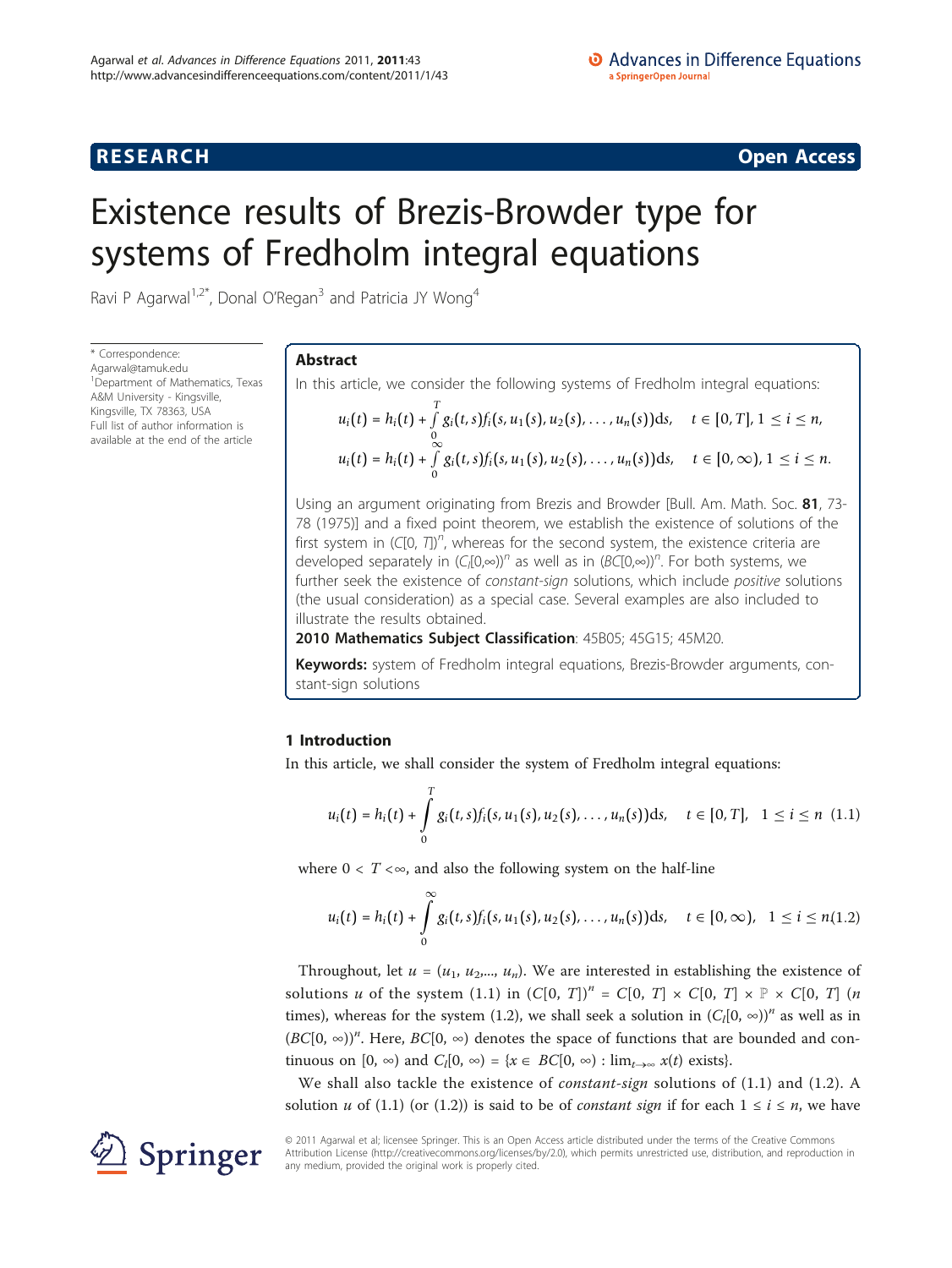$\theta_i u_i(t) \geq 0$  for all  $t \in [0, T]$  (or  $t \in [0, \infty)$ ), where  $\theta_i \in \{-1, 1\}$  is fixed. Note that when  $\theta_i$ = 1 for all  $1 \le i \le n$ , a constant-sign solution reduces to a *positive* solution, which is the usual consideration in the literature.

In the literature, there is a vast amount of research on the existence of positive solutions of the nonlinear Fredholm integral equations:

$$
\gamma(t) = h(t) + \int_{0}^{T} g(t, s) f(\gamma(s)) \, \mathrm{d}s, \quad t \in [0, T] \tag{1.3}
$$

and

$$
\gamma(t) = h(t) + \int_{0}^{\infty} g(t,s)f(\gamma(s))\mathrm{d}s, \quad t \in [0,\infty).
$$
\n(1.4)

Particular cases of (1.3) are also considered in [\[1](#page-33-0)-[3](#page-33-0)]. The reader is referred to the monographs [[\[4,5\]](#page-33-0), and the references cited therein] for the related literature. Recently, a generalization of  $(1.3)$  and  $(1.4)$  to systems similar to  $(1.1)$  and  $(1.2)$  have been made, and the existence of single and multiple constant-sign solutions has been established for these systems in [[6-10\]](#page-33-0).

The technique used in these articles has relied heavily on various fixed point results such as Krasnosel'skii's fixed point theorem in a cone, Leray-Schauder alternative, Leggett-Williams' fixed point theorem, five-functional fixed point theorem, Schauder fixed point theorem, and Schauder-Tychonoff fixed point theorem. In the current study, we will make use of an argument that originates from Brezis and Browder [[11](#page-33-0)]; therefore, the technique is different from those of [\[6](#page-33-0)-[10\]](#page-33-0) and the results subsequently obtained are also different. The present article also extends, improves, and complements the studies of [[5,12-](#page-33-0)[23\]](#page-34-0). Indeed, we have generalized the problems to (i) systems; (ii) more general form of nonlinearities  $f_i$ ,  $1 \le i \le n$ ,; and (iii) existence of *constant-sign* solutions.

The outline of the article is as follows. In Section 2, we shall state the necessary fixed point theorem and compactness criterion, which are used later. In Section 3, we tackle the existence of solutions of system  $(1.1)$  in  $(C[0, T])^n$ , while Sections 4 and 5 deal with the existence of solutions of system (1.2) in  $(C_l[0, \infty))^n$  and  $(BC[0, \infty))^n$ , respectively. In Section 6, we seek the existence of constant-sign solutions of (1.1) and (1.2) in  $(C[0, T])^n$ ,  $(C_l[0, \infty))^n$  and  $(BC[0, \infty))^n$ . Finally, several examples are presented in Section 7 to illustrate the results obtained.

### 2 Preliminaries

In this section, we shall state the theorems that are used later to develop the existence criteria–Theorem 2.1 [\[24\]](#page-34-0) is Schauder's nonlinear alternative for continuous and compact maps, whereas Theorem 2.2 is the criterion of compactness on  $C_l[0, \infty)$  [[\[16](#page-33-0)], p. 62].

**Theorem 2.1** [[24\]](#page-34-0)Let B be a Banach space with  $E \subseteq B$  closed and convex. Assume U is a relatively open subset of E with  $0 \in U$  and  $S : \overline{U} \rightarrow E$  *E* a continuous and compact map. Then either

- (a) *S* has a fixed point in  $\overline{U}$ , or
- (b) there exist  $u \in \partial U$  and  $\lambda \in (0, 1)$  such that  $u = \lambda S u$ .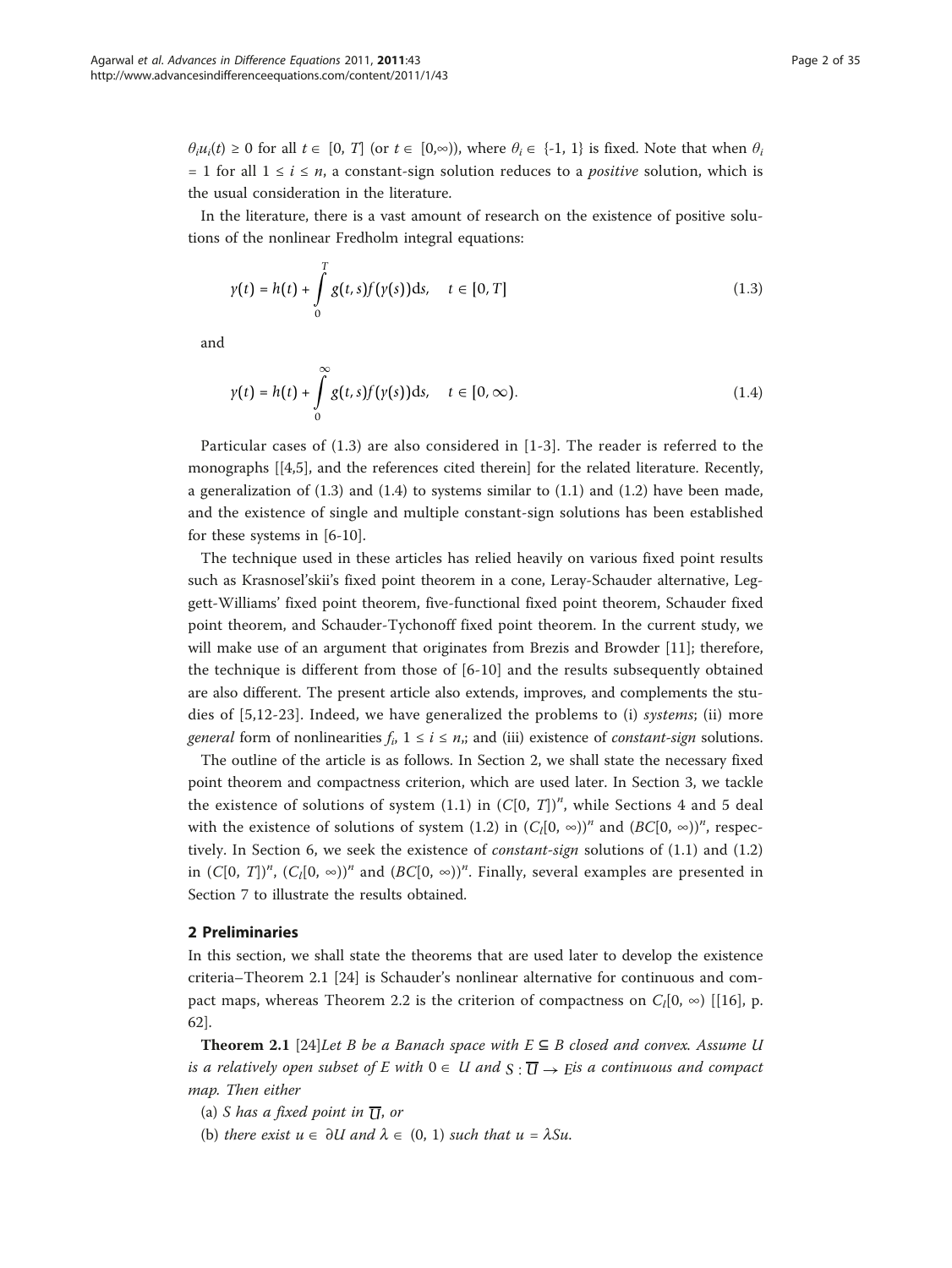**Theorem 2.2** [[[16](#page-33-0)], p. 62] Let  $P \subseteq C_1[0, \infty)$ . Then P is compact in  $C_1[0, \infty)$  if the following hold:

(a) P is bounded in  $C_l[0, \infty)$ .

(b) Any  $y \in P$  is equicontinuous on any compact interval of  $[0, \infty)$ .

(c) P is equiconvergent, i.e., given  $\varepsilon > 0$ , there exists  $T(\varepsilon) > 0$  such that  $|y(t) - y(\infty)| < \varepsilon$ for any  $t \geq T(\varepsilon)$  and  $y \in P$ .

# 3 Existence results for (1.1) in  $(C[0, T])^n$

Let the Banach space  $B = (C[0, T])^n$  be equipped with the norm:

 $||u|| = \max_{1 \le i \le n} \sup_{t \in [0,T]} |u_i(t)| = \max_{1 \le i \le n} |u_i|_0$ 

where we let  $|u_i|_0 = \sup_{t \in [0,T]} |u_i(t)|$ ,  $1 \le i \le n$ . Throughout, for  $u \in B$  and  $t \in [0, T]$ , we shall denote

$$
||u(t)|| = \max_{1 \leq i \leq n} |u_i(t)|.
$$

Moreover, for each  $1 \le i \le n$ , let  $1 \le p_i \le \infty$  be an integer and  $q_i$  be such that  $\frac{1}{p_i} + \frac{1}{q_i} = 1$ . For  $x \in L^{p_i}[0, T]$ , we shall define

$$
||x||_{p_i} = \begin{cases} \left(\int\limits_0^T |x(s)|^{p_i} ds\right)^{\frac{1}{p_i}}, & 1 \leq p_i < \infty\\ \text{ess} \sup\limits_{s \in [0,T]} |x(s)|, & p_i = \infty. \end{cases}
$$

Our first existence result uses Theorem 2.1.

**Theorem 3.1** For each  $1 \le i \le n$ , assume (C1)- (C4) hold where

(C1)  $h_i \in C[0, T]$ , denote  $H_i \equiv \sup_{t \in [0, T]} |h_i(t)|$ ,

- (C2)  $f_i : [0, T] \times \mathbb{R}^n \to \mathbb{R}$  is a *L*<sup>q<sub>i</sub>-Carathéodory function:</sup>
- (i) the map  $u \propto f_i(t, u)$  is continuous for almost all  $t \in [0, T]$ ,;
- (ii) the map t  $\alpha$  f<sub>i</sub>(t, u) is measurable for all  $u \in \mathbb{R}^n$ ;<br>(iii)  $\zeta$

(iii) for any  $r > 0$ , there exists  $\mu_{r,i} \in L^{q_i} [0, T]$  such that  $|u| \leq r$  implies  $|f_i(t, u)| \leq \mu_{r,i}$ (t) for almost all  $t \in [0, T]$ ;

(C3)  $g_i^t(s) = g_i(t, s) \in L^{p_i}[0, T]$  *for each*  $t \in [0, T]$ ;

(C4) the map  $t \mapsto g_i^t$  *is continuous from* [0, *T*] to  $L^{p_i}[0, T]$ .

In addition, suppose there is a constant  $M > 0$ , independent of  $\lambda$ , with  $||u|| \neq M$  for any solution  $u \in (C[0, T])^n$  to

$$
u_i(t) = \lambda \left( h_i(t) + \int_0^T g_i(t,s) f_i(s,u(s)) \, ds \right), \quad t \in [0,T], \quad 1 \leq i \leq n \quad (3.1)_\lambda
$$

for each  $\lambda \in (0, 1)$ . Then, (1.1) has at least one solution in  $(C[0, T])^n$ . Proof Let the operator S be defined by

$$
Su(t) = (S_1u(t), S_2u(t), \dots, S_nu(t)), \quad t \in [0, T]
$$
\n(3.2)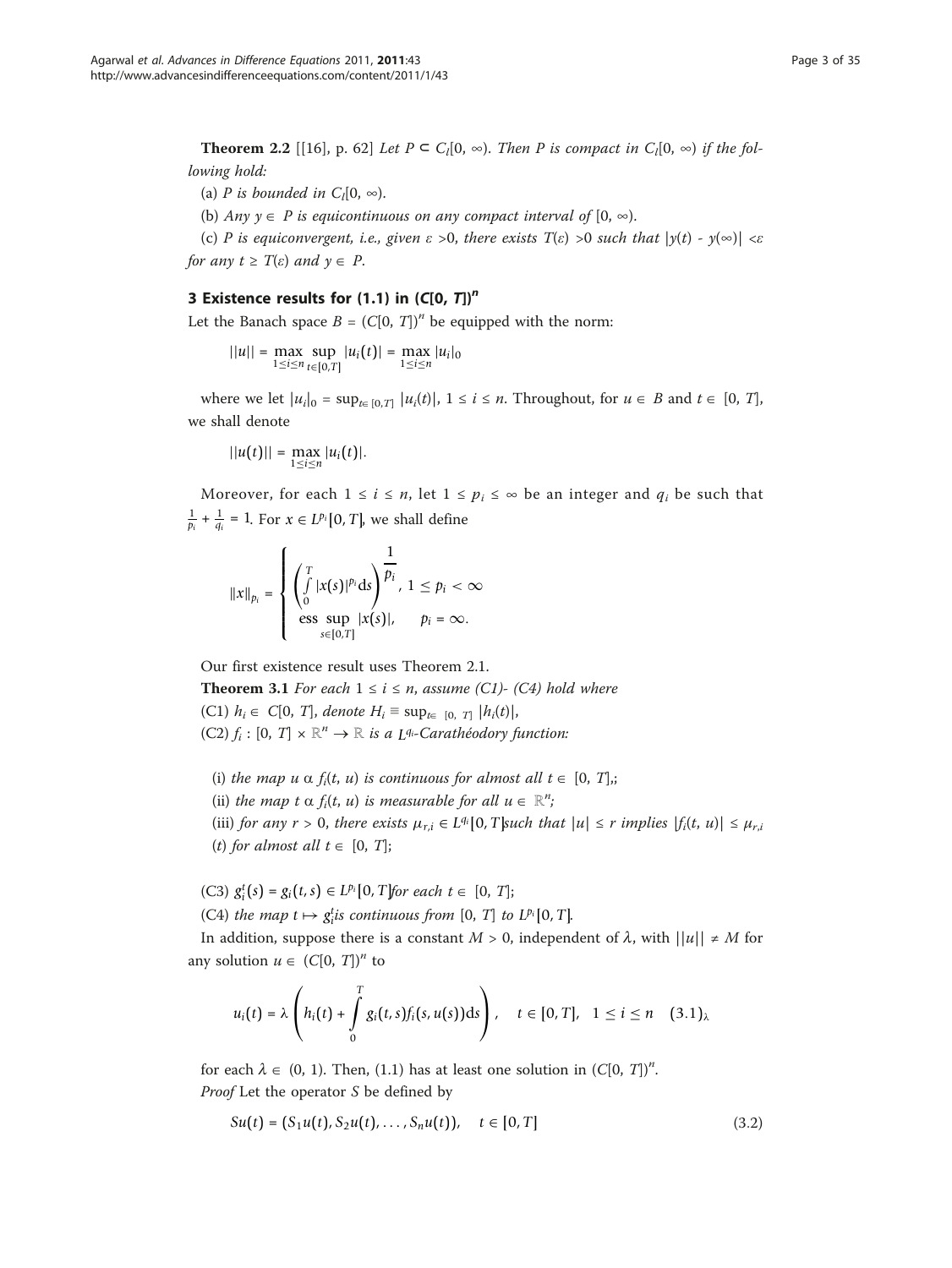where

$$
S_i u(t) = h_i(t) + \int_0^T g_i(t, s) f_i(s, u(s)) \, ds, \quad t \in [0, T], \quad 1 \le i \le n. \tag{3.3}
$$

Clearly, the system (1.1) is equivalent to  $u = Su$ , and  $(3.1)<sub>\lambda</sub>$  is the same as  $u = \lambda Su$ .

Note that S maps  $(C[0, T])^n$  into  $(C[0, T])^n$ , i.e.,  $S_i : (C[0, T])^n \to C[0, T]$ ,  $1 \le i \le n$ . To see this, note that for any  $u \in (C[0, T])^n$ , there exits  $r > 0$  such that  $||u|| < r$ . Since  $f_i$  is a *L*<sup>q<sub>i</sub>-Carathéodory function, there exists  $\mu_{r,i} \in L^{q_i}[0,T]$  such that  $|f_i(s, u)| \leq \mu_{r,i}(s)$ </sup> for almost all  $s \in [0, T]$ . Hence, for any  $t_1, t_2 \in [0, T]$ , we find for  $1 \le i \le n$ ,

$$
|S_i u(t_1) - S_i u(t_2)| \leq |h_i(t_1) - h_i(t_2)| + \left[\int_0^T |g_i^{t_1}(s) - g_i^{t_2}(s)|^{p_i} ds\right]^{\frac{1}{p_i}} \|\mu_{r,i}\|_{q_i} \to 0 \quad (3.4)
$$

as  $t_1 \rightarrow t_2$ , where we have used (C1) and (C3). This shows that  $S : (C[0, T])^n \rightarrow (C[0, T])$  $T$ ])<sup>*n*</sup>.

Next, we shall prove that  $S : (C[0, T])^n \rightarrow (C[0, T])^n$  is continuous. Let  $u^m = (u_1^m, u_2^m, \dots, u_n^m) \to u$  in  $(C[0, T])^n$ , i.e.,  $u_i^m \to u_i$  in  $C[0, T]$ ,  $1 \le i \le n$ . We need to show that  $Su^m \to Su$  in  $(C[0, T])^n$ , or equivalently  $S_i u^m \to S_i u$  in  $C[0, T]$ ,  $1 \le i \le n$ .<br>These resists as a function of that the fluid surface of in a 14 Courth (above function There exists  $r > 0$  such that  $||u^m||$ ,  $||u|| < r$ . Since  $f_i$  is a  $L^{q_i}$ -Carathéodory function, there exists  $\mu_{r,i} \in L^{q_i} [0, T]$  such that  $|f_i(s, u^m)|$ ,  $|f_i(s, u)| \leq \mu_{r,i}(s)$  for almost all  $s \in [0, T]$ . T]. Using a similar argument as in (3.4), we get for any  $t_1, t_2 \in [0, T]$  and  $1 \le i \le n$ :

$$
|S_i u^m(t_1) - S_i u^m(t_2)| \to 0 \quad \text{and} \quad |S_i u(t_1) - S_i u(t_2)| \to 0 \tag{3.5}
$$

as  $t_1 \rightarrow t_2$ . Furthermore,  $S_i u^m(t) \rightarrow S_i u(t)$  pointwise on [0, T], since, by the Lebesguedominated convergence theorem,

$$
|S_i u^m(t) - S_i u(t)| \leq \sup_{t \in [0,T]} ||g_i^t||_{p_i} \left[ \int_0^T |f_i(s, u^m(s)) - f_i(s, u(s))|^{q_i} ds \right] \frac{1}{q_i} \to 0 \quad (3.6)
$$

as  $m \to \infty$ . Combining (3.5) and (3.6) and using the fact that [0, T] is compact, gives for all  $t \in [0, T]$ ,

 $|S_i u^m(t) - S_i u(t)| \le |S_i u^m(t) - S_i u^m(t_1)| + |S_i u^m(t_1) - S_i u(t_1)| + |S_i u(t_1) - S_i u(t)|$  → 0 (3.7)

as  $m \to \infty$ . Hence, we have proved that  $S : (C[0, T])^n \to (C[0, T])^n$  is continuous.

Finally, we shall show that  $S : (C[0, T])^n \to (C[0, T])^n$  is completely continuous. Let  $Ω$  be a bounded set in  $(C[0, T])^n$  with  $||u|| \le r$  for all  $u \in Ω$ . We need to show that  $S_i\Omega$  is relatively compact for  $1 \le i \le n$ . Clearly,  $S_i\Omega$  is uniformly bounded, since there exists  $\mu_{r,i} \in L^{q_i}[0,T]$  such that  $|f_i(s, u)| \leq \mu_{r,i}(s)$  for all  $u \in \Omega$  and  $a.e.$   $s \in [0, T]$ , and hence

$$
|S_i u|_0 \le H_i + \sup_{t \in [0,T]} \|g_i^t\|_{p_i} \cdot \|\mu_{r,i}\|_{q_i} \equiv K_i, \quad u \in \Omega.
$$
 (3.8)

Further, using a similar argument as in (3.4), we see that  $S_i\Omega$  is equicontinuous. It follows from the Arzéla-Ascoli theorem [[[5\]](#page-33-0), Theorem 1.2.4] that  $S_i\Omega$  is relatively compact.

We now apply Theorem 2.1 with  $U = \{u \in (C[0, T])^n : ||u|| < M\}$  and  $B = E = (C[0, T])^n$ T])<sup>*n*</sup> to obtain the conclusion of the theorem.  $\Box$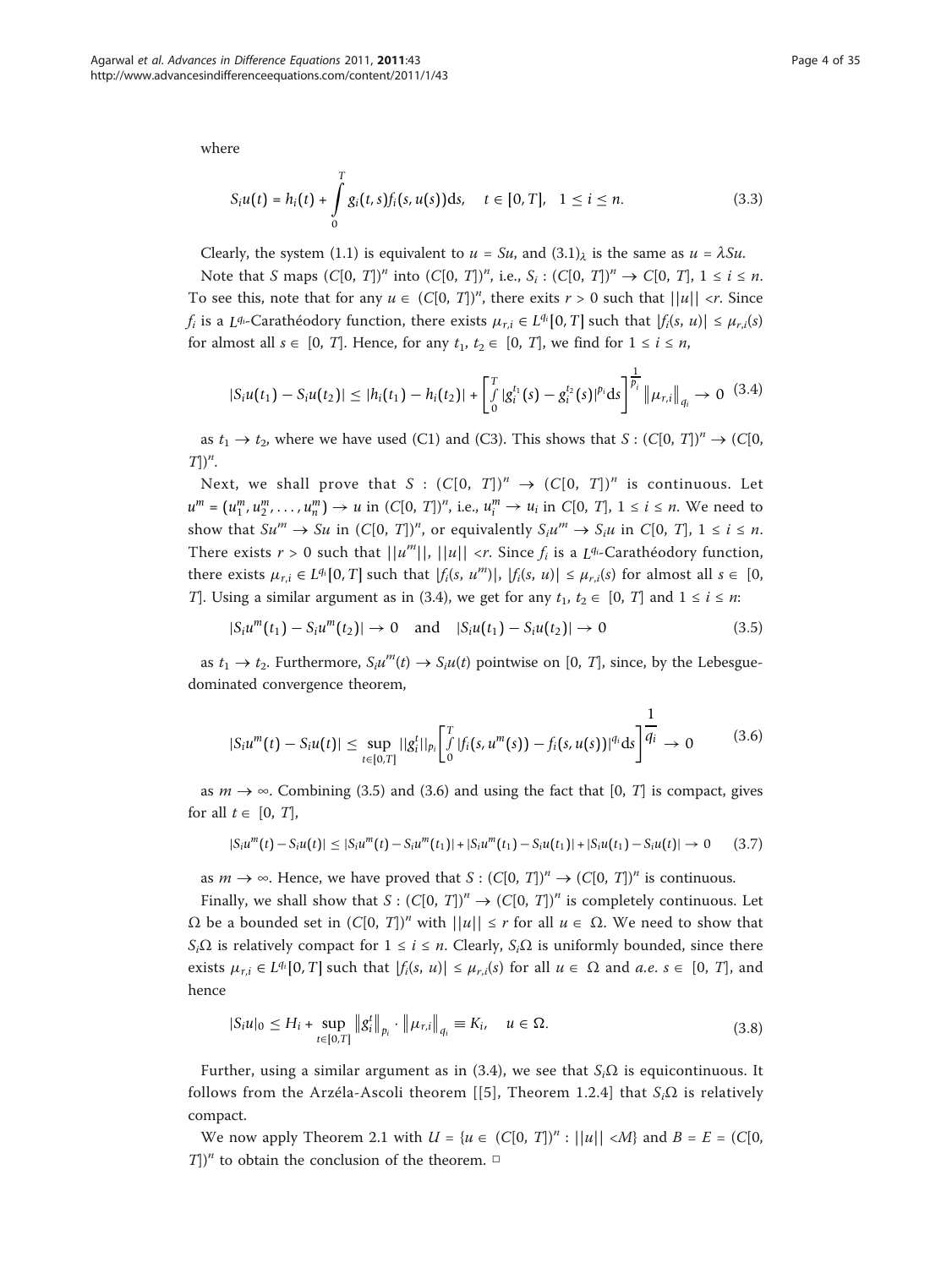Our subsequent results will apply Theorem 3.1. To do so, we shall show that any solution u of  $(3.1)$ <sub> $\lambda$ </sub> is bounded above. This is achieved by bounding the integral of  $|f_i(t,$  $u(t)$ )| (or  $|f_i(t, u(t))|^{p_i}$ ) on two complementary subsets of [0, T], namely  $\{t \in [0, T] : ||u(t)|| \leq c\}$  and  $(t \in [0, T] \cup [u(t)]] \cup [v(t) \cup [v(t)]]$  and  $v(t) \in [0, T]$  $|f(t)| \leq r$ } and  $\{t \in [0, T] : ||u(t)|| > r\}$ , where  $\rho_i$  and r are some constants–this technique originates from the study of Brezis and Browder [\[11](#page-33-0)]. In the next four theorems (Theorems 3.2-3.5), we shall apply Theorem 3.1 to the case  $p_i = \infty$  and  $q_i = 1, 1 \le i \le n$ n.

**Theorem 3.2.** Let the following conditions be satisfied for each  $1 \le i \le n$  : (C1)-(C4) with  $p_i = \infty$  and  $q_i = 1$ , (C5) and (C6) where

(C5) there exist  $B_i > 0$  such that for any  $u \in (C[0, T])^n$ ,

$$
\int\limits_0^T\left[f_i(t,u(t))\int\limits_0^T g_i(t,s)f_i(s,u(s))\mathrm{d} s\right]\mathrm{d} t\leq B_i,
$$

(C6) there exist  $r > 0$  and  $\alpha_i > 0$  with  $r\alpha_i > H_i$  such that for any  $u \in (C[0, T])^n$ ,

$$
u_i(t)f_i(t,u(t)) \geq r\alpha_i|f_i(t,u(t))| \text{ for } ||u(t)|| > r \text{ and a.e. } t \in [0,T].
$$

Then, (1.1) has at least one solution in  $(C[0, T])<sup>n</sup>$ .

*Proof* We shall employ Theorem 3.1, and so let  $u = (u_1, u_2, \ldots, u_n) \in (C[0, T])^n$  be any solution of  $(3.1)$ <sub> $\lambda$ </sub> where  $\lambda \in (0, 1)$ .

Define

$$
I = \{ t \in [0, T] : ||u(t)|| \le r \} \quad \text{and} \quad J = \{ t \in [0, T] : ||u(t)|| > r \}. \tag{3.9}
$$

Clearly,  $[0, T] = I \cup J$ , and hence  $\int_0^T = \int_I + \int_J$ .

Let  $1 \le i \le n$ . If  $t \in I$ , then by (C2), there exists  $\mu_{r,i} \in L^1[0, T]$  such that  $|f_i(t, u(t))| \le$  $\mu_{r,i}(t)$ . Thus, we get

$$
\int_{I} |f_i(t, u(t))| \, \mathrm{d}t \leq \int_{I} \mu_{r,i}(t) \, \mathrm{d}t \leq \int_{0}^{T} \mu_{r,i}(t) \, \mathrm{d}t = ||\mu_{r,i}||_1. \tag{3.10}
$$

On the other hand, if  $t \in J$ , then it is clear from (C6) that  $u_i(t) f_i(t, u(t)) \ge 0$  for a.e. t  $\in$  [0, *T*]. It follows that

$$
\int_{I} u_i(t) f_i(t, u(t)) dt \geq r \alpha_i \int_{I} |f_i(t, u(t))| dt.
$$
\n(3.11)

We now multiply  $(3.1)$ <sub> $\lambda$ </sub> by  $f_i(t, u(t))$ , then integrate from 0 to T to get

$$
\int_{0}^{T} u_i(t) f_i(t, u(t)) dt = \lambda \int_{0}^{T} h_i(t) f_i(t, u(t)) dt + \lambda \int_{0}^{T} \left[ f_i(t, u(t)) \int_{0}^{T} g_i(t, s) f_i(s, u(s)) ds \right] dt. \quad (3.12)
$$

Using (C5) in (3.12) yields

$$
\int_{0}^{T} u_{i}(t) f_{i}(t, u(t)) dt \leq H_{i} \int_{0}^{T} |f_{i}(t, u(t))| dt + B_{i}.
$$
\n(3.13)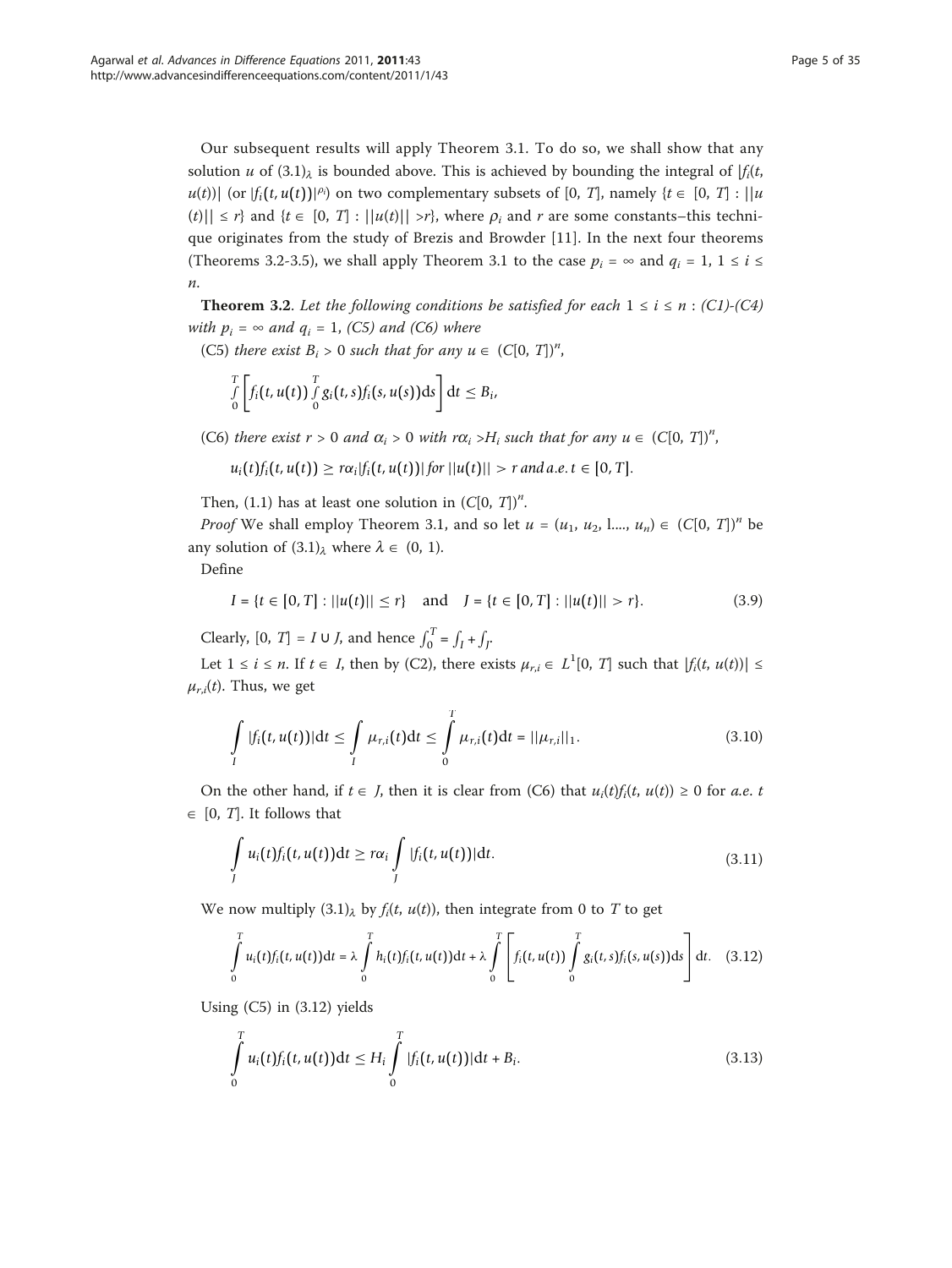Splitting the integrals in (3.13) and applying (3.11), we get

$$
\int_I u_i(t) f_i(t, u(t)) dt + r\alpha_i \int\limits_J |f_i(t, u(t))| dt \leq H_i \int\limits_I |f_i(t, u(t))| dt + H_i \int\limits_J |f_i(t, u(t))| dt + B_i
$$

or

$$
(r\alpha_i - H_i) \int\limits_J |f_i(t, u(t))| \, \mathrm{d}t \leq H_i \int\limits_I |f_i(t, u(t))| \, \mathrm{d}t + \int\limits_I |u_i(t)f_i(t, u(t))| \, \mathrm{d}t + B_i
$$
\n
$$
\leq (H_i + r) ||u_{r,i}||_1 + B_i
$$

where we have used (3.10) in the last inequality. It follows that

$$
\int_{I} |f_i(t, u(t))| dt \leq \frac{(H_i + r) ||\mu_{r,i}||_1 + B_i}{r\alpha_i - H_i} \equiv k_i.
$$
\n(3.14)

Finally, it is clear from  $(3.1)_{\lambda}$  that for  $t \in [0, T]$  and  $1 \le i \le n$ ,

$$
|u_i(t)| \le H_i + \int_0^T |g_i(t, s)f_i(s, u(s))| ds
$$
  
=  $H_i + \left(\int_1^t f(t, s)f_i(s, u(s))| ds$   
 $\le H_i + \left(\sup_{t \in [0, T]} ||g_i^t||_{\infty}\right) (||\mu_{r,i}||_1 + k_i) \equiv l_i$  (3.15)

where we have applied (3.10) and (3.14) in the last inequality. Thus,  $|u_i|_0 \le l_i$  for  $1 \le$  $i \leq n$  and  $||u|| \leq \max_{1 \leq i \leq n} l_i \equiv L$ . It follows from Theorem 3.1 (with  $M = L + 1$ ) that (1.1) has a solution  $u^* \in (C[0, T])^n$ .

**Theorem 3.3** Let the following conditions be satisfied for each  $1 \le i \le n$  : (C1)-(C4) with  $p_i = \infty$  and  $q_i = 1$ , (C7) and (C8) where

(C7) there exist constants  $a_i \ge 0$  and  $b_i$  such that for any  $u \in (C[0, T])^n$ ,

$$
\int\limits_{0}^{T}\left[f_i(t,u(t))\int\limits_{0}^{T}g_i(t,s)f_i(s,u(s))\mathrm{d} s\right]\mathrm{d} t\leq a_i\int\limits_{0}^{T}|f_i(t,u(t))|\mathrm{d} t+b_i,
$$

(C8) there exist  $r > 0$  and  $\alpha_i > 0$  with  $r\alpha_i > H_i + a_i$  such that for any  $u \in (C[0, T])^n$ ,

 $u_i(t) f_i(t, u(t)) \geq r \alpha_i |f_i(t, u(t))|$  *for*  $||u(t)|| > r$  *and a.e.*  $t \in [0, T]$ .

Then, (1.1) has at least one solution in  $(C[0, T])^n$ .

*Proof* The proof follows that of Theorem 3.2 until (3.12). Let  $1 \le i \le n$ . We use (C7) in (3.12) to get

$$
\int_{0}^{T} u_{i}(t) f_{i}(t, u(t)) dt \leq \int_{0}^{T} |h_{i}(t) f_{i}(t, u(t))| dt + \lambda \int_{0}^{T} \left[ f_{i}(t, u(t)) \int_{0}^{T} g_{i}(t, s) f_{i}(s, u(s)) ds \right] dt
$$
\n
$$
\leq (H_{i} + a_{i}) \int_{0}^{T} |f_{i}(t, u(t))| dt + |b_{i}|.
$$
\n(3.16)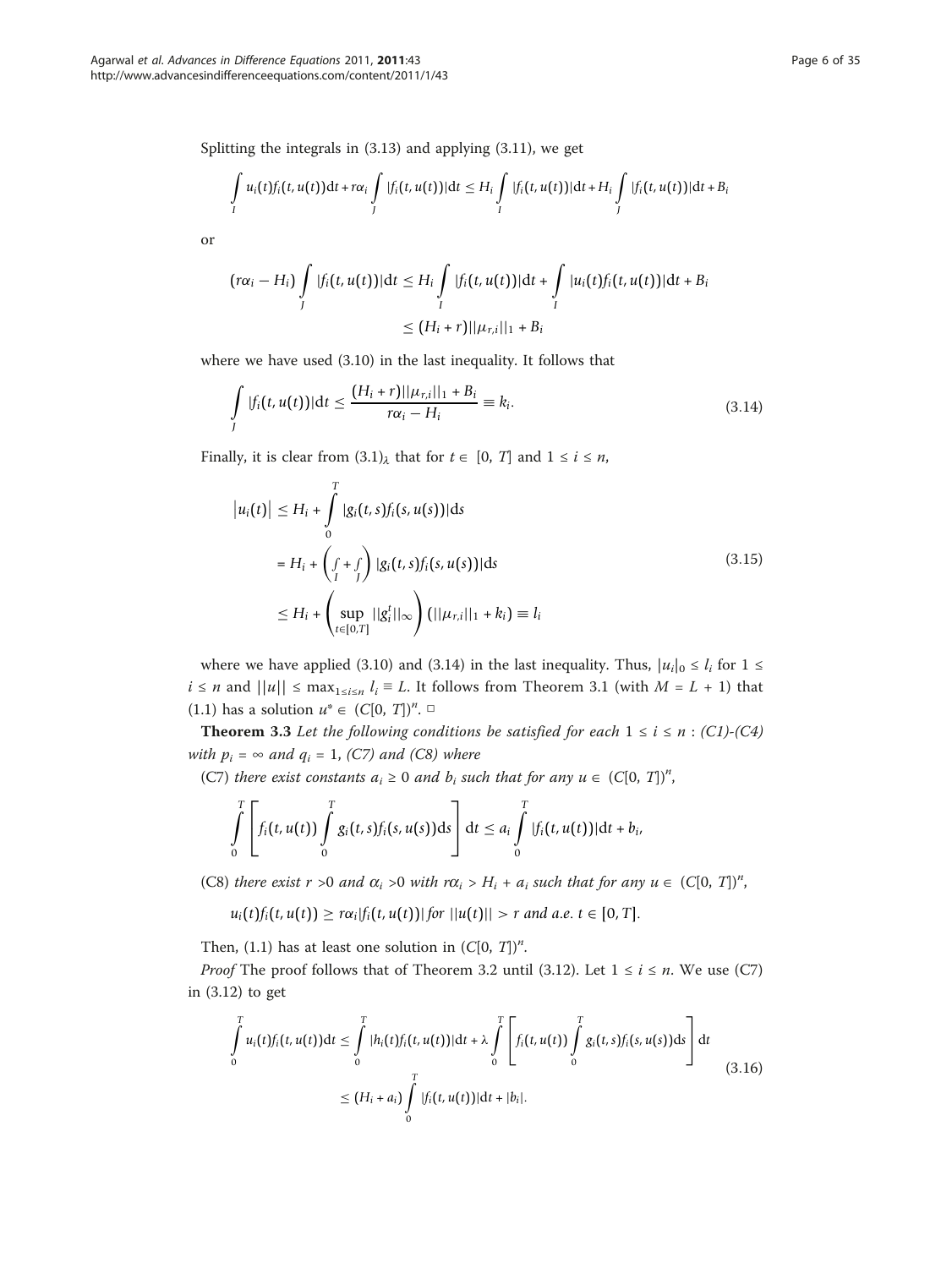Splitting the integrals in (3.16) and applying (3.11) gives

$$
(r\alpha_i - H_i - a_i) \int\limits_J |f_i(t, u(t))| \, dt \leq (H_i + a_i) \int\limits_I |f_i(t, u(t))| \, dt + \int\limits_I |u_i(t)f_i(t, u(t))| \, dt + |b_i|
$$
  
 
$$
\leq (H_i + a_i + r) ||\mu_{r,i}||_1 + |b_i|
$$

where we have also used (3.10) in the last inequality. It follows that

$$
\int_{I} |f_i(t, u(t))| dt \le \frac{(H_i + a_i + r) ||\mu_{r,i}||_1 + |b_i|}{r\alpha_i - H_i - a_i} \equiv k_i.
$$
\n(3.17)

The rest of the proof follows that of Theorem 3.2. □

**Theorem 3.4** Let the following conditions be satisfied for each  $1 \le i \le n$  : (C1)-(C4) with  $p_i = \infty$  and  $q_i = 1$ , (C9) and (C10) where

(C9) there exist constants  $a_i \geq 0$ ,  $0 < \tau_i \leq 1$  and  $b_i$  such that for any  $u \in (C[0, T])^n$ ,

$$
\int\limits_0^T\left[ f_i(t,u(t))\int\limits_0^T g_i(t,s)f_i(s,u(s))\mathrm{d} s\right]\mathrm{d} t\leq a_i\Bigg[\int\limits_0^T|f_i(t,u(t))|\mathrm{d} t\Bigg]^{t_i}+b_i,
$$

(C10) there exist  $r > 0$  and  $\beta_i > 0$  such that for any  $u \in (C[0, T])^n$ ,

 $u_i(t) f_i(t, u(t)) \geq \beta_i ||u(t)|| \cdot |f_i(t, u(t))|$  *for*  $||u(t)|| > r$  *and a.e.*  $t \in [0, T]$ .

Then, (1.1) has at least one solution in  $(C[0, T])^n$ .

*Proof* Let  $u = (u_1, u_2, ..., u_n) \in (C[0, T])^n$  be any solution of  $(3.1)_{\lambda}$  where  $\lambda \in (0, 1)$ . Define

$$
r_0 = \max\left\{r, \max_{1 \le i \le n} \frac{H_i + a_i 2^{\tau_i} + 1}{\beta_i}\right\},\
$$
  

$$
I_0 = \{t \in [0, T] : ||u(t)|| \le r_0\} \text{ and } J_0 = \{t \in [0, T] : ||u(t)|| > r_0\}.
$$
  
(3.18)

Clearly,  $[0, T] = I_0 ∪ J_0$  and hence  $\int_0^T$ 0  $=$   $\int$ *I*0  $+$   $\overline{)}$ *J*0 .

Let  $1 \le i \le n$ . If  $t \in I_0$ , then by (C2) there exists  $\mu_{r_0,i} \in L^1[0,T]$  such that  $|f_i(t, u(t))| \leq \mu_{r_0,i}(t)$  and

$$
\int_{I_0} |f_i(t, u(t))| \, \mathrm{d}t \leq \int_{I_0} \mu_{r_0, i}(t) \, \mathrm{d}t \leq \int_{0}^{T} \mu_{r_0, i}(t) \, \mathrm{d}t = ||\mu_{r_0, i}||_1. \tag{3.19}
$$

Further, if  $t \in J_0$ , then by (C10) we have

$$
\int_{I_0} u_i(t) f_i(t, u(t)) dt \geq \beta_i \int_{I_0} ||u(t)|| \cdot |f_i(t, u(t))| dt \geq \beta_i r_0 \int_{I_0} |f_i(t, u(t))| dt.
$$
\n(3.20)

Now, using (3.20) and (C9) in (3.12) gives

$$
\beta_{i}r_{0} \int_{I_{0}} |f_{i}(t, u(t))|dt \leq \int_{I_{0}} |u_{i}(t)f_{i}(t, u(t))|dt + \int_{0}^{T} |h_{i}(t)f_{i}(t, u(t))|dt \n+ a_{i} \left[ \int_{0}^{T} |f_{i}(t, u(t))|dt \right]^{T_{i}} + |b_{i}| \n\leq \int_{I_{0}} u_{i}(t)f_{i}(t, u(t))dt + \int_{0}^{T} |h_{i}(t)f_{i}(t, u(t))|dt \n+ a_{i} 2^{\tau_{i}} \left\{ \left[ \int_{I_{0}} |f_{i}(t, u(t))|dt \right]^{T_{i}} + \left[ \int_{I_{0}} |f_{i}(t, u(t))|dt \right]^{T_{i}} \right\} + |b_{i}|
$$
\n(3.21)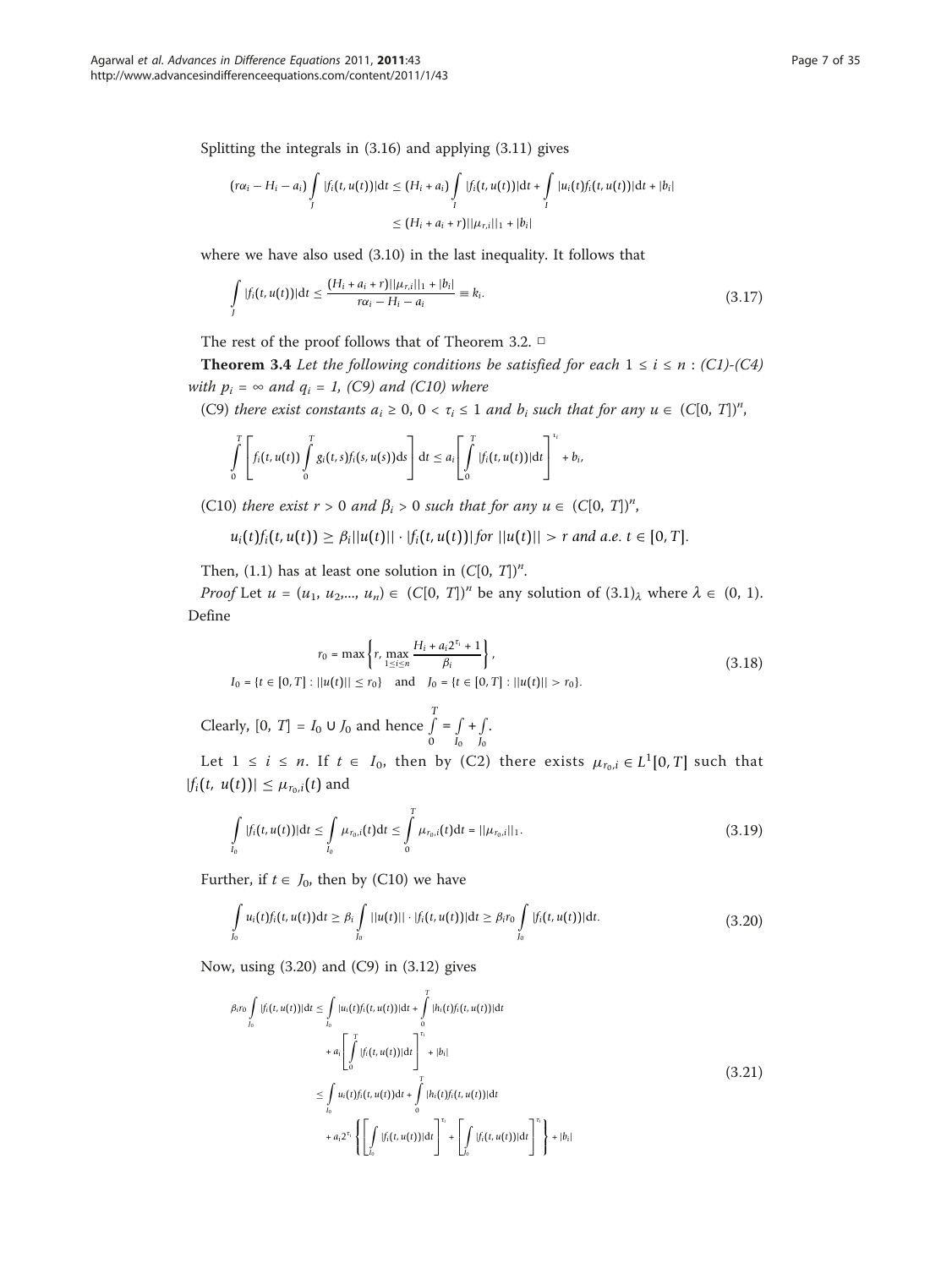where in the last inequality, we have made use of the inequality:

$$
(x + \gamma)^{\alpha} \le 2^{\alpha} (x^{\alpha} + \gamma^{\alpha}), \quad x, \gamma \ge 0, \ \alpha \ge 0.
$$

Now, noting (3.19) we find that

$$
\int_{I_0} |u_i(t)f_i(t, u(t))|dt + \int_{I_0} |h_i(t)f_i(t, u(t))|dt + a_i 2^{\tau_i} \left[ \int_{I_0} |f_i(t, u(t))|dt \right]^{\tau_i} + |b_i|
$$
\n
$$
\leq (r_0 + H_i) \left[ |u_{r_0,i}| \right]_{1} + a_i 2^{\tau_i} \left( \left[ |u_{r_0,i}| \right]_{1} \right)^{\tau_i} + |b_i| \leq k'_{i}
$$
\n(3.22)

Substituting (3.22) in (3.21) then yields

$$
\beta_{i}r_{0} \int_{I_{0}} |f_{i}(t, u(t))|dt \leq \int_{I_{0}} |h_{i}(t)f_{i}(t, u(t))|dt + a_{i}2^{\tau_{i}} \left[ \int_{I_{0}} |f_{i}(t, u(t))|dt \right]^{ \tau_{i}} + k'_{i}
$$
  
\n
$$
\leq H_{i} \int_{I_{0}} |f_{i}(t, u(t))|dt + a_{i}2^{\tau_{i}} \left[ \int_{I_{0}} |f_{i}(t, u(t))|dt \right]^{ \tau_{i}} + k'_{i}.
$$

Since  $\tau_i \leq 1$ , there exists a constant  $k_i^{\prime\prime}$  such that

$$
(\beta_i r_0 - H_i - a_i 2^{\tau_i}) \int\limits_{J_0} |f_i(t, u(t))| dt \leq k_i''
$$

which leads to

$$
\int_{I_0} |f_i(t, u(t))| \, \mathrm{d}t \le \frac{k''_i}{\beta_i r_0 - H_i - a_i 2^{r_i}} \equiv k_i. \tag{3.23}
$$

Finally, it is clear from  $(3.1)$ <sub> $\lambda$ </sub> that for  $t \in [0, T]$  and  $1 \le i \le n$ ,

$$
|u_i(t)| \le H_i + \int_0^T |g_i(t, s)f_i(s, u(s))| ds
$$
  
=  $H_i + \left(\int_{I_0} + \int_{J_0}\right) |g_i(t, s)f_i(s, u(s))| ds$  (3.24)  
 $\le H_i + \left(\sup_{t \in [0, T]} ||g_i^t||_{\infty}\right) (||\mu_{r_0, i}||_1 + k_i) \equiv l_i$ 

where we have applied (3.19) and (3.23) in the last inequality. The conclusion now follows from Theorem 3.1. □

**Theorem 3.5** Let the following conditions be satisfied for each  $1 \le i \le n$  : (C1), (C2)-(C4) with  $p_i = \infty$  and  $q_i = 1$ , (C10), (C11) and (C12) where

(C11) there exist  $r > 0$ ,  $\eta_i > 0$ ,  $\gamma_i > 0$  and  $\phi_i \in L^{\frac{\gamma_i+1}{\gamma_i}}$  $\frac{1}{\gamma_i}$  [0, *T*]<sup>such</sup> that for any  $u \in (C[0,$  $T$ ])<sup>*n*</sup>,

 $||u(t)|| \geq \eta_i |f_i(t, u(t)|^{\gamma_i} + \phi_i(t) \text{ for } ||u(t)|| > r \text{ and a.e. } t \in [0, T],$ 

(C12) there exist  $a_i \geq 0$ ,  $0 \lt \tau_i \lt \gamma_i + 1$ ,  $b_i$ , and  $\psi_i \in L^{\frac{\gamma_i+1}{\gamma_i}}$  $\frac{v^{i+1}}{\gamma_i}$  [0, *T*]<sup>*with*  $\psi_i \geq 0$  almost every-</sup> where on [0, T], such that for any  $u \in (C[0, T])^n$ ,

$$
\int\limits_0^T\left[ f_i(t,u(t))\int\limits_0^T g_i(t,s)f_i(s,u(s))\mathrm{d} s\right]\mathrm{d} t\leq a_i\Bigg[\int\limits_0^T\psi_i(t)|f_i(t,u(t))|\mathrm{d} t\Bigg]^{t_i}+b_i.
$$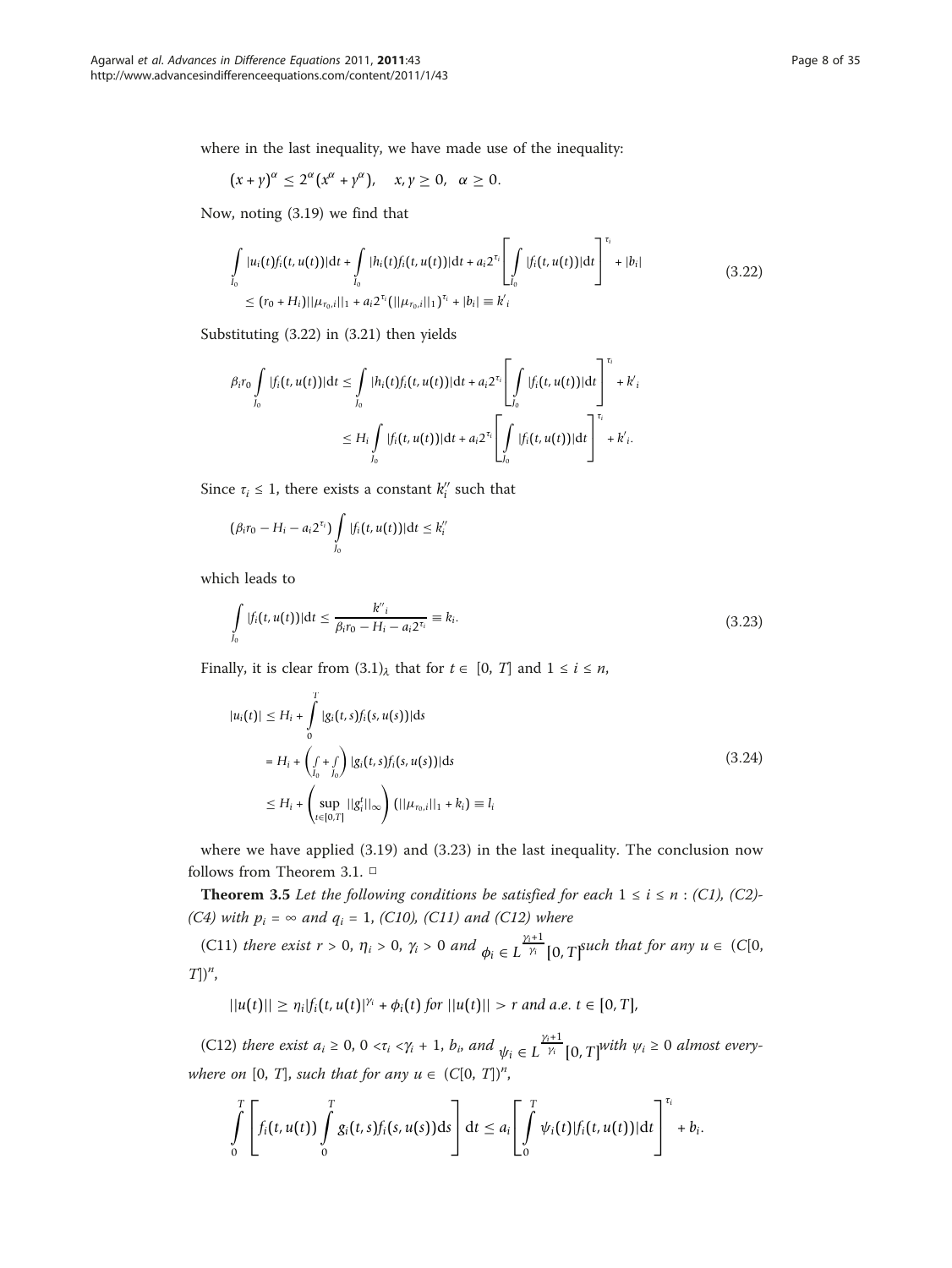$$
Also, \varphi_i \in C[0, T], \, h_i \in L^{\frac{\gamma_i+1}{\gamma_i}}[0, T] \,\,\forall i \in C[0, T] \,\, and \,\, \int_0^T |g_i(t, s)|^{\frac{\gamma_i+1}{\gamma_i}} ds \in C[0, T].
$$

Then, (1.1) has at least one solution in  $(C[0, T])<sup>n</sup>$ .

**Proof** Let  $u = (u_1, u_2,..., u_n) \in (C[0, T])^n$  be any solution of  $(3.1)_{\lambda}$  where  $\lambda \in (0, 1)$ . Define the sets I and J as in (3.9). Let  $1 \le i \le n$ . Applying (C10) and (C11), we get

$$
\int_{J} u_i(t) f_i(t, u(t)) dt \ge \beta_i \int_{J} ||u(t)|| \cdot |f_i(t, u(t))| dt
$$
\n
$$
\ge \beta_i \eta_i \int_{J} |f_i(t, u(t))|^{\gamma_i + 1} dt + \beta_i \int_{J} \phi_i(t) |f_i(t, u(t))| dt.
$$
\n(3.25)

Using  $(3.25)$  and  $(C12)$  in  $(3.12)$ , we obtain

$$
\beta_{i}\eta_{i} \int_{I} |f_{i}(t, u(t))|^{\gamma_{i}+1} dt
$$
\n
$$
\leq \int_{I} |u_{i}(t)f_{i}(t, u(t))|dt + \beta_{i} \int_{I} |\phi_{i}(t)f_{i}(t, u(t))|dt + \int_{0}^{T} |h_{i}(t)f_{i}(t, u(t))|dt
$$
\n
$$
+ a_{i} \left[ \int_{0}^{T} \psi_{i}(t)|f_{i}(t, u(t))|dt \right]^{T_{i}} + |b_{i}| \qquad (3.26)
$$
\n
$$
\leq \int_{I} |u_{i}(t)f_{i}(t, u(t))|dt + \beta_{i} \int_{I} |\phi_{i}(t)f_{i}(t, u(t))|dt + \int_{0}^{T} |h_{i}(t)f_{i}(t, u(t))|dt
$$
\n
$$
+ a_{i}2^{\tau_{i}} \left\{ \left[ \int_{I} \psi_{i}(t)|f_{i}(t, u(t))|dt \right]^{T_{i}} + \left[ \int_{I} \psi_{i}(t)|f_{i}(t, u(t))|dt \right]^{T_{i}} \right\} + |b_{i}|.
$$

Now, in view of (3.10) and (C12), we have

$$
\int_{I} |u_i(t)f_i(t, u(t))|dt + \int_{I} |h_i(t)f_i(t, u(t))|dt + a_i 2^{\tau_i} \left[ \int_{I} \psi_i(t)|f_i(t, u(t))|dt \right]^{\tau_i} + |b_i|
$$
\n
$$
\leq (r + H_i)||\mu_{r,i}||_1 + a_i 2^{\tau_i} \left[ \int_{I} \psi_i(t)\mu_{r,i}(t)dt \right]^{\tau_i} + |b_i| \equiv \overline{k_i}.
$$
\n(3.27)

Substituting (3.27) into (3.26) and using Hölder's inequality, we find

$$
\beta_{i}\eta_{i} \int_{J} |f_{i}(t, u(t))|^{\gamma_{i}+1} dt
$$
\n
$$
\leq \beta_{i} \int_{J} |\phi_{i}(t)f_{i}(t, u(t))| dt + \int_{J} |h_{i}(t)f_{i}(t, u(t))| dt + a_{i}2^{\tau_{i}} \left[ \int_{J} \psi_{i}(t) |f_{i}(t, u(t))| dt \right]^{ \tau_{i}} + \overline{k}_{i}
$$
\n
$$
\leq \beta_{i} \left[ \int_{0}^{T} |\phi_{i}(t)|^{\frac{\gamma_{i}+1}{\gamma_{i}}} dt \right]^{\frac{\gamma_{i}+1}{\gamma_{i}}} \left[ \int_{J} |f_{i}(t, u(t))|^{\gamma_{i}+1} dt \right]^{\frac{1}{\gamma_{i}+1}}
$$
\n
$$
+ \left[ \int_{0}^{T} |h_{i}(t)|^{\frac{\gamma_{i}+1}{\gamma_{i}}} dt \right]^{\frac{\gamma_{i}}{\gamma_{i}+1}} \left[ \int_{J} |f_{i}(t, u(t))|^{\gamma_{i}+1} dt \right]^{\frac{1}{\gamma_{i}+1}}
$$
\n
$$
+ a_{i}2^{\tau_{i}} \left[ \int_{0}^{T} |\psi_{i}(t)|^{\frac{\gamma_{i}+1}{\gamma_{i}}} dt \right]^{\frac{\tau_{i}\gamma_{i}}{\gamma_{i}+1}} \left[ \int_{J} |f_{i}(t, u(t))|^{\gamma_{i}+1} dt \right]^{\frac{\tau_{i}}{\gamma_{i}+1}} + \overline{k}_{i}.
$$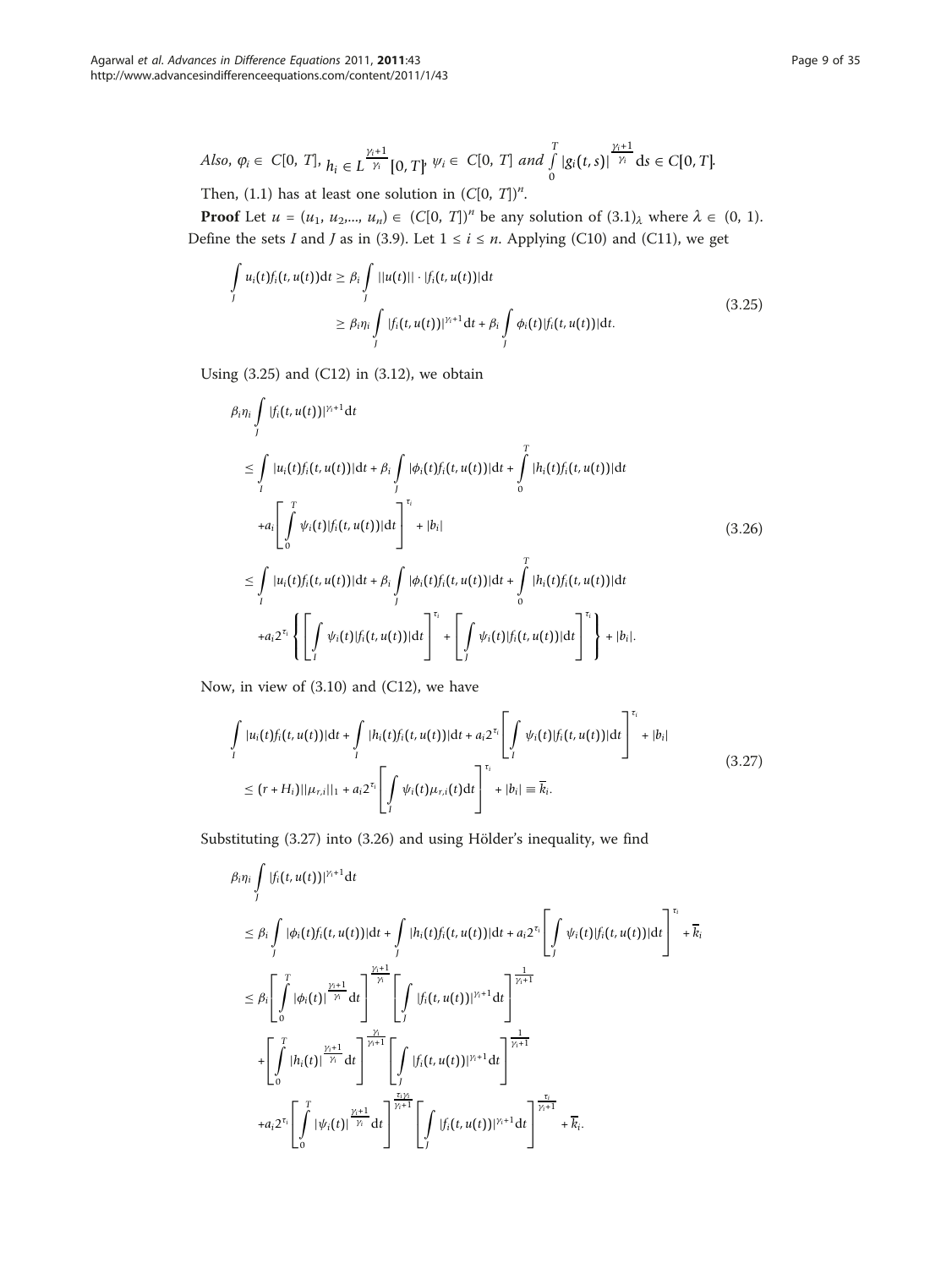Since  $\frac{1}{\gamma_{i+1}} < 1$  and  $\frac{\tau_i}{\gamma_{i+1}} < 1$ , there exists a constant  $k_i$  such that

$$
\int_{J} |f_i(t, u(t))|^{\gamma_i+1} dt \le k_i.
$$
\n(3.28)

Finally, it is clear from  $(3.1)$ <sub> $\lambda$ </sub> that for  $t \in [0, T]$  and  $1 \le i \le n$ ,

$$
|u_i(t)| \le H_i + \left(\int_I + \int_I\right) |g_i(t, s)f_i(s, u(s))| ds
$$
  
\n
$$
\le H_i + \left(\sup_{t \in [0,T]} ||g_i^t||_{\infty}\right) ||\mu_{r,i}||_1
$$
  
\n
$$
+ \left\{\sup_{t \in [0,T]} \left[\int_0^T |g_i(t, s)|^{\frac{\gamma_1 + 1}{\gamma_1}} ds\right]^{\frac{\gamma_1}{\gamma_1 + 1}}\right\} \left[\int_I |f_i(t, u(t))|^{\gamma_1 + 1} dt\right]^{\frac{1}{\gamma_1 + 1}}
$$
  
\n
$$
\le I_i
$$
\n(3.29)

where we have used (3.28) and (C12) in the last inequality, and  $l_i$  is some constant. The conclusion is now immediate by Theorem 3.1. □

In the next six results (Theorem 3.6-3.11), we shall apply Theorem 3.1 for general  $p_i$ and  $q_i$ .

**Theorem 3.6** Let the following conditions be satisfied for each  $1 \le i \le n$  : (C1)-(C4),  $(C5)$ ,  $(C10)$  and  $(C13)$  where

(C13) there exist  $r > 0$ ,  $\eta_i > 0$ ,  $\gamma_i > 0$  and  $\phi_i \in L^{p_i}[0, T]$ such that for any  $u \in (C[0, T])$  $n_{\alpha}$ 

$$
||u(t)|| \geq \eta_i |f_i(t, u(t)|^{\gamma_i} + \phi_i(t) \text{ for } ||u(t)|| > r \text{ and a.e. } t \in [0, T].
$$

Then, (1.1) has at least one solution in  $(C[0, T])^n$ .

*Proof* Let  $u = (u_1, u_2, ..., u_n) \in (C[0, T])^n$  be any solution of  $(3.1)_{\lambda}$  where  $\lambda \in (0, 1)$ . Define the sets I and J as in (3.9). Let  $1 \le i \le n$ . If  $t \in I$ , then by (C2), there exists  $\mu_{r,i} \in L^{q_i}[0,T]$  such that  $|f_i(t, u(t))| \leq \mu_{r,i}(t)$ . Consequently, we have

$$
\int_{I} |f_i(t, u(t))| \, \mathrm{d}t \leq \int_{I} \mu_{r,i}(t) \, \mathrm{d}t \leq \int_{0}^{T} \mu_{r,i}(t) \, \mathrm{d}t \leq T^{\frac{1}{p_i}} ||\mu_{r,i}||_{q_i}.\tag{3.30}
$$

On the other hand, using (C10) and (C13), we derive at (3.25).

Next, applying (C5) in (3.12) leads to (3.13). Splitting the integrals in (3.13) and using (3.25), we find that

$$
\beta_{i}\eta_{i} \int_{I} |f_{i}(t, u(t))|^{\gamma_{i}+1} dt
$$
\n
$$
\leq \beta_{i} \int_{I} |\phi_{i}(t)f_{i}(t, u(t))| dt + H_{i} \int_{I} |f_{i}(t, u(t))| dt + B_{i} + \int_{I} (|u_{i}(t)| + H_{i}) |f_{i}(t, u(t))| dt
$$
\n
$$
\leq \beta_{i} \int_{I} |\phi_{i}(t)f_{i}(t, u(t))| dt + H_{i} \int_{I} |f_{i}(t, u(t))| dt + B_{i} + (r + H_{i}) T^{\frac{1}{p_{i}}} ||\mu_{r,i}||_{q_{i}}
$$
\n
$$
= \beta_{i} \int_{I} |\phi_{i}(t)f_{i}(t, u(t))| dt + H_{i} \int_{I} |f_{i}(t, u(t))| dt + B'_{i}
$$
\n(3.31)

where (3.30) has been used in the last inequality and  $B'_i \equiv B_i + (r + H_i)T$  $\frac{1}{p_i}$   $||\mu_{r,i}||_{q_i}$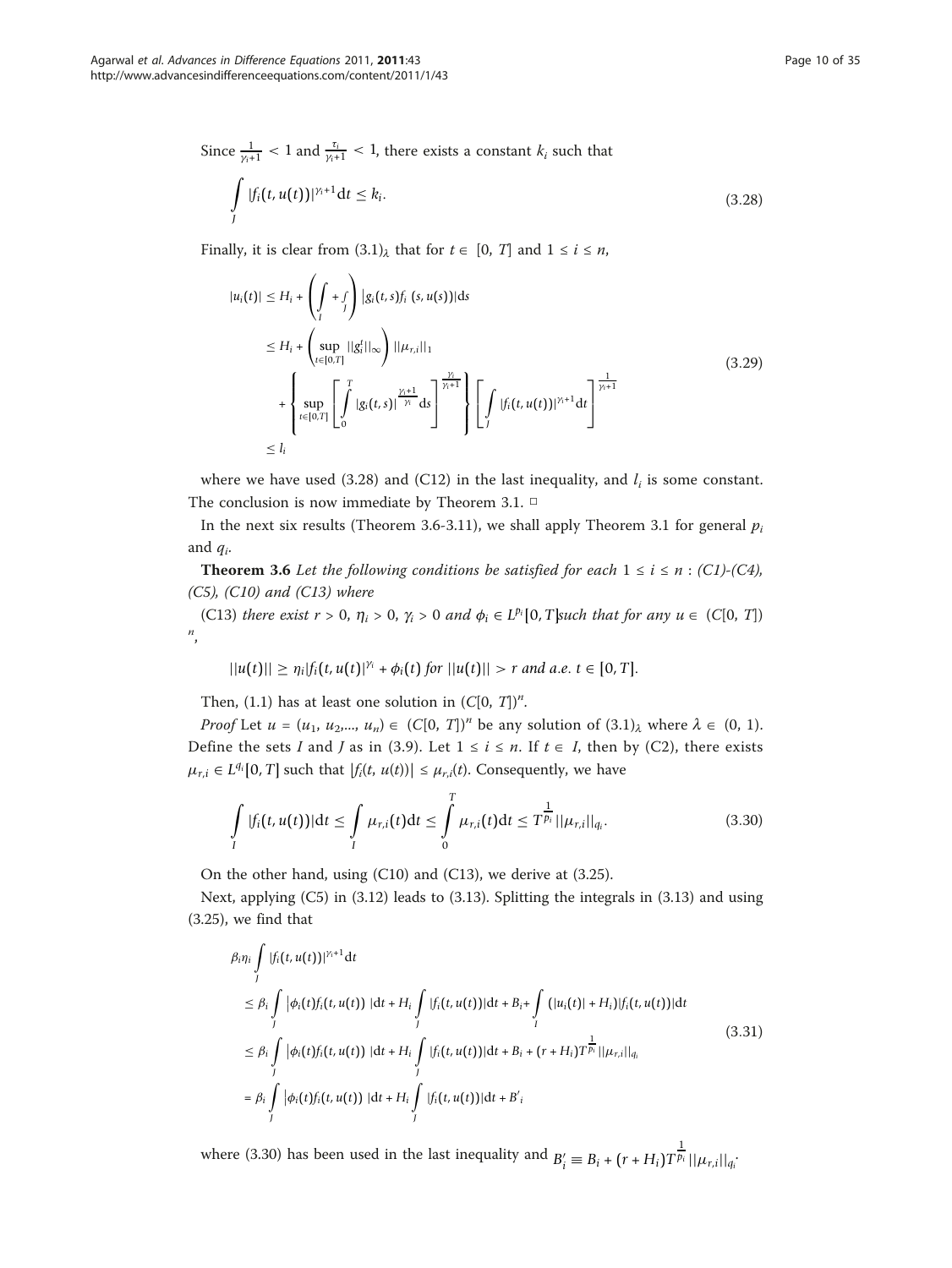Now, an application of Hölder's inequality gives

$$
\int_{I} |\phi_i(t) f_i(t, u(t))| \mathrm{d} t \leq \left[ \int_{0}^{T} |\phi_i(t)|^{\frac{\gamma_i+1}{\gamma_i}} \mathrm{d} t \right]^{\frac{\gamma_i}{\gamma_i+1}} \cdot \left[ \int_{I} |f_i(t, u(t))|^{\gamma_i+1} \mathrm{d} t \right]^{\frac{1}{\gamma_i+1}}. \quad (3.32)
$$

Another application of Hölder's inequality yields

$$
\int\limits_{0}^{T} |\phi_i(t)|^{\frac{\gamma_i+1}{\gamma_i}} dt \leq T^{\frac{\gamma_i p_i-\gamma_i-1}{p_i\gamma_i}} \left[ \int\limits_{0}^{T} |\phi_i(t)|^{p_i} dt \right]^{\frac{\gamma_i+1}{\gamma_i p_i}}.
$$
\n(3.33)

Substituting (3.33) into (3.32) then leads to

$$
\int_{I} |\phi_i(t) f_i(t, u(t))| dt \leq T^{\frac{\gamma_i p_i - \gamma_i - 1}{p_i(\gamma_i + 1)}} ||\phi_i||_{p_i} \left[ \int_{I} |f_i(t, u(t))|^{\gamma_i + 1} dt \right]^{\frac{1}{\gamma_i + 1}}.
$$
\n(3.34)

Further, using Hölder's inequality again, we get

$$
\int\limits_{J} |f_i(t, u(t))| \, \mathrm{d}t \leq T^{\frac{\gamma_i}{\gamma_i+1}} \left[ \int\limits_{J} |f_i(t, u(t))|^{\gamma_i+1} \, \mathrm{d}t \right]^{\frac{1}{\gamma_i+1}}. \tag{3.35}
$$

Substituting (3.34) and (3.35) into (3.31), we obtain

$$
\beta_i \eta_i \int\limits_J |f_i(t, u(t))|^{\gamma_i+1} \mathrm{d}t \leq A_i \left[ \int\limits_J |f_i(t, u(t))|^{\gamma_i+1} \mathrm{d}t \right]^{\frac{1}{\gamma_i+1}} + B'_i \tag{3.36}
$$

where  $A_i \equiv T \frac{\gamma_i p_i - \gamma_i - 1}{p_i(\gamma_i + 1)}$ *p*<sub>*i*</sub>(*γ*<sub>*i*</sub>+1)</sub>  $\frac{1}{p_i(|\psi_i||_{p_i} + H_i T^{\frac{\gamma_i}{\gamma_i+1}}}$ . Since  $\frac{1}{\gamma_i+1}$  < 1, from (3.36), there exists a constant  $k_i$  such that

$$
\int\limits_J |f_i(t, u(t))|^{\gamma_i+1} \mathrm{d}t \leq k_i. \tag{3.37}
$$

Finally, it is clear from  $(3.1)$ <sub> $\lambda$ </sub> that for  $t \in [0, T]$  and  $1 \le i \le n$ ,

$$
|u_i(t)| \le H_i + \left(\int_t + \int_t\right) |g_i(t,s)f_i(s, u(s))| ds
$$
  
\n
$$
\le H_i + \left(\sup_{t \in [0,T]} ||g_i^t||_{p_i}\right) ||\mu_{r,i}||_{q_i} + T^{\frac{\gamma(p_i - \gamma_i - 1)}{p_i(\gamma_i + 1)}} \left(\sup_{t \in [0,T]} ||g_i^t||_{p_i}\right) \left[\int_J |f_i(s, u(s))|^{\gamma_i + 1} ds\right]^{\frac{1}{\gamma_i + 1}} (3.38)
$$
  
\n
$$
\le I_i(\text{a constant}),
$$

where in the second last inequality a similar argument as in (3.34) is used, and in the last inequality we have used (3.37). An application of Theorem 3.1 completes the proof. □

**Theorem 3.7** Let the following conditions be satisfied for each  $1 \le i \le n$  : (C1)-(C4), (C7), (C10) and (C13). Then, (1.1) has at least one solution in  $(C[0, T])<sup>n</sup>$ .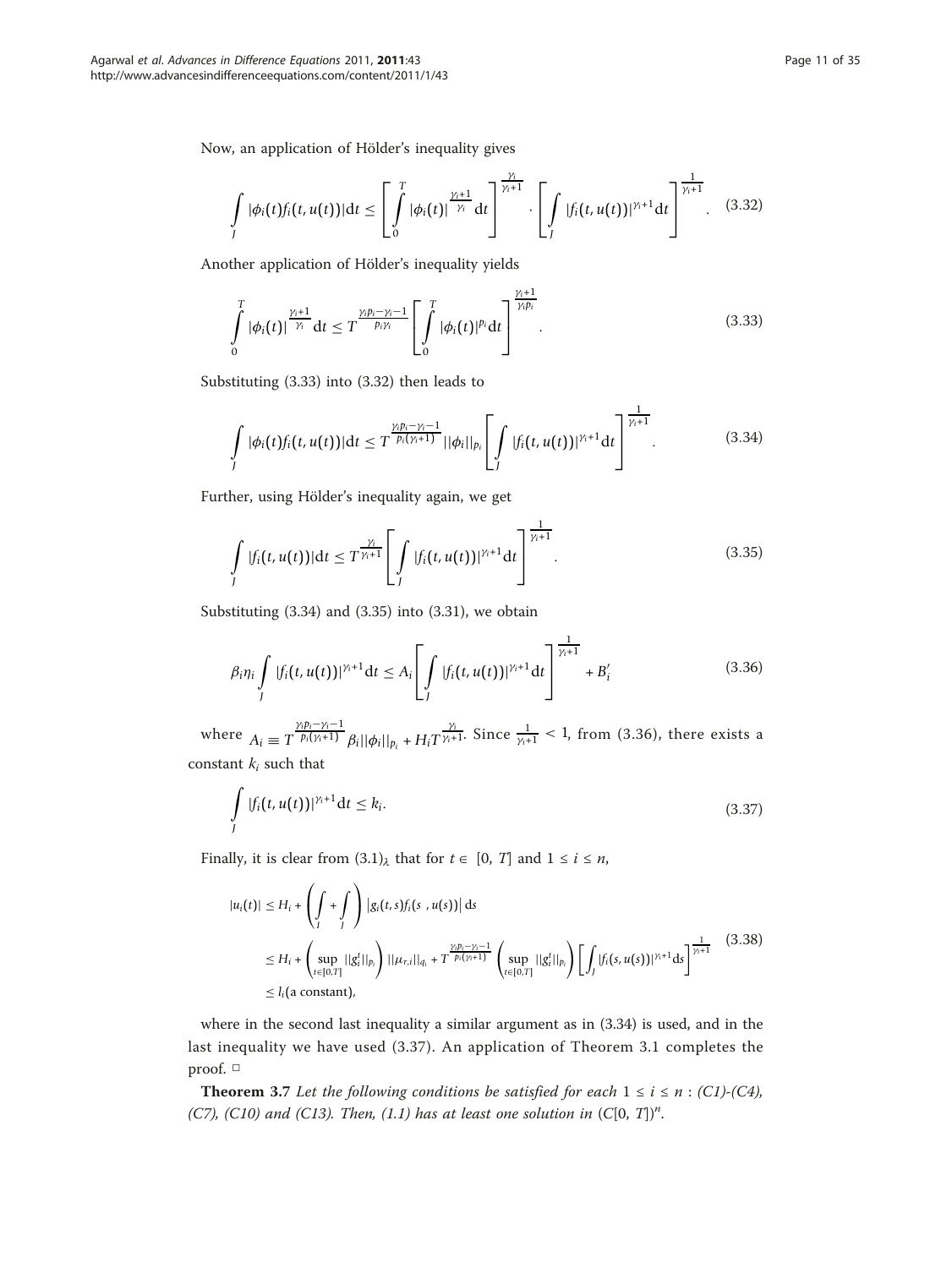*Proof* Let  $u = (u_1, u_2, ..., u_n) \in (C[0, T])^n$  be any solution of  $(3.1)_{\lambda}$  where  $\lambda \in (0, 1)$ . Define the sets I and J as in (3.9). Let  $1 \le i \le n$ . As in the proof of Theorems 3.3 and 3.6, respectively, (C7) leads to (3.16), whereas (C10) and (C13) yield (3.25).

Splitting the integrals in (3.16) and applying (3.25), we find that

$$
\beta_{i}\eta_{i} \int_{J} |f_{i}(t, u(t))|^{\gamma_{i}+1} dt
$$
\n
$$
\leq \beta_{i} \int_{J} |\phi_{i}(t)f_{i}(t, u(t))|dt + (H_{i} + a_{i}) \int_{J} |f_{i}(t, u(t))|dt + |b_{i}| + \int_{I} (|u_{i}(t)| + H_{i} + a_{i})|f_{i}(t, u(t))|dt
$$
\n
$$
\leq \beta_{i} \int_{J} |\phi_{i}(t)f_{i}(t, u(t))|dt + (H_{i} + a_{i}) \int_{J} |f_{i}(t, u(t))|dt + |b_{i}| + (r + H_{i} + a_{i})T^{\frac{1}{p_{i}}}||\mu_{r,i}||_{q_{i}}
$$
\n
$$
= \beta_{i} \int_{J} |\phi_{i}(t)f_{i}(t, u(t))|dt + (H_{i} + a_{i}) \int_{J} |f_{i}(t, u(t))|dt + B''_{i}
$$
\n
$$
(3.39)
$$

 $\text{where } B_i'' \equiv |b_i| + (r + H_i + a_i)T$  $\frac{1}{p_i}$  || $\mu_{r,i}$ ||<sub> $q_i$ </sub>. Substituting (3.34) and (3.35) into (3.39) then leads to

$$
\beta_i \eta_i \int\limits_J |f_i(t, u(t))|^{\gamma_i+1} \, \mathrm{d}t \leq A'_i \left[ \int\limits_J |f_i(t, u(t))|^{\gamma_i+1} \, \mathrm{d}t \right]^{\frac{1}{\gamma_i+1}} + B''_i \tag{3.40}
$$

where  $A'_i \equiv T$ γ*ipi*−γ*i*−1  $\frac{\gamma_i p_i - \gamma_i - 1}{p_i(\gamma_i + 1)} \beta_i ||\phi_i||_{p_i} + (H_i + a_i) T^{\frac{\gamma_i}{\gamma_i + 1}}$ . Since  $\frac{1}{\gamma_i + 1} < 1$ , from (3.40), we can obtain (3.37) where  $k_i$  is some constant. The rest of the proof proceeds as that of Theorem 3.6. □

**Theorem 3.8** Let the following conditions be satisfied for each  $1 \le i \le n$  : (C1)-(C4), (C10), (C13), and (C14) where

(C14) there exist constants  $a_i \ge 0$ ,  $0 \lt \tau_i \lt \gamma_i + 1$  and  $b_i$  such that for any  $u \in (C[0, T])^n$ ,

$$
\int\limits_{0}^{T}\left[f_i(t,u(t))\int\limits_{0}^{T}g_i(t,s)f_i(s,u(s))\mathrm{d} s\right]\mathrm{d} t\leq a_i\left[\int\limits_{0}^{T}|f_i(t,u(t))|\mathrm{d} t\right]^{t_i}+b_i.
$$

Then, (1.1) has at least one solution in  $(C[0, T])^n$ .

*Proof* Let  $u = (u_1, u_2, ..., u_n) \in (C[0, T])^n$  be any solution of  $(3.1)_{\lambda}$  where  $\lambda \in (0, 1)$ . Define the sets I and J as in (3.9). Let  $1 \le i \le n$ . From the proof of Theorem 3.6, we see that (C10) and (C13) lead to (3.25).

Using  $(3.25)$  and  $(C14)$  in  $(3.12)$ , we obtain

$$
\beta_{i}\eta_{i} \int_{J} |f_{i}(t, u(t))|^{\gamma+1} dt
$$
\n
$$
\leq \int_{I} |u_{i}(t)f_{i}(t, u(t))|dt + \beta_{i} \int_{J} |\phi_{i}(t)f_{i}(t, u(t))|dt + \int_{0}^{T} |h_{i}(t)f_{i}(t, u(t))|dt
$$
\n
$$
+ a_{i} \left[ \int_{0}^{T} |f_{i}(t, u(t))|dt \right]_{t}^{T_{i}} + |b_{i}|
$$
\n
$$
\leq \int_{I} |u_{i}(t)f_{i}(t, u(t))|dt + \beta_{i} \int_{J} |\phi_{i}(t)f_{i}(t, u(t))|dt + \int_{0}^{T} |h_{i}(t)f_{i}(t, u(t))|dt
$$
\n
$$
+ a_{i}2^{\tau_{i}} \left\{ \left[ \int_{I} |f_{i}(t, u(t))|dt \right]_{t}^{T_{i}} + \left[ \int_{I} |f_{i}(t, u(t))|dt \right]_{t}^{T_{i}} \right\} + |b_{i}|.
$$
\n(3.41)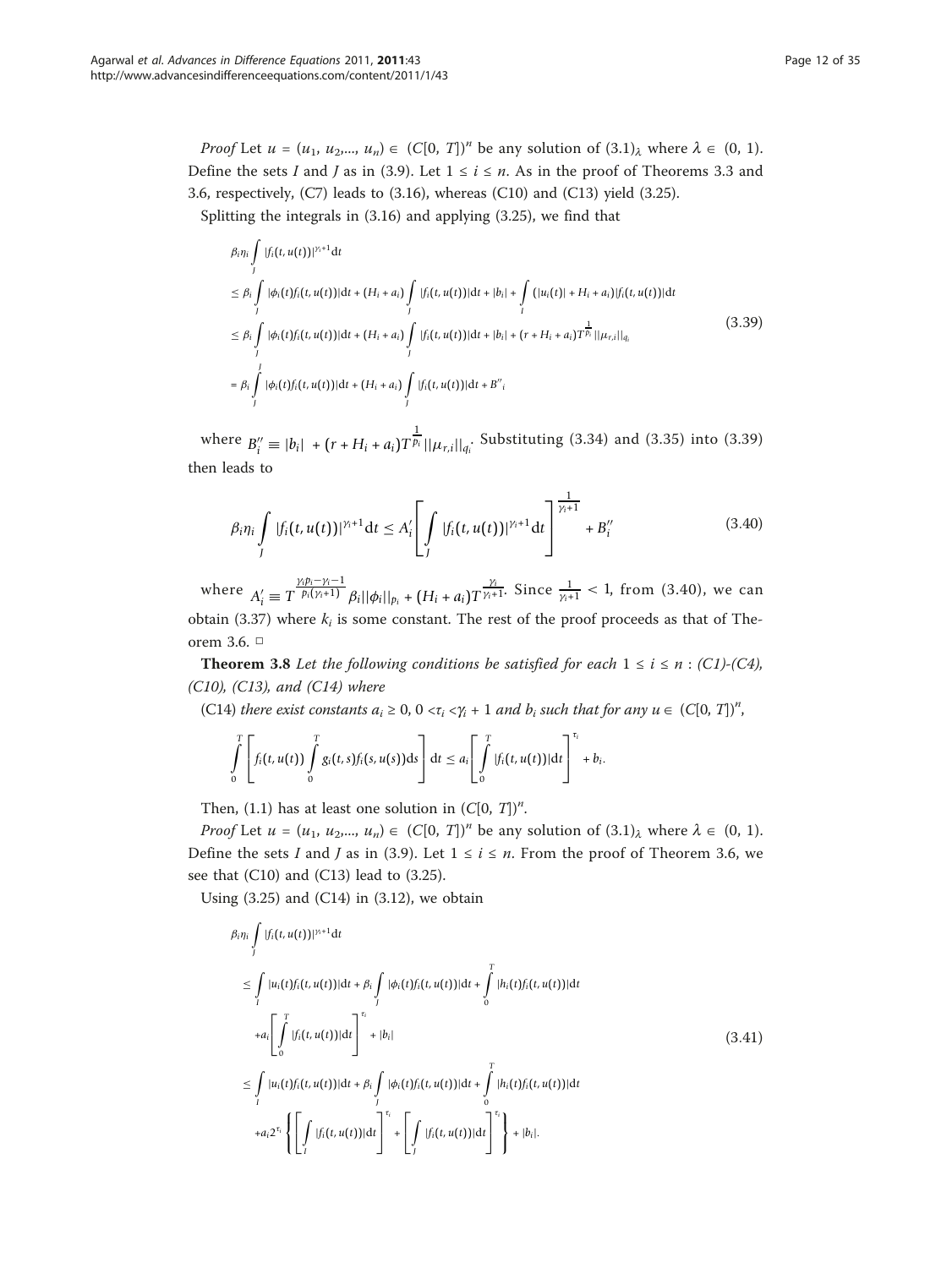Note that

$$
\int_{I} |u_i(t)f_i(t, u(t))|dt + \int_{I} |h_i(t)f_i(t, u(t))|dt + a_i 2^{\tau_i} \left[ \int_{I} |f_i(t, u(t))|dt \right]^{\tau_i} + |b_i|
$$
\n
$$
\leq (r + H_i) \int_{I} |f_i(t, u(t))|dt + a_i 2^{\tau_i} \left[ \int_{I} |f_i(t, u(t))|dt \right]^{\tau_i} + |b_i|
$$
\n
$$
\leq (r + H_i) T^{\frac{1}{p_i}} ||\mu_{r,i}||_{q_i} + a_i 2^{\tau_i} T^{\frac{\tau_i}{p_i}} (||\mu_{r,i}||_{q_i})^{\tau_i} + |b_i| \equiv k'_i
$$
\n(3.42)

where we have used (3.30) in the last inequality. Substituting (3.42) into (3.41) and using (3.34) and (3.35) then provides

$$
\beta_{i}\eta_{i} \int_{J} |f_{i}(t, u(t))|^{\gamma_{i}+1} dt
$$
\n
$$
\leq \beta_{i} \int_{J} |\phi_{i}(t)f_{i}(t, u(t))|dt + \int_{J} |h_{i}(t)f_{i}(t, u(t))|dt + a_{i}2^{\tau_{i}} \left[ \int_{J} |f_{i}(t, u(t))|dt \right]^{\tau_{i}} + k'_{i}
$$
\n
$$
\leq \beta_{i}T^{\frac{\gamma_{i}p_{i}-\gamma_{i}-1}{p_{i}(\gamma_{i}+1)}} ||\phi_{i}||_{p_{i}} \left[ \int_{J} |f_{i}(t, u(t))|^{\gamma_{i}+1} dt \right]^{\frac{1}{\gamma_{i}+1}} + H_{i}T^{\frac{\gamma_{i}}{\gamma_{i}+1}} \left[ \int_{J} |f_{i}(t, u(t))|^{\gamma_{i}+1} dt \right]^{\frac{1}{\gamma_{i}+1}}
$$
\n
$$
+ a_{i}2^{\tau_{i}}T^{\frac{\tau_{i}\gamma_{i}}{\gamma_{i}+1}} \left[ \int_{J} |f_{i}(t, u(t))|^{\gamma_{i}+1} dt \right]^{\frac{\tau_{i}}{\gamma_{i}+1}} + k'_{i}.
$$
\n(3.43)

Since  $\frac{1}{\gamma+1}$  < 1 and  $\frac{\tau_i}{\gamma+1}$  < 1, there exists a constant  $k_i$  such that (3.37) holds. The rest of the proof is similar to that of Theorem 3.6.  $\Box$ 

**Theorem 3.9** Let the following conditions be satisfied for each  $1 \le i \le n$ : (C1)-(C4), (C10), (C13), and (C15) where

(C15) there exist constants  $d_i \geq 0$ ,  $0 < \tau_i < \gamma_i + 1$  and  $e_i$  such that for any  $u \in (C[0, T])^n$ ,

$$
\int\limits_0^T\left[ f_i(t,u(t))\int\limits_0^T g_i(t,s)f_i(s,u(s))\mathrm{d} s\right]\mathrm{d} t\leq d_i\Bigg[\int\limits_0^T|f_i(t,u(t))|^{q_i}\mathrm{d} t\Bigg]^{\frac{\tau_i}{q_i}}+e_i.
$$

Then, (1.1) has at least one solution in  $(C[0, T])^n$ .

*Proof* Let  $u = (u_1, u_2, ..., u_n) \in (C[0, T])^n$  be any solution of  $(3.1)_{\lambda}$  where  $\lambda \in (0, 1)$ . Define the sets I and J as in (3.9). Let  $1 \le i \le n$ . As before, we see that (C10) and (C13) lead to (3.25).

Using  $(3.25)$  and  $(C15)$  in  $(3.12)$ , we obtain

$$
\beta_{i}\eta_{i}\int_{J}|f_{i}(t,u(t))|^{N+1}dt
$$
\n
$$
\leq \beta_{i}\int_{J}|\phi_{i}(t)f_{i}(t,u(t))|dt + \int_{I} |u_{i}(t)f_{i}(t,u(t))|dt + \int_{0}^{T}|h_{i}(t)f_{i}(t,u(t))|dt
$$
\n
$$
+d_{i}\left[\int_{0}^{T}|f_{i}(t,u(t))|^{q_{i}}dt\right]^{\frac{T_{i}}{q_{i}}} + |e_{i}|
$$
\n
$$
\leq \beta_{i}\int_{J}|\phi_{i}(t)f_{i}(t,u(t))|dt + \int_{I} |u_{i}(t)f_{i}(t,u(t))|dt + H_{i}\int_{0}^{T}|f_{i}(t,u(t))|dt
$$
\n
$$
+d_{i}2^{\frac{\tau_{i}}{q_{i}}}\left\{\left[\int_{I}|f_{i}(t,u(t))|^{q_{i}}dt\right]^{\frac{\tau_{i}}{q_{i}}} + \left[\int_{I}|f_{i}(t,u(t))|^{q_{i}}dt\right]^{\frac{\tau_{i}}{q_{i}}} + |e_{i}|.\right\}
$$
\n(3.44)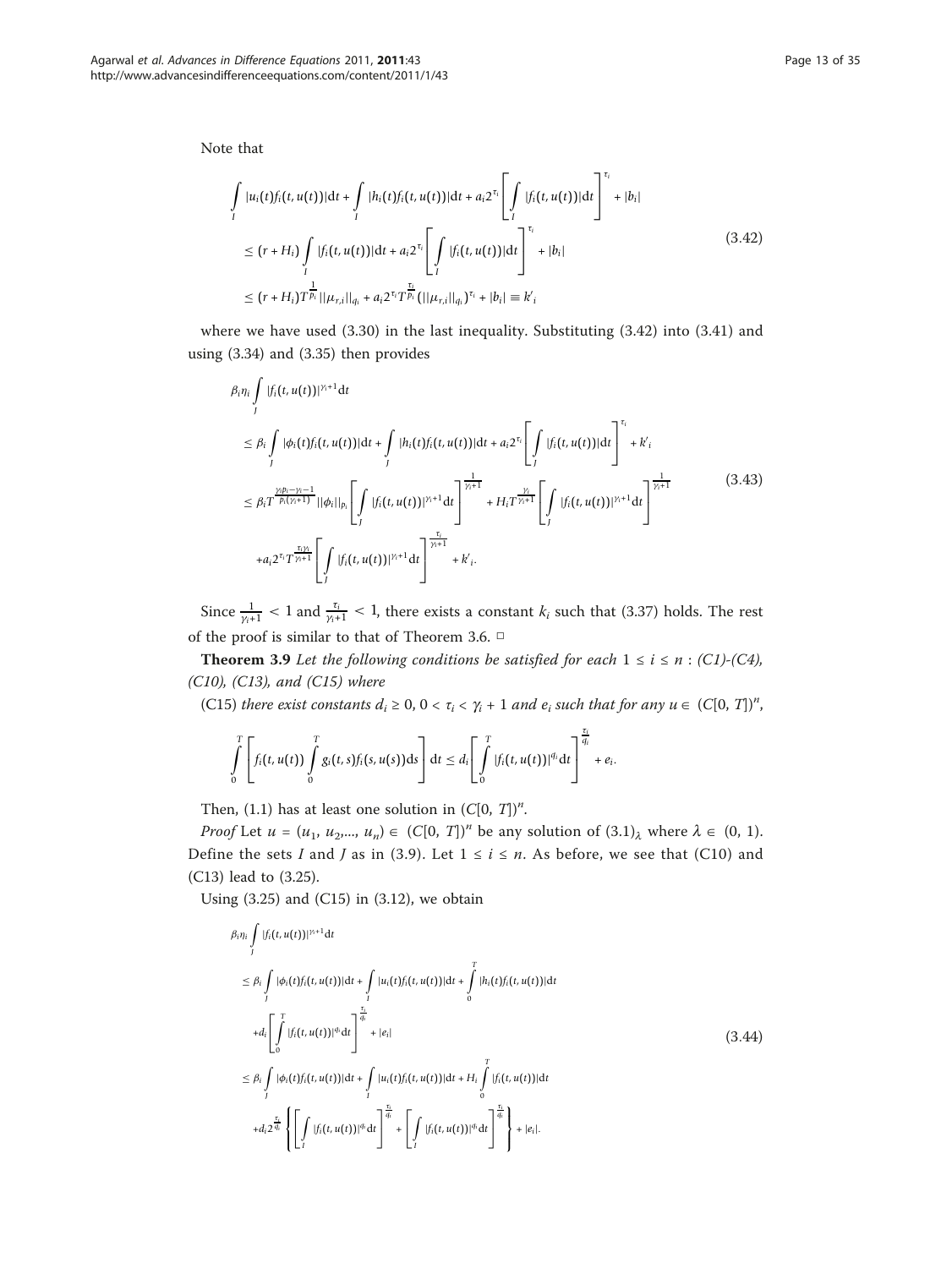Now, it is clear that

$$
\int_{I} |u_{i}(t)f_{i}(t, u(t))|dt + H_{i} \int_{I} |f_{i}(t, u(t))|dt + d_{i}2^{\frac{\tau_{i}}{q_{i}}}\left[\int_{I} |f_{i}(t, u(t))|^{q_{i}}dt\right]^{\frac{\tau_{i}}{q_{i}}} + |e_{i}|
$$
\n
$$
\leq (r + H_{i}) \int_{I} \mu_{r,i}(t)dt + d_{i}2^{\frac{\tau_{i}}{q_{i}}}\left[\int_{I} (\mu_{r,i}(t))^{q_{i}}dt\right]^{\frac{\tau_{i}}{q_{i}}} + |e_{i}| \qquad (3.45)
$$
\n
$$
\leq (r + H_{i}) \int_{0}^{T} \mu_{r,i}(t)dt + d_{i}2^{\frac{\tau_{i}}{q_{i}}}\left[\int_{0}^{T} (\mu_{r,i}(t))^{q_{i}}dt\right]^{\frac{\tau_{i}}{q_{i}}} + |e_{i}| \equiv \hat{k}_{i}.
$$

Moreover, an application of Hölder's inequality gives

$$
\int_{J} |f_i(t, u(t))|^{q_i} dt \leq T^{\frac{\gamma_i+1-q_i}{\gamma_i+1}} \left[ \int_{J} |f_i(t, u(t))|^{\gamma_i+1} dt \right]^{\frac{q_i}{\gamma_i+1}}.
$$
\n(3.46)

Substituting (3.45) into (3.44) and using (3.34), (3.35) and (3.46) then leads to

$$
\beta_{i}\eta_{i} \int_{J} |f_{i}(t, u(t))|^{\gamma+1} dt
$$
\n
$$
\leq \beta_{i} \int_{J} |\phi_{i}(t)f_{i}(t, u(t))| dt + H_{i} \int_{J} |f_{i}(t, u(t))| dt + d_{i} 2^{\frac{r_{i}}{q_{i}}} \left[ \int_{J} |f_{i}(t, u(t))|^{q_{i}} dt \right]^{\frac{r_{i}}{q_{i}}} + \hat{k}_{i}
$$
\n
$$
\leq \beta_{i} T^{\frac{\gamma(p_{i}-\gamma-1)}{p_{i}(\gamma+1)}} ||\phi_{i}||_{p_{i}} \left[ \int_{J} |f_{i}(t, u(t))|^{\gamma_{i}+1} dt \right]^{\frac{1}{\gamma_{i}+1}} + H_{i} T^{\frac{\gamma_{i}}{\gamma_{i}+1}} \left[ \int_{J} |f_{i}(t, u(t))|^{\gamma_{i}+1} dt \right]^{\frac{1}{\gamma_{i}+1}} (3.47)
$$
\n
$$
+ d_{i} 2^{\frac{r_{i}}{q_{i}}} T^{\frac{r_{i}(\gamma_{i}+1-q_{i})}{q_{i}(\gamma_{i}+1)}} \left[ \int_{J} |f_{i}(t, u(t))|^{\gamma_{i}+1} dt \right]^{\frac{r_{i}}{\gamma_{i}+1}} + \hat{k}_{i}.
$$

Noting  $\frac{1}{\gamma+1}$  < 1 and  $\frac{\tau_i}{\gamma+1}$  < 1, there exists a constant  $k_i$  such that (3.37) holds. The rest of the proof follows that of Theorem 3.6. □

Theorem 3.10 Let the following conditions be satisfied for each  $1 \le i \le n$  : (C1)-(C4), (C10), (C13) and (C16) where

(C16) there exist constants  $c_i \geq 0$ ,  $d_i \geq 0$ ,  $0 \langle \tau_i \langle \gamma_i + 1 \rangle$  and  $e_i$  with  $\beta_i \eta_i > 2c_i(2T)$  $\frac{\gamma_i+1-q_i}{q_i}$ such that for any  $u \in (C[0, T])^n$ ,

$$
\int\limits_{0}^{T}\left[f_{i}(t,u(t))\int\limits_{0}^{T}g_{i}(t,s)f_{i}(s,u(s))\mathrm{d}s\right]\mathrm{d}t
$$
\n
$$
\leq c_{i}\left[\int\limits_{0}^{T}|f_{i}(t,u(t))|^{q_{i}}\mathrm{d}t\right]^{\frac{\gamma_{i}+1}{q_{i}}}+d_{i}\left[\int\limits_{0}^{T}|f_{i}(t,u(t))|^{q_{i}}\mathrm{d}t\right]^{\frac{\tau_{i}}{q_{i}}}+e_{i}.
$$

Then, (1.1) has at least one solution in  $(C[0, T])^n$ .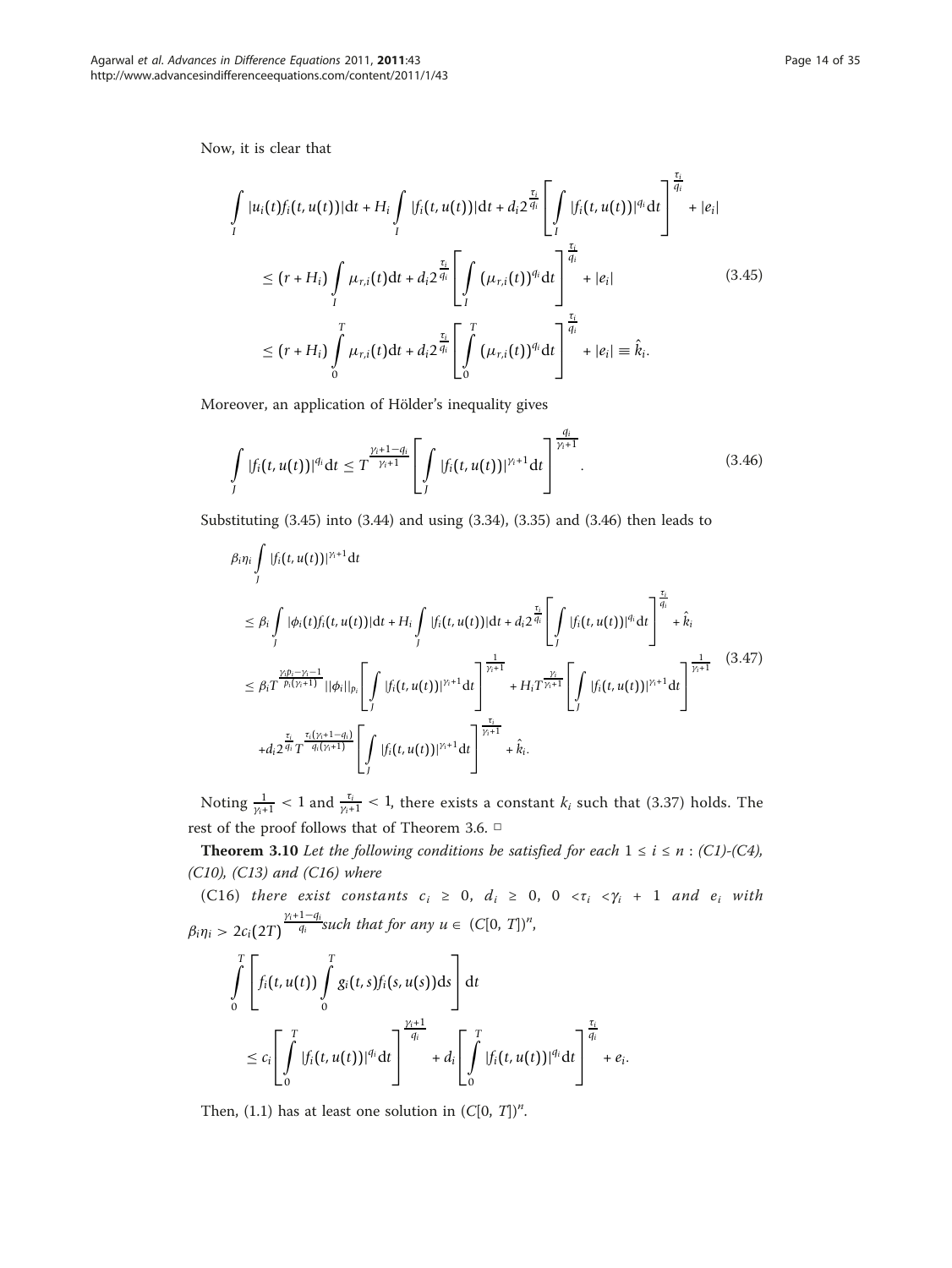*Proof* Let  $u = (u_1, u_2, ..., u_n) \in (C[0, T])^n$  be any solution of  $(3.1)_{\lambda}$  where  $\lambda \in (0, 1)$ . Define the sets I and J as in (3.9). Let  $1 \le i \le n$ . As before, we see that (C10) and (C13) lead to (3.25).

Using (3.25) and (C16) in (3.12) gives

$$
\beta_{i}\eta_{i}\int_{j}|f_{i}(t,u(t))|^{\gamma_{i}+1}dt
$$
\n
$$
\leq \beta_{i}\int_{J}|\phi_{i}(t)f_{i}(t,u(t))|dt + \int_{I}|u_{i}(t)f_{i}(t,u(t))|dt + \int_{0}^{T}|h_{i}(t)f_{i}(t,u(t))|dt
$$
\n
$$
+c_{i}\left[\int_{0}^{T}|f_{i}(t,u(t))|^{q_{i}}dt\right]^{q_{i}+1} + d_{i}\left[\int_{0}^{T}|f_{i}(t,u(t))|^{q_{i}}dt\right]^{q_{i}+1} + |e_{i}|
$$
\n
$$
\leq \beta_{i}\int_{J}|\phi_{i}(t)f_{i}(t,u(t))|dt + \int_{I}|u_{i}(t)f_{i}(t,u(t))|dt + H_{i}\int_{0}^{T}|f_{i}(t,u(t))|dt
$$
\n
$$
+c_{i}2^{\frac{\gamma_{i}+1}{q_{i}}} \left\{\int_{I}|f_{i}(t,u(t))|^{q_{i}}dt\right\}^{q_{i}+1} + \left[\int_{I}|f_{i}(t,u(t))|^{q_{i}}dt\right]^{q_{i}+1} + d_{i}2^{\frac{\gamma_{i}+1}{q_{i}}} \left\{\int_{I}|f_{i}(t,u(t))|^{q_{i}}dt\right\}^{q_{i}+1} + d_{i}2^{\frac{\gamma_{i}}{q_{i}}} \left\{\int_{I}|f_{i}(t,u(t))|^{q_{i}}dt\right\}^{q_{i}+1} + \left[\int_{I}|f_{i}(t,u(t))|^{q_{i}}dt\right]^{q_{i}+1} + |e_{i}|.
$$
\n(3.48)

Now, it is clear that

$$
\int_{I} |u_{i}(t)f_{i}(t, u(t))|dt + H_{i} \int_{I} |f_{i}(t, u(t))|dt + c_{i}2^{\frac{\gamma_{i}+1}{q_{i}}} \left[ \int_{I} |f_{i}(t, u(t))|^{q_{i}} dt \right]^{\frac{\gamma_{i}+1}{q_{i}}} + d_{i}2^{\frac{\tau_{i}}{q_{i}}} \left[ \int_{I} |f_{i}(t, u(t))|^{q_{i}} dt \right]^{\frac{\tau_{i}}{q_{i}}} + |e_{i}|
$$
\n
$$
\leq (r + H_{i}) \int_{I} \mu_{r,i}(t)dt + c_{i}2^{\frac{\gamma_{i}+1}{q_{i}}} \left[ \int_{I} (\mu_{r,i}(t))^{q_{i}} dt \right]^{\frac{\gamma_{i}+1}{q_{i}}} + |e_{i}|
$$
\n
$$
+ d_{i}2^{\frac{\tau_{i}}{q_{i}}} \left[ \int_{I} (\mu_{r,i}(t))^{q_{i}} dt \right]^{\frac{\tau_{i}}{q_{i}}} + |e_{i}|
$$
\n
$$
\leq (r + H_{i}) \int_{0}^{T} \mu_{r,i}(t)dt + c_{i}2^{\frac{\gamma_{i}+1}{q_{i}}} \left[ \int_{0}^{T} (\mu_{r,i}(t))^{q_{i}} dt \right]^{\frac{\gamma_{i}+1}{q_{i}}} + d_{i}2^{\frac{\tau_{i}}{q_{i}}} \left[ \int_{0}^{T} (\mu_{r,i}(t))^{q_{i}} dt \right]^{\frac{\tau_{i}}{q_{i}}} + d_{i}2^{\frac{\tau_{i}}{q_{i}}} \left[ \int_{0}^{T} (\mu_{r,i}(t))^{q_{i}} dt \right]^{+\frac{\tau_{i}}{q_{i}}} + |e_{i}| \equiv k'_{i}.
$$
\n(3.49)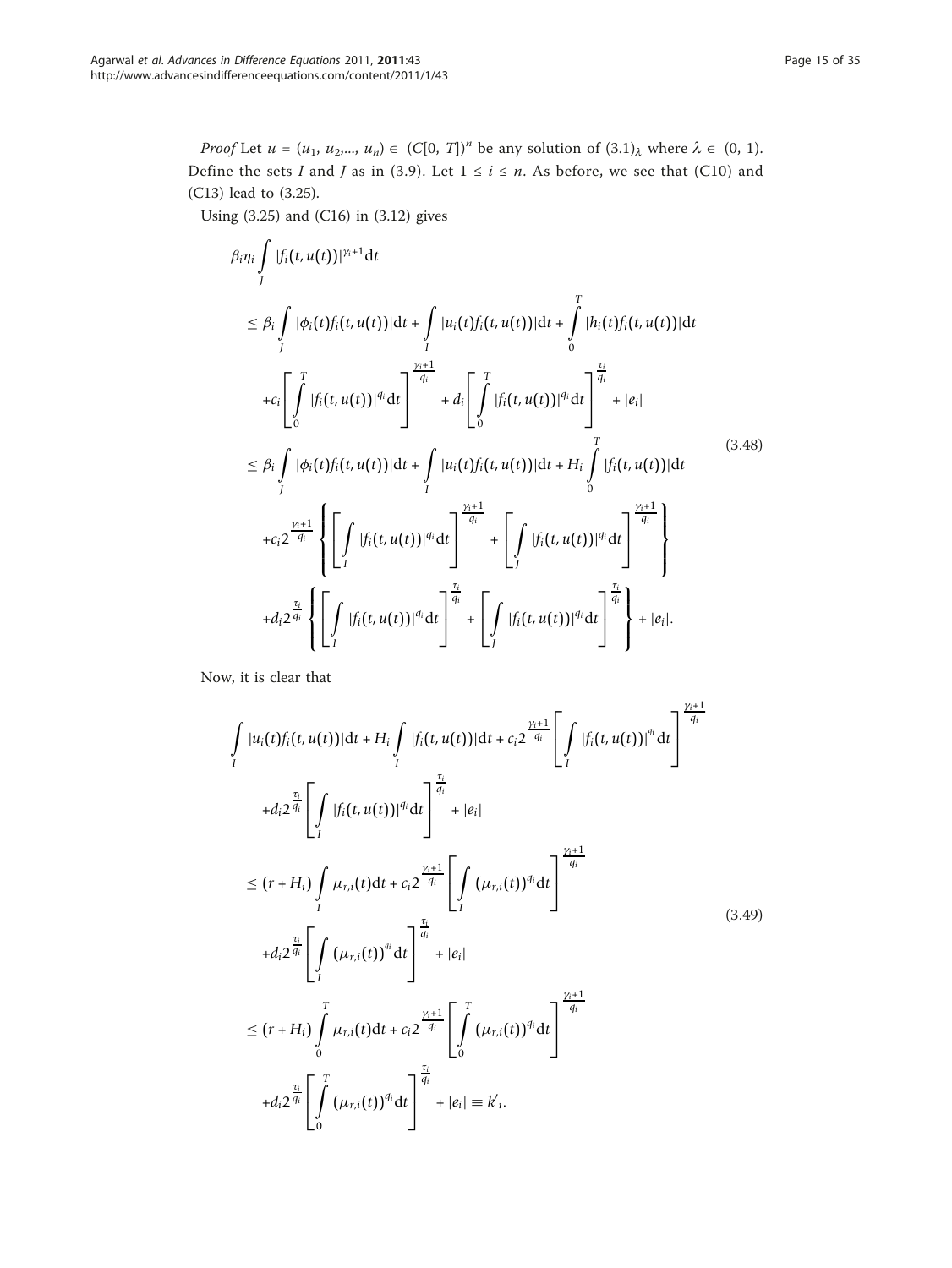Substituting (3.49) into (3.48) and then using (3.34), (3.35) and (3.46) leads to

$$
\beta_{i}\eta_{i}\int_{J} |f_{i}(t, u(t))|^{\gamma_{i}+1} dt
$$
\n
$$
\leq \beta_{i}T^{\frac{\gamma_{i}p_{i}-\gamma_{i}-1}{p_{i}(\gamma_{i}+1)}}||\phi_{i}||_{p_{i}}\left[\int_{J} |f_{i}(t, u(t))|^{\gamma_{i}+1} dt\right]^{\frac{1}{\gamma_{i}+1}} + H_{i}T^{\frac{\gamma_{i}}{\gamma_{i}+1}}\left[\int_{J} |f_{i}(t, u(t))|^{\gamma_{i}+1} dt\right]^{\frac{1}{\gamma_{i}+1}}
$$
\n
$$
+c_{i}2^{\frac{\gamma_{i}+1}{q_{i}}}T^{\frac{\gamma_{i}+1-q_{i}}{q_{i}}}\int_{J} |f_{i}(t, u(t))|^{\gamma_{i}+1} dt
$$
\n
$$
+d_{i}2^{\frac{\tau_{i}}{q_{i}}}T^{\frac{\tau_{i}(\gamma_{i}+1-q_{i})}{q_{i}(\gamma_{i}+1)}}\left[\int_{J} |f_{i}(t, u(t))|^{\gamma_{i}+1} dt\right]^{\frac{\tau_{i}}{\gamma_{i}+1}} + k'_{i}.
$$
\n(3.50)

Noting  $\frac{1}{\gamma_i+1} < 1$ ,  $\frac{\tau_i}{\gamma_i+1} < 1$  as well as  $\beta_i \eta_i > 2c_i(2T)^{\frac{\gamma_i+1-q_i}{q_i}}$ , from (3.50) there exists a constant  $k_i$  such that (3.37) holds. The rest of the proof proceeds as that of Theorem 3.6.  $\Box$ 

**Theorem 3.11** Let the following conditions be satisfied for each  $1 \le i \le n$  : (C1)-(C4),  $(C10)$ ,  $(C13)$  and  $(C17)$  where

(C17) there exist  $a_i \geq 0$ ,  $0 < \tau_i < \gamma_i + 1$ ,  $b_i$ , and  $\psi_i \in L^{p_i}[0, T]$ with  $\psi_i \geq 0$  almost everywhere on [0, T], such that for any  $u \in (C[0, T])^n$ ,

$$
\int\limits_{0}^{T}\left[f_i(t,u(t))\int\limits_{0}^{T}g_i(t,s)f_i(s,u(s))\mathrm{d} s\right]\mathrm{d} t\leq a_i\left[\int\limits_{0}^{T}\psi_i(t)\left|f_i(t,u(t))\right|\mathrm{d} t\right]^{T_i}+b_i.
$$

Then, (1.1) has at least one solution in  $(C[0, T])^n$ .

*Proof* Let  $u = (u_1, u_2, ..., u_n) \in (C[0, T])^n$  be any solution of  $(3.1)_{\lambda}$  where  $\lambda \in (0, 1)$ . Define the sets I and J as in (3.9). Let  $1 \le i \le n$ . Once again, conditions (C10) and (C13) give rise to (3.25).

Similar to the proof of Theorem 3.5, we apply  $(3.25)$  and  $(C17)$  in  $(3.12)$  to get  $(3.26)$ . Next, using (3.30) and Hölder's inequality, we find that

$$
\int_{I} |u_{i}(t)f_{i}(t, u(t))|dt + \int_{I} |h_{i}(t)f_{i}(t, u(t))|dt + a_{i}2^{\tau_{i}} \left[ \int_{I} \psi_{i}(t)|f_{i}(t, u(t))|dt \right]^{\tau_{i}} + |b_{i}|
$$
\n
$$
\leq (r + H_{i})T^{\frac{1}{p_{i}}}||\mu_{r,i}||_{q_{i}} + a_{i}2^{\tau_{i}} \left[ \int_{I} \psi_{i}(t)\mu_{r,i}(t)dt \right]^{\tau_{i}} + |b_{i}|
$$
\n
$$
\leq (r + H_{i})T^{\frac{1}{p_{i}}}||\mu_{r,i}||_{q_{i}} + a_{i}2^{\tau_{i}}(||\psi_{i}||_{p_{i}}||\mu_{r,i}||_{q_{i}})^{\tau_{i}} + |b_{i}| \equiv k'_{i}.
$$
\n(3.51)

Substituting (3.51) into (3.26) and applying (3.34) and (3.35), we find that

$$
\beta_{i}\eta_{i}\int_{J}|f_{i}(t,u(t))|^{\gamma_{i}+1}dt
$$
\n
$$
\leq \beta_{i}\int_{J}|\phi_{i}(t)f_{i}(t,u(t))|dt + \int_{J}|h_{i}(t)f_{i}(t,u(t))|dt + a_{i}2^{\tau_{i}}\left[\int_{J}\psi_{i}(t)|f_{i}(t,u(t))|dt\right]^{ \tau_{i}} + k'_{i}
$$
\n
$$
\leq \beta_{i}T^{\frac{\gamma_{i}p_{i}-\gamma_{i}-1}{p_{i}(\gamma_{i}+1)}}||\phi_{i}||_{p_{i}}\left[\int_{J}|f_{i}(t,u(t))|^{\gamma_{i}+1}dt\right]^{\frac{1}{\gamma_{i}+1}} + H_{i}T^{\frac{\gamma_{i}}{\gamma_{i}+1}}\left[\int_{J}|f_{i}(t,u(t))|^{\gamma_{i}+1}dt\right]^{\frac{1}{\gamma_{i}+1}}
$$
\n
$$
+a_{i}2^{\tau_{i}}T^{\frac{\tau_{i}(\gamma_{i}p_{i}-\gamma_{i}-1)}{p_{i}(\gamma_{i}+1)}}(||\psi_{i}||_{p_{i}})^{\tau_{i}}\left[\int_{J}|f_{i}(t,u(t))|^{\gamma_{i}+1}dt\right]^{\frac{\tau_{i}}{\gamma_{i}+1}} + k'_{i}.
$$
\n(3.52)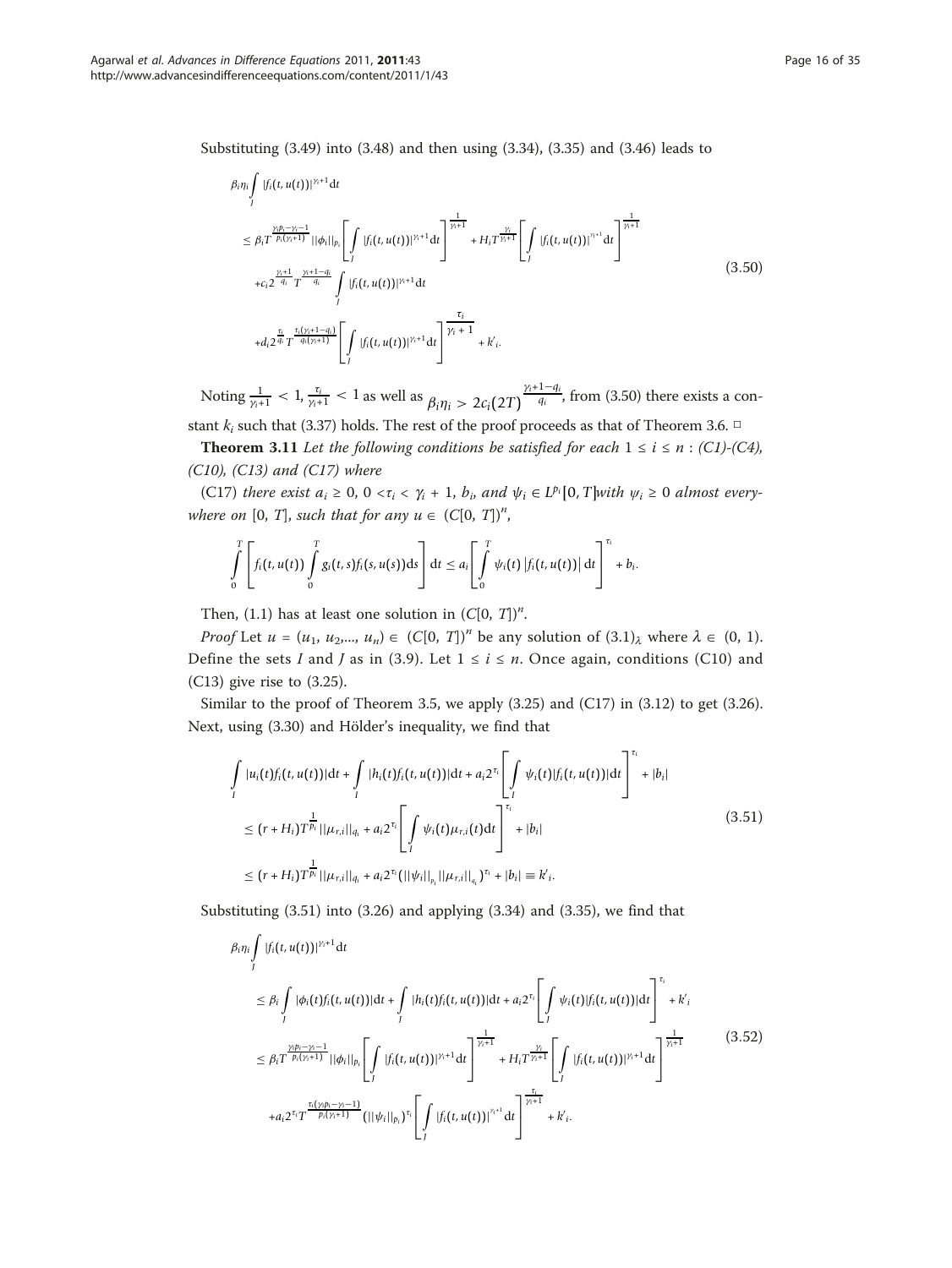Since  $\frac{1}{\gamma_{i+1}}$  < 1 and  $\frac{\tau_i}{\gamma_{i+1}}$  < 1, from (3.52), there exists a constant  $k_i$  such that (3.37) holds. The rest of the proof proceeds as that of Theorem 3.6. □

*Remark 3.1* In Theorem 3.5, the conditions (C10) and (C11) can be replaced by the following, which is evident from the proof.

(C10)' There exist  $r > 0$  and  $\beta_i > 0$  such that for any  $u \in (C[0, T])^n$ ,

 $u_i(t) f_i(t, u(t)) \geq \beta_i |u_i|_0 \cdot |f_i(t, u(t))|$  for  $||u(t)|| > r$  and *a.e.*  $t \in [0, T]$ ,

where we denote  $|u_i|_0 = \sup_{t \in [0,T]} |u_i(t)|$ .

(C11)' There exist  $r > 0$ ,  $\eta_i > 0$ ,  $\gamma_i > 0$  and  $\phi_i \in L^{\frac{\gamma_i+1}{\gamma_i}}[0, T]$  such that for any  $u \in (C[0, T])$  $T$ ])<sup>*n*</sup>,

$$
|u_i|_0 \geq \eta_i |f_i(t, u(t)|^{\gamma_i} + \phi_i(t) \text{ for } ||u(t)|| > r \text{ and } a.e. t \in [0, T].
$$

Remark 3.2 In Theorems 3.6-3.11, the conditions (C10) and (C13) can be replaced by (C10)' and (C13)' below, and the proof will be similar.

(C13)' There exist  $r > 0$ ,  $\eta_i > 0$ ,  $\gamma_i > 0$ , and  $\phi_i \in L^{p_i} [0, T]$  such that for any  $u \in (C[0, T])$  $\frac{n}{\cdot}$ 

$$
|u_i|_0 \geq \eta_i |f_i(t, u(t))|^{\gamma_i} + \phi_i(t) \text{ for } ||u(t)|| > r \text{ and } a.e. t \in [0, T].
$$

# 4 Existence results for (1.2) in  $(C_1[0, \infty))^n$

Let the Banach space  $B = (C_l[0, \infty))^n$  be equipped with the norm:

 $||u|| = \max_{1 \le i \le n} \sup_{t \in [0,\infty)} |u_i(t)| = \max_{1 \le i \le n} |u_i|_0$ 

where we let  $|u_i|_0 = \sup_{t \in [0,\infty)} |u_i(t)|$ ,  $1 \le i \le n$ . Throughout, for  $u \in B$  and  $t \in [0,1]$ ∞), we shall denote that

$$
||u(t)|| = \max_{1 \leq i \leq n} |u_i(t)|.
$$

Moreover, for each  $1 \le i \le n$ , let  $1 \le p_i \le \infty$  be an integer and  $q_i$  be such that  $\frac{1}{p_i} + \frac{1}{q_i} = 1$ . For  $x \in L^{p_i}[0, \infty)$ , we shall define that

$$
||x||_{p_i} = \begin{cases} \left(\int\limits_0^\infty |x(s)|^{p_i} \, \mathrm{d}s\right)^{\frac{1}{p_i}}, & 1 \leq p_i < \infty\\ \text{ess} \sup_{s \in [0,\infty)} |x(s)|, & p_i = \infty. \end{cases}
$$

We shall apply Theorem 2.1 to obtain the first existence result for (1.2) in  $(C_l[0, \infty))$ n .

**Theorem 4.1** For each  $1 \le i \le n$ , assume (D1)-(D5) hold where (D1)  $h_i \in C_i[0, ∞)$ , denote  $H_i \equiv \sup_{t \in [0, ∞)} |h_i(t)|$ , (D2)  $f_i : [0, \infty) \times \mathbb{R}^n \to \mathbb{R}$  is a  $L^1$ -Carathéodory function, i.e.,

(i) the map  $u \alpha f_i(t, u)$  is continuous for almost all  $t \in [0, \infty)$ ,

(ii) the map t  $\alpha$  f<sub>i</sub>(t, u) is measurable for all  $u \in \mathbb{R}^n$ ,<br>(iii)  $\zeta$ 

(iii) for any  $r > 0$ , there exists  $\mu_{r,i} \in L^1[0, \infty)$  such that  $|u| \le r$  implies  $|f_i(t, u)| \le \mu_{r,i}$ (t) for almost all  $t \in [0, \infty)$ .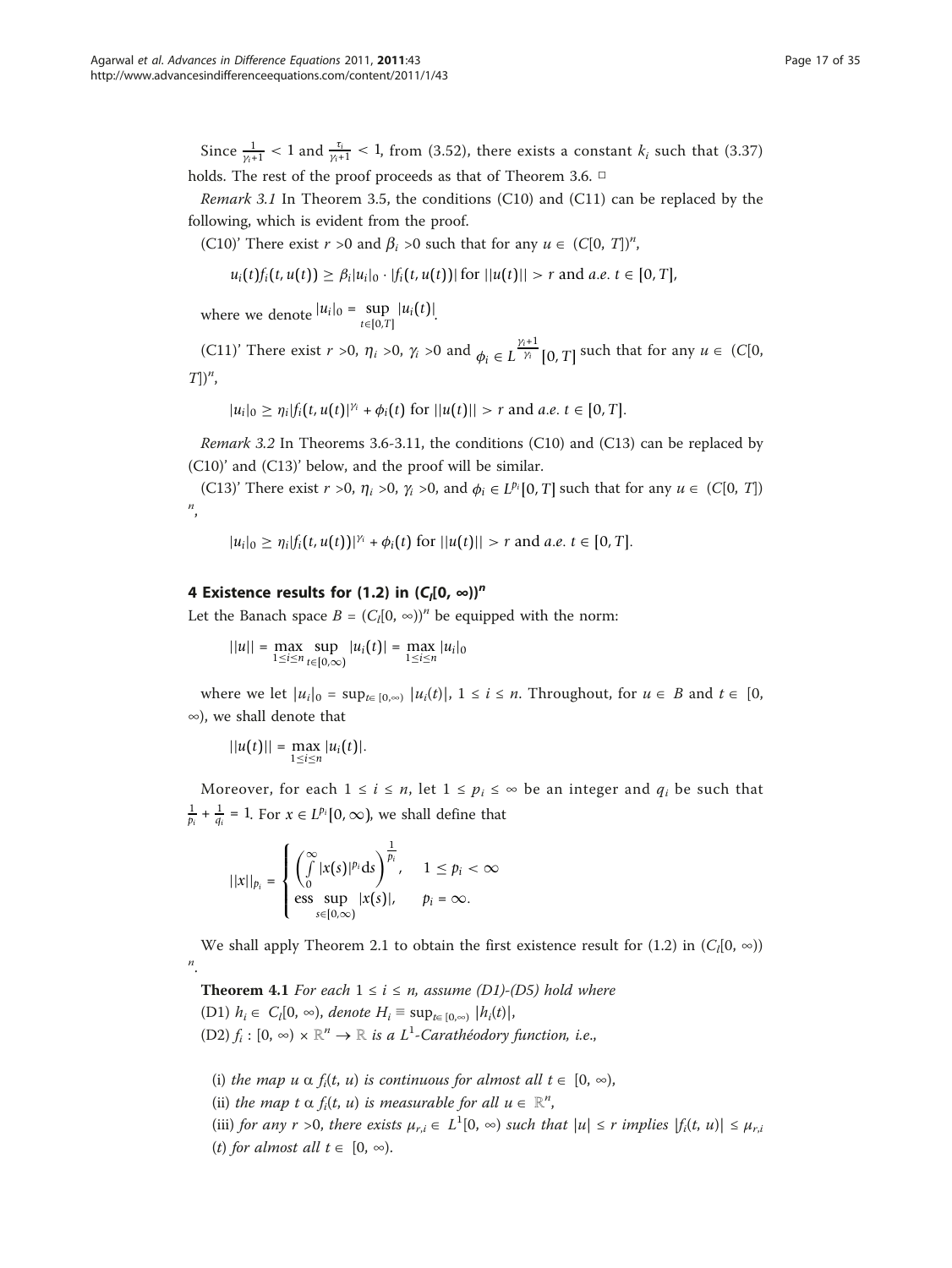\n- (D3) 
$$
g_i^t(s) = g_i(t, s) \in L^{\infty}[0, \infty)
$$
 for each  $t \in [0, \infty)$ ,
\n- (D4) the map  $t \mapsto g_i^t$  is continuous from  $[0, \infty)$  to  $L^{\infty}[0, \infty)$ ,
\n- (D5) there exists  $\tilde{g}_i \in L^{\infty}[0, \infty)$  such that  $g_i^t \to \tilde{g}_i$  in  $L^{\infty}[0, \infty)$  as  $t \to \infty$ , i.e.,  $\lim_{t \to \infty} ||g_i^t - \tilde{g}_i||_{\infty} = \lim_{t \to \infty} \text{ess} \sup_{s \in [0, \infty)} |g_i(t, s) - \tilde{g}_i(s)| = 0.$
\n

In addition, suppose there is a constant  $M > 0$ , independent of  $\lambda$ , with  $||u|| \neq M$  for any solution  $u \in (C_l[0, \infty))^n$  to

$$
u_i(t) = \lambda \left( h_i(t) + \int\limits_0^\infty g_i(t,s)f_i(s,u(s))ds \right), \quad t \in [0,\infty), \ 1 \leq i \leq n \quad (4.1)_\lambda
$$

for each  $\lambda \in (0, 1)$ . Then, (1.2) has at least one solution in  $(C_l[0, \infty))^n$ . Proof To begin, let the operator S be defined by

$$
Su(t) = (S_1u(t), S_2u(t), \dots, S_nu(t)), \quad t \in [0, \infty)
$$
\n(4.2)

where

$$
S_i u(t) = h_i(t) + \int_0^\infty g_i(t, s) f_i(s, u(s)) \, ds, t \in [0, \infty), \quad 1 \le i \le n. \tag{4.3}
$$

Clearly, the system (1.2) is equivalent to  $u = Su$ , and  $(4.1)$ <sub> $\lambda$ </sub> is the same as  $u = \lambda Su$ .

First, we shall show that  $S : (C_l[0, \infty))^n \to (C_l[0, \infty))^n$ , or equivalently  $S_i : (C_l[0, \infty))^n$  $\Rightarrow C_l[0, \infty)$ ,  $1 \le i \le n$ . Let  $u \in (C_l[0, \infty))^n$ . Then, there exists  $r > 0$  such that  $||u|| \le r$ , and from (D2) there exists  $\mu_{r,i} \in L^1[0, \infty)$  such that  $|f_i(s, u)| \le \mu_{r,i}$  (s) for almost all  $s \in$ [0, ∞). Let  $t_1, t_2 \in [0, \infty)$ . Together with (D1) and (D4), we find that

$$
|S_i u(t_1) - S_i u(t_2)| \le |h_i(t_1) - h_i(t_2)| + \int_0^\infty |g_i^{t_1}(s) - g_i^{t_2}(s)| \mu_{r,i}(s) ds
$$
  
\n
$$
\le |h_i(t_1) - h_i(t_2)| + ||g_i^{t_1} - g_i^{t_2}||_{\infty} ||\mu_{r,i}||_1 \to 0
$$
\n(4.4)

as  $t_1 \rightarrow t_2$ . Hence,  $S_i u \in C[0, \infty)$ .

To see that  $S_i u$  is bounded, we have for  $t \in [0, \infty)$ ,

$$
|S_i u(t)| \le H_i + \int_0^\infty |g_i(t,s)| \mu_{r,i}(s) ds \le H_i + ||g_i^t||_{\infty} ||\mu_{r,i}||_1.
$$
 (4.5)

By (D5), there exists  $T_1 > 0$  such that for  $t > T_1$ ,

$$
||g_i^t||_{\infty} \leq ||\tilde{g}_i||_{\infty} + 1.
$$

On the other hand, for  $t \in [0, T_1]$ , we have

$$
||g_i^t||_{\infty} \leq \sup_{t \in [0,T_1]} ||g_i^t||_{\infty}.
$$

Hence,

$$
\sup_{t \in [0,\infty)} ||g_i^t||_{\infty} \le \max \left\{ \sup_{t \in [0,T_1]} ||g_i^t||_{\infty}, ||\tilde{g}_i||_{\infty} + 1 \right\} \equiv K_i.
$$
 (4.6)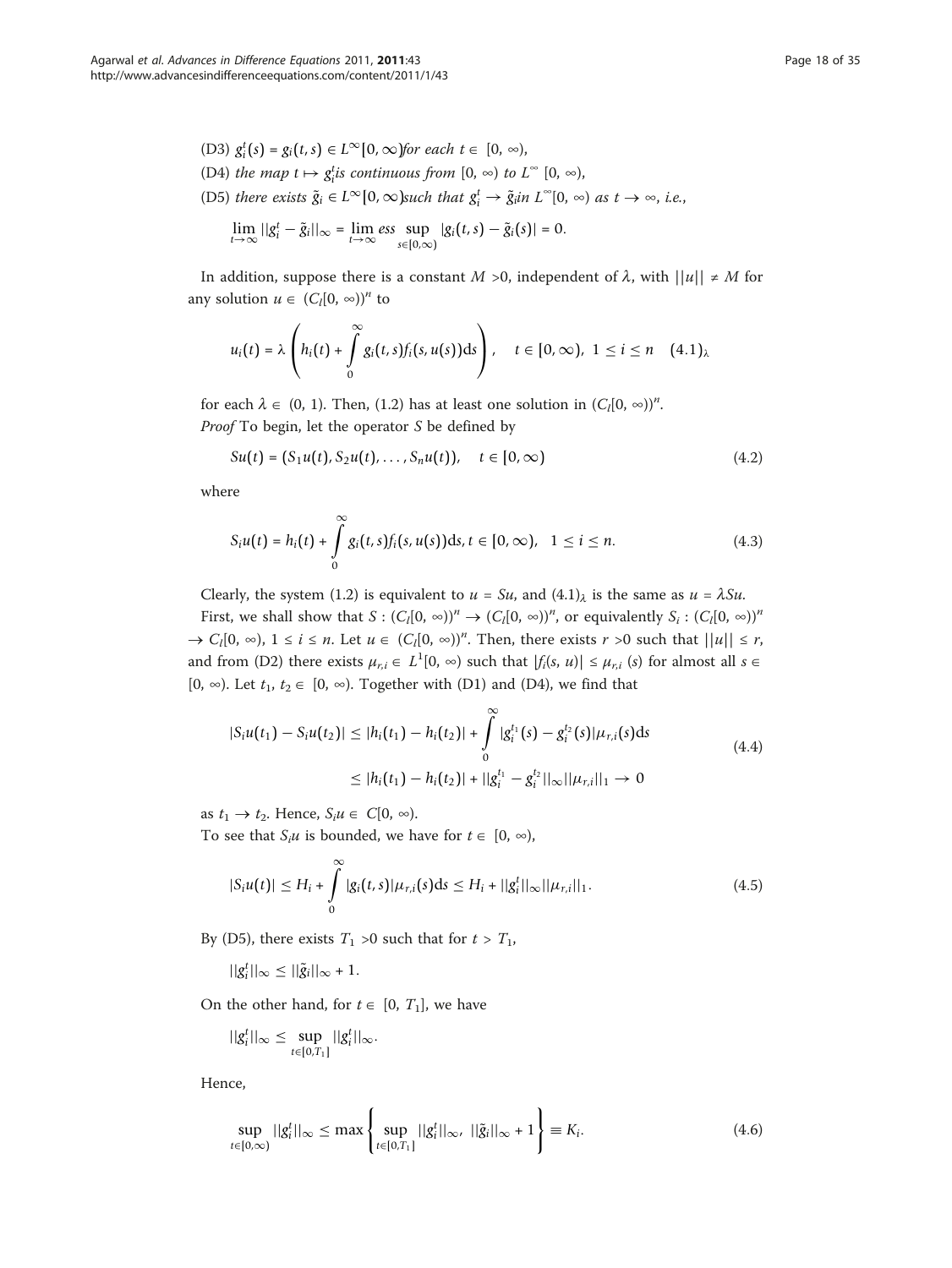It follows from (4.5) that for  $t \in [0, \infty)$ ,

$$
|S_i u(t)| \le H_i + K_i ||\mu_{r,i}||_1 \equiv M_i. \tag{4.7}
$$

Hence,  $S_i u$  is bounded.

It remains to check the existence of the limit  $\lim_{t\to\infty} S_iu(t)$ . We claim that

$$
\lim_{t \to \infty} S_i u(t) = h_i(\infty) + \int_0^{\infty} \tilde{g}_i(s) f_i(s, u(s)) \, ds \tag{4.8}
$$

where  $h_i(\infty) \equiv \lim_{t \to \infty} h_i(t)$ . In fact, it follows from (D5) that

$$
\int_{0}^{\infty} \left| \left[g_i^t(s) - \tilde{g}_i(s)\right] f_i(s, u(s))\right| ds \leq ||g_i^t - \tilde{g}_i||_{\infty} ||\mu_{r,i}||_1 \to 0
$$

as  $t \to \infty$ . This implies

$$
\lim_{t\to\infty}\int\limits_0^\infty g_i^t(s)f_i(s,u(s))\mathrm{d} s=\int\limits_0^\infty \tilde g_i(s)f_i(s,u(s))\mathrm{d} s
$$

and so (4.8) is proved. We have hence shown that  $S : (C_l[0, \infty))^n \to (C_l[0, \infty))^n$ .

Next, we shall prove that  $S: (C_l[0, \infty))^n \to (C_l[0, \infty))^n$  is continuous. Let  $\{u^m\}$  be a sequence in  $(C_l[0, \infty))^n$  and  $u^m = (u_1^m, u_2^m, \dots, u_n^m) \to u$ . In  $(C_l[0, \infty))^n$ , i.e.,  $u_i^m \to u_i$ , in  $C_l[0, \infty)$ ,  $1 \le i \le n$ . We need to show that  $Su^m \to Su$  in  $(C_l[0, \infty))^n$ , or equivalently  $S_i u^m \to S_i u$  in  $C_i[0, \infty)$ ,  $1 \le i \le n$ . There exists  $r > 0$  such that  $||u^m||, ||u|| < r$ , Noting (D2), there exists  $\mu_{r,i} \in L^1[0, \infty)$  such that  $|f_i(s, u^m)|, |f_i(s, u)| \le \mu_{r,i}(s)$  for almost all  $s \in [0, \infty)$ .  $[0, \infty)$ . Denote  $S_iu(\infty) \equiv \lim_{t\to\infty} S_iu(t)$  and  $S_iu^m(\infty) \equiv \lim_{t\to\infty} S_iu^m(t)$ . In view of (4.8), we get that

$$
|S_i u^m(\infty) - S_i u(\infty)| \leq \int\limits_0^\infty |\tilde{g}_i(s)[f_i(s, u^m(s)) - f_i(s, u(s))]|ds. \tag{4.9}
$$

Since

$$
|\tilde{g}_i(s)[f_i(s, u^m(s)) - f_i(s, u(s))]| \to 0 \text{ as } m \to \infty \text{ for almost every } s \in [0, \infty)
$$

and

$$
|\tilde{g}_i(s)[f_i(s,u^m(s))-f_i(s,u(s))]| \leq 2\mu_{r,i}(s) |\tilde{g}_i(s)| \in L^1[0,\infty),
$$

by the Lebesgue-dominated convergence theorem, it is clear from (4.9) that

$$
|S_i u^m(\infty) - S_i u(\infty)| \to 0 \text{ as } m \to \infty. \tag{4.10}
$$

Further, using (4.8) again we find that

$$
|S_i u(t) - S_i u(\infty)| \le |h_i(t) - h_i(\infty)| + \int_0^{\infty} |g_i^t(s) - \tilde{g}_i(s)| \mu_{r,i}(s) ds
$$
  
\n
$$
\le |h_i(t) - h_i(\infty)| + ||g_i^t - \tilde{g}_i||_{\infty} ||\mu_{r,i}||_1 \to 0
$$
\n(4.11)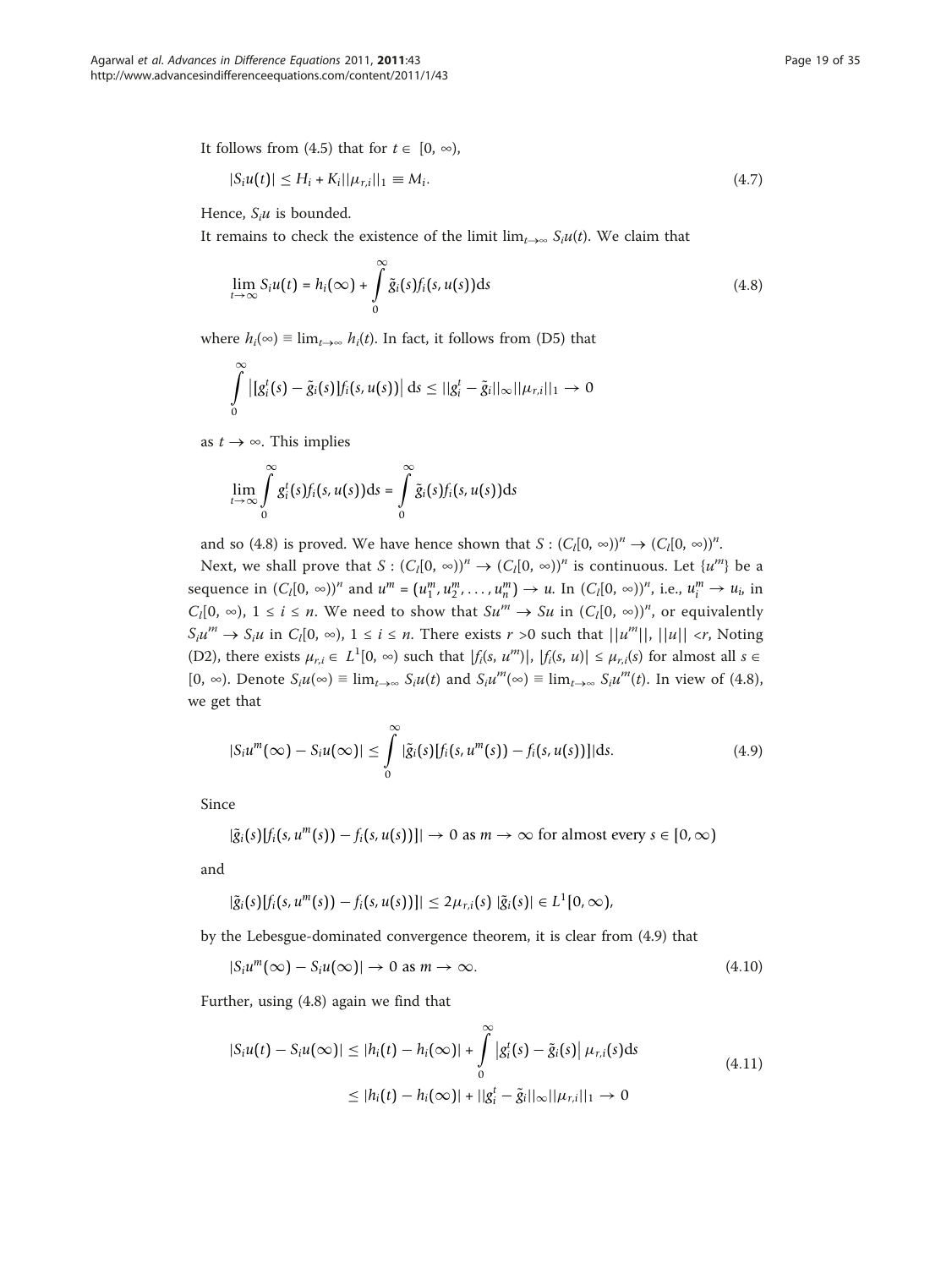as  $t \rightarrow \infty$ . Similarly, we also have that

$$
|S_i u^m(t) - S_i u^m(\infty)| \to 0 \text{ as } t \to \infty. \tag{4.12}
$$

Combining  $(4.10)-(4.12)$ , we have

 $|S_i u^m(t) - S_i u(t)| \rightarrow 0$  as  $t \rightarrow \infty$  and  $m \rightarrow \infty$ 

or equivalently, there exist  $\hat{T} > 0$  such that

$$
|S_i u^m(t) - S_i u(t)| \to 0 \text{ as } m \to \infty, \text{ for all } t > \hat{T}.
$$
 (4.13)

It remains to check the convergence in  $[0, \hat{T}]$ . As in (4.4), we find for any  $|S_i u^m(t_1) - S_i u^m(t_2)| \to 0$  and  $|S_i u(t_1) - S_i u(t_2)| \to 0$ ,

$$
|S_i u^m(t_1) - S_i u^m(t_2)| \to 0 \quad \text{and} \quad |S_i u(t_1) - S_i u(t_2)| \to 0 \tag{4.14}
$$

as  $t_1 \rightarrow t_2$ . Furthermore,  $S_i u^m(t) \rightarrow S_i u(t)$  pointwise on  $[0, \hat{T}]$ , since, by the Lebesguedominated convergence theorem,

$$
|S_i u^m(t) - S_i u(t)| \leq \sup_{t \in [0,\hat{T}]} ||g_i^t||_{\infty} \int_0^{\infty} |f_i(s, u^m(s)) - f_i(s, u(s))| ds \to 0
$$
 (4.15)

as  $m \to \infty$ . Combining (4.14) and (4.15) and the fact that [0,  $\hat{T}$ ] is compact yields

$$
|S_i u^m(t) - S_i u(t)| \to 0 \text{ as } m \to \infty, \text{ for all } t \in [0, \hat{T}]
$$
\n(4.16)

Coupling (4.13) and (4.16), we see that  $S_i u^m \to S_i u$  in  $C_i[0, \infty)$ .

Finally, we shall show that  $S: (C_l[0, \infty))^n \to (C_l[0, \infty))^n$  is completely continuous. Let  $\Omega$  be a bounded set in  $(C_1[0, \infty))^n$  with  $||u|| \leq r$  for all  $u \in \Omega$  We need to show that  $S_i\Omega$  is relatively compact for  $1 \le i \le n$ . First, we see that  $S_i\Omega$  is bounded; in fact, this follows from an earlier argument in (4.7). Next, using a similar argument as in (4.4), we see that  $S_i\Omega$  is equicontinuous. Moreover,  $S_i\Omega$  is equiconvergent follows as in (4.11). By Theorem 2.2, we conclude that  $S_i\Omega$  is relatively compact. Hence, S : (C<sub>l</sub>[0, ∞))<sup>*n*</sup> →  $(C_l[0, \infty))$ <sup>*n*</sup> is completely continuous.

We now apply Theorem 2.1 with  $U = {u \in (C_I[0, \infty))^n : ||u|| < M}$  and  $B = E = (C_I[0, \infty))^n$  $\infty$ )<sup>n</sup> to obtain the conclusion of the theorem. □

*Remark 4.1* In Theorem 4.1, the conditions (D2)-(D5) can be stated in terms of general  $p_i$  and  $q_i$  as follows, and the proof will be similar:

(D2)'  $f_i : [0, \infty) \times \mathbb{R}^n \to \mathbb{R}$  is a *L<sup>q<sub>i*-</sub>Carathéodory function, i.e.,</sup>

(i) the map  $u \alpha f_i(t, u)$  is continuous for almost all  $t \in [0, \infty)$ ,

(ii) the map  $t \alpha f_i(t, u)$  is measurable for all  $u \in \mathbb{R}^n$ ,  $\ldots$ ,  $\alpha f_i(t)$ 

(iii) for any  $r > 0$ , there exists  $\mu_{r,i} \in L^{q_i}[0,\infty)$  such that  $|u| \leq r$  implies  $|f_i(t, u)| \leq \mu_{r,i}$ (*t*) for almost all  $t \in [0, \infty)$ ,

(D3)'  $g_i^t(s) = g_i(t, s) \in L^{p_i}[0, \infty)$ , for each  $t \in [0, \infty)$ ,

(D4)' the map  $t \mapsto g_i^t$  is continuous from  $[0, \infty)$  to  $L^{p_i}[0, \infty)$ ,

(D5)' there exists  $\tilde{g}_i \in L^{p_i}[0, \infty)$  such that  $g_i^t \to \tilde{g}_i$ , in  $L^{p_i}[0, \infty)$  as  $t \to \infty$ , i.e.,

$$
\lim_{t\to\infty}||g_i^t-\tilde{g}_i||_{p_i}=\lim_{t\to\infty}\left(\int\limits_0^\infty|g_i(t,s)-\tilde{g}_i(s)|^{p_i}\mathrm{d} s\right)^{\frac{1}{p_i}}=0.
$$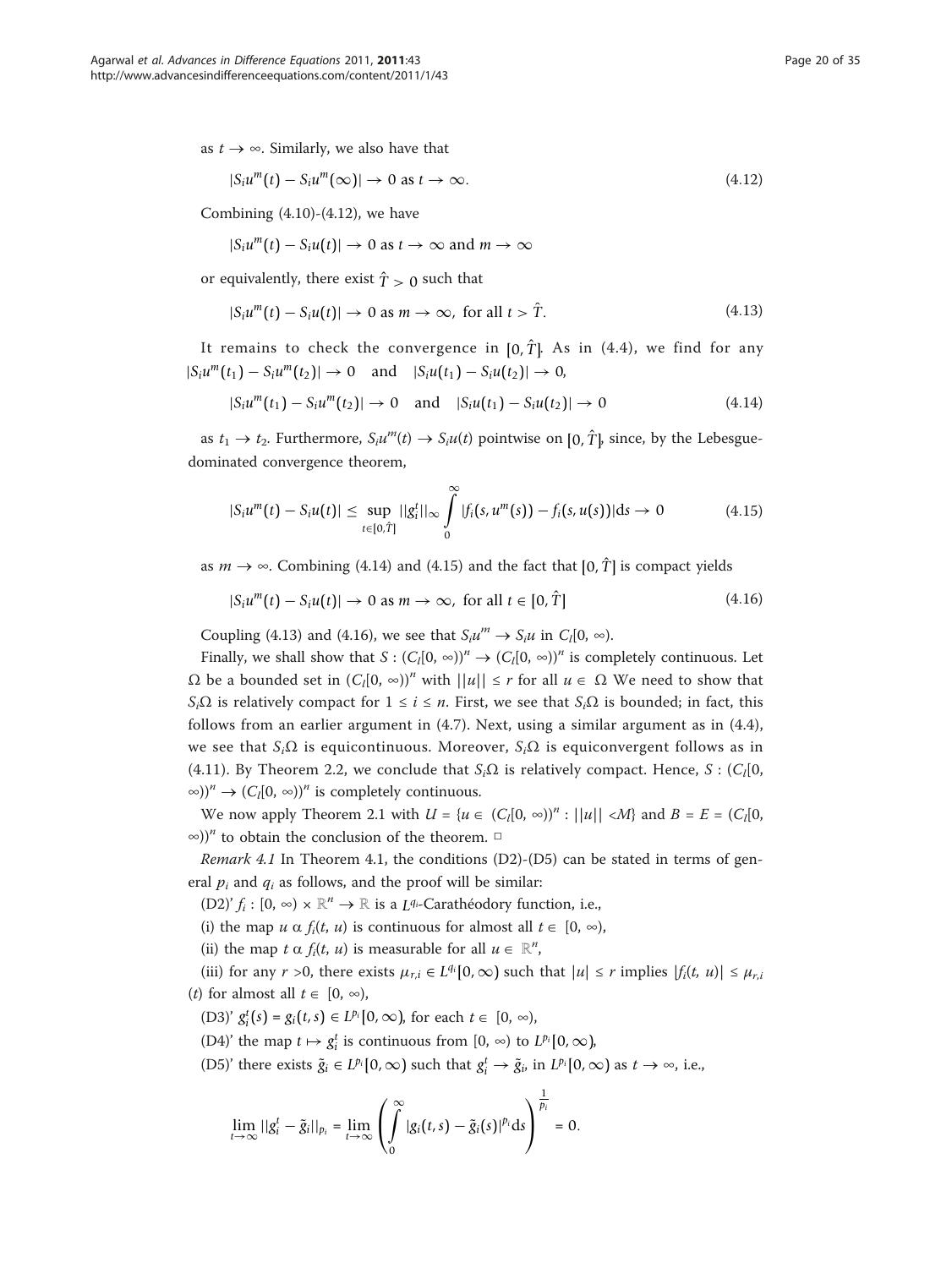Our subsequent Theorems 4.2-4.5 use an argument originating from Brezis and Browder [[11](#page-33-0)]. These results are parallel to Theorems 3.2-3.5 for system (1.1).

**Theorem 4.2** Let the following conditions be satisfied for each  $1 \le i \le n$ : (D1)-(D5),  $(C5)_{\infty}$  and  $(C6)_{\infty}$  where

 $(C5)_{\infty}$  there exist  $B_i > 0$  such that for any  $u \in (C_i[0, \infty))^n$ ,

$$
\int\limits_{0}^{\infty}\left[f_i(t,u(t))\int\limits_{0}^{\infty}g_i(t,s)f_i(s,u(s))\mathrm{d}s\right]\mathrm{d}t\leq B_i,
$$

 $(C6)_{\infty}$  there exist  $r > 0$  and  $\alpha_i > 0$  with  $r\alpha_i > H_i$  such that for any  $u \in (C_i[0, \infty))^n$ ,

 $u_i(t) f_i(t, u(t)) \geq r \alpha_i |f_i(t, u(t))|$  *for*  $||u(t)|| > r$  *and a.e.*  $t \in [0, \infty)$ .

Then, (1.2) has at least one solution in  $(C_l[0, \infty))^n$ .

*Proof* We shall employ Theorem 4.1, so let  $u = (u_1, u_2, ..., u_n) \in (C_i[0, \infty))^n$  be any solution of  $(4.1)$ <sub> $\lambda$ </sub> where  $\lambda \in (0, 1)$ . The rest of the proof is similar to that of Theorem 3.2 with the obvious modification that [0, T] be replaced by [0,  $\infty$ ). Also, noting (4.6) we see that the analog of  $(3.15)$  holds.  $\Box$ 

In view of the proof of Theorem 4.2, we see that the proof of subsequent Theorems 4.3-4.5 will also be similar to that of Theorems 3.3-3.5 with the appropriate modification. As such, we shall present the results and omit the proof.

**Theorem 4.3** Let the following conditions be satisfied for each  $1 \le i \le n$  : (D1)-(D5),  $(C7)_{\infty}$  and  $(C8)_{\infty}$  where

(C7)<sub>∞</sub> there exist constants  $a_i \ge 0$  and  $b_i$  such that for any  $u \in (C_l[0, \infty))^n$ ,

$$
\int\limits_{0}^{\infty}\left[f_i(t,u(t))\int\limits_{0}^{\infty}g_i(t,s)f_i(s,u(s))\mathrm{d} s\right]\mathrm{d} t\leq a_i\int\limits_{0}^{\infty}|f_i(t,u(t))|\mathrm{d} t+b_i,
$$

 $(C8)_{\infty}$  there exist  $r > 0$  and  $\alpha_i > 0$  with  $r\alpha_i > H_i + a_i$  such that for any  $u \in (C_i[0, \infty))^n$ ,

 $u_i(t) f_i(t, u(t)) \geq r \alpha_i |f_i(t, u(t))|$  *for*  $||u(t)|| > r$  *and a.e.*  $t \in [0, \infty)$ .

Then, (1.2) has at least one solution in  $(C_l[0, \infty))^n$ .

**Theorem 4.4** Let the following conditions be satisfied for each  $1 \le i \le n$  : (D1)-(D5),  $(C9)_{\infty}$  and  $(C10)_{\infty}$  where

 $(C9)_{\infty}$  there exist constants  $a_i \geq 0$ ,  $0 < \tau_i \leq 1$  and  $b_i$  such that for any  $u \in (C_i[0, \infty))^n$ ,

$$
\int\limits_{0}^{\infty}\left[f_i(t,u(t))\int\limits_{0}^{\infty}g_i(t,s)f_i(s,u(s))\mathrm{d}s\right]\mathrm{d}t\leq a_i\left[\int\limits_{0}^{\infty}|f_i(t,u(t))|\mathrm{d}t\right]^{t_i}+b_i,
$$

(C10)<sub>∞</sub> there exist  $r > 0$  and  $\beta_i > 0$  such that for any  $u \in (C_i[0, \infty))^n$ ,

*u*<sub>i</sub>(*t*)*f*<sub>i</sub>(*t*, *u*(*t*)) ≥  $\beta_i ||u(t)|| \cdot |f_i(t, u(t))|$  *for*  $||u(t)|| > r$  *and a.e. t* ∈ [0, ∞).

Then, (1.2) has at least one solution in  $(C_l[0, \infty))^n$ .

**Theorem 4.5** Let the following conditions be satisfied for each  $1 \le i \le n$  : (D1)-(D5), (C10)∞, (C11)∞ and (C12)∞ where

 $(C11)_{\infty}$  there exist  $r > 0$ ,  $\eta_i > 0$ ,  $\gamma_i > 0$  and  $\phi_i \in L^{\frac{\gamma_i+1}{\gamma_i}}$  $\frac{u}{\gamma_i}$  [0,  $\infty$ )<sup>such</sup> that for any  $u \in (C_l[0,$  $\infty)$ )<sup>n</sup>,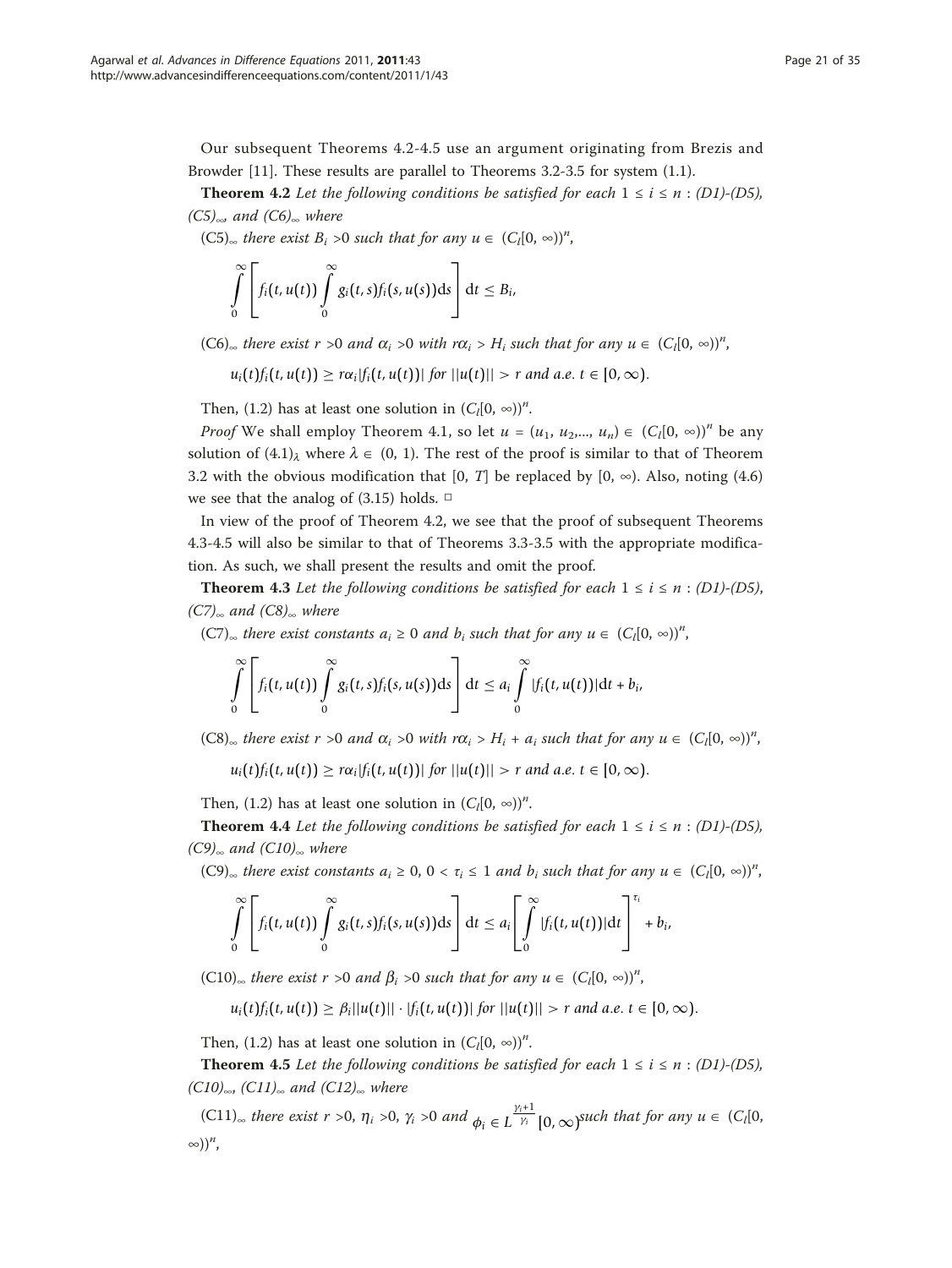$$
||u(t)|| \geq \eta_i |f_i(t, u(t)|^{\gamma_i} + \phi_i(t) \text{ for } ||u(t)|| > r \text{ and a.e. } t \in [0, \infty),
$$

(C12)<sub>∞</sub> there exist  $a_i \ge 0$ , 0 < $\tau_i$  <  $\gamma_i$  + 1,  $b_i$ , and  $\psi_i \in L^{\frac{\gamma_i+1}{\gamma_i}}$  $\frac{v_i+1}{\gamma_i}$  [0,  $\infty$ )<sup>*with*</sup>  $\psi_i \geq 0$  almost everywhere on  $[0, \infty)$ , such that for any  $u \in (C_l[0, \infty))^n$ ,

$$
\int\limits_{0}^{\infty}\left[ f_i(t,u(t))\int\limits_{0}^{\infty}g_i(t,s)f_i(s,u(s))\mathrm{d}s\right]\mathrm{d}t\leq a_i\Bigg[\int\limits_{0}^{\infty}\psi_i(t)|f_i(t,u(t))|\mathrm{d}t\Bigg]^{\tau_i}+b_i.
$$

Also,  $\varphi_i \in BC[0, \infty)$ ,  $h_i \in L^{\frac{\gamma_i+1}{\gamma_i}}$  $\frac{g_{i+1}}{\gamma_i}$  [0,  $\infty$ )<sup>,  $\psi_i \in BC[0, \infty)$  and  $\int_{0}^{\infty}$ </sup>  $\int\limits_{0}^{\infty} |g_i(t,s)|$ γ*i*+1  $\gamma_i$  d*s*  $\in BC[0, \infty)$ .

Then, (1.2) has at least one solution in  $(C_l[0, \infty))^n$ .

We also have a remark similar to Remark 3.1.

Remark 4.2 In Theorem 4.5 the conditions (C10)∞ and (C11)∞ can be replaced by the following; this is evident from the proof.

(C10)'<sub> $\infty$ </sub> There exist *r* >0 and  $\beta_i$  >0 such that for any  $u \in (C_i[0, \infty))^n$ ,

$$
u_i(t) f_i(t, u(t)) \geq \beta_i |u_i|_0 \cdot |f_i(t, u(t))| \text{ for } ||u(t)|| > r \text{ and } a.e. t \in [0, \infty),
$$

where we denote  $|u_i|_0 = \sup_{t \in [0,\infty)} |u_i(t)|$ .

 $(C11)'_{\infty}$  There exist  $r > 0$ ,  $\eta_i > 0$ ,  $\gamma_i > 0$  and  $\phi_i \in L^{\frac{\gamma_i+1}{\gamma_i}}[0,\infty)$  such that for any  $u \in$  $(C_l[0, \infty))^n$ ,

 $|u_i|_0 \ge \eta_i |f_i(t, u(t))|^{|\gamma_i|} + \phi_i(t) \text{ for } ||u(t)|| > r \text{ and } a.e. t \in [0, \infty).$ 

# 5 Existence results for (1.2) in  $(BC[0, \infty))^n$

Let the Banach space  $B = (BC[0, \infty))^n$  be equipped with the norm:

$$
||u|| = \max_{1 \leq i \leq n} \sup_{t \in [0,\infty)} |u_i(t)| = \max_{1 \leq i \leq n} |u_i|_0
$$

where we let  $|u_i|_0 = \sup_{t \in [0,\infty)} |u_i(t)|$ ,  $1 < i < n$ . Throughout, for  $u \in B$  and  $t \in [0,\infty)$ we shall denote

$$
||u(t)|| = \max_{1 \leq i \leq n} |u_i(t)|.
$$

Moreover, for each  $1 \le i \le n$ , let  $1 \le p_i \le \infty$  be an integer and  $q_i$  be such that  $\frac{1}{p_i} + \frac{1}{q_i} = 1$ . For  $x \in L^{p_i} [0, \infty)$ , we shall define  $||x||_{p_i}$  as in Section 4.

Our first result is a variation of an existence principle of Lee and O'Regan [[25\]](#page-34-0).

**Theorem 5.1** For each  $1 \le i \le n$ , assume  $(D2)'$ - $(D4)'$  and  $(D6)$  hold where (D6)  $h_i \in BC[0, \infty)$ , denote  $H_i \equiv \sup_{t \in [0, \infty)} |h_i(t)|$ .

For each  $k = 1, 2,...$ , suppose there exists  $u^k = (u_1^k, u_2^k, \dots, u_n^k) \in (C[0, k])^n$  that satisfies

$$
u_i^k(t) = h_i(t) + \int_0^k g_i(t,s) f_i(s, u_1^k(s), u_2^k(s), \dots, u_n^k(s)) \, ds, \quad t \in [0, k], \quad 1 \leq i \leq n. \tag{5.1}
$$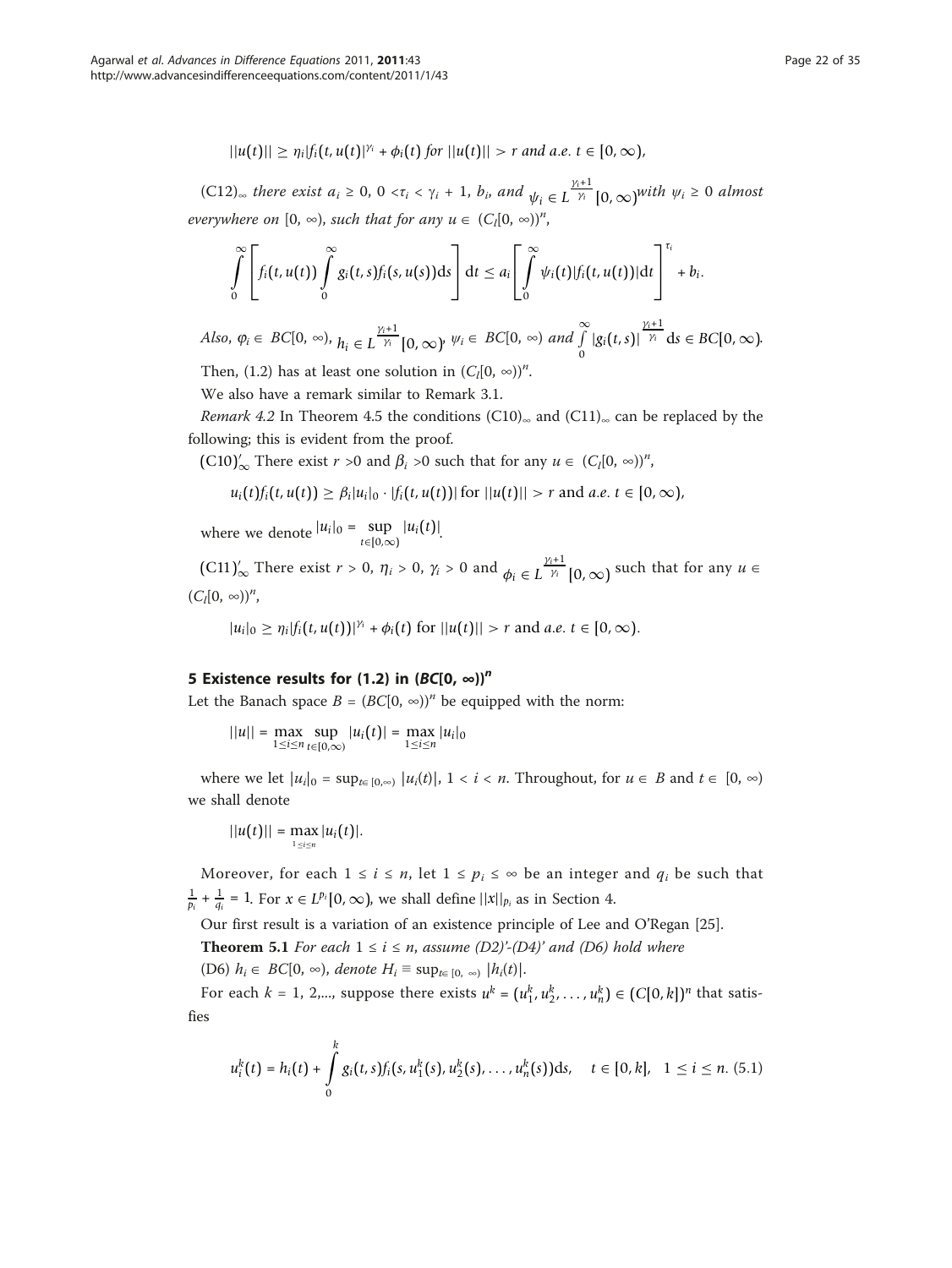Further, for  $1 \le i \le n$  and  $k = 1, 2,...$ , there is a bounded set  $B \subseteq \mathbb{R}$  such that  $u_i^k(t) \in B$  for each  $t \in [0, k]$ . Then, (1.2) has a solution  $u^* \in (BC[0, \infty))^n$  such that for  $1 \le i \le n$ ,  $u_i^*(t) \in \overline{B}$  for all  $t \in [0, \infty)$ .

Proof First we shall show that

$$
\begin{cases} \text{for each } 1 \le i \le n \text{ and } \ell = 1, 2, ..., \text{ the sequence } \{u_i^k\}_{k \ge \ell} \\ \text{is uniformly bounded and equicontinuous on } [0, \ell]. \end{cases} \tag{5.2}
$$

The uniform boundedness of  $\{u_i^k\}_{k\geq \ell}$  follows immediately from the hypotheses; therefore, we only need to prove that  $\{u_i^k\}_{k\geq \ell}$  is equicontinuous. Let  $1 \leq i \leq n$ . Since  $u_i^k(t) \in B$  for each  $t \in [0, k]$ , there exists  $\mu_B \in L^{q_i}[0, \infty)$  such that  $|f_i(s, u^k(s))| \leq \mu_B(s)$ for almost every  $s \in [0, k]$ .Fix  $t, t' \in [0, \lambda]$ . Then, from (5.1) we find that

$$
\left| u_i^k(t) - u_i^k(t') \right| \le |h_i(t) - h_i(t')| + \int_0^k \left| g_i^t(s) - g_i^{t'}(s) \right| \cdot |f_i(s, u^k(s))| ds
$$
  

$$
= |h_i(t) - h_i(t')| + \int_0^\infty 1_{[0,k]} \left| g_i^t(s) - g_i^{t'}(s) \right| \cdot |f_i(s, u^k(s))| ds
$$
  

$$
\le |h_i(t) - h_i(t')| + ||g_i^t - g_i^{t'}||_{p_i} \cdot ||\mu_B||_{q_i} \to 0
$$

as  $t \to t'$ . Therefore,  $\{u_i^k\}_{k \geq \ell}$  is equicontinuous on [0,  $\lambda$ ].

Let 1 ≤ *i* ≤ *n*. Now, (5.2) and the Arzéla-Ascoli theorem yield a subsequence  $N_1$  of  $\mathbb N$  $=$  {1, 2,...} and a function  $z_i^1$  ∈ *C*[0, 1] such that  $u_i^k \to z_i^1$  uniformly on [0,1] as  $k \to \infty$ in  $N_1$ . Let $N_2^* = N_1 \setminus \{1\}$ . Then, (5.2) and the Arzéla-Ascoli theorem yield a subsequence *N*<sub>2</sub> of *N*<sup>∗</sup><sub>2</sub> and a function  $z_i^2 \in C[0, 2]$  such that  $u_i^k \to z_i^2$  uniformly on [0,2] as  $k \to \infty$  in  $N_2$ . Note that  $z_i^2 = z_i^1$  on [0,1] since  $N_2$  ⊆  $N_1$ . Continuing this process, we obtain subsequences of integers  $N_1$ ,  $N_2$ ,... with

$$
N_1 \supseteq N_2 \supseteq \cdots \supseteq N_\ell \supseteq \cdots, \quad \text{where } N_\ell \subseteq \{\ell, \ell + 1, \ldots\},
$$
 (5.3)

and functions  $z_i^{\ell} \in C[0, \ell]$  such that

$$
u_i^k \to z_i^\ell \text{ uniformly on } [0, \ell] \text{ as } k \to \infty \text{ in } N_\ell,
$$
  
and 
$$
z_i^{\ell+1} = z_i^\ell \text{ on } [0, \ell], \ell = 1, 2, \dots
$$
 (5.4)

Let  $1 \le i \le n$ . Define a function  $u_i^* : [0, \infty] \to \mathbb{R}$  by

$$
u_i^*(t) = z_i^{\ell}(t), \quad t \in [0, \ell].
$$
\n(5.5)

*Clearly,*  $u_i^* \in C[0,\infty)$  and  $u_i^*(t) \in \overline{B}$  for each  $t \in [0,\lambda]$ . It remains to prove that  $u^* = (u_1^*, u_2^*, \dots, u_n^*)$  solves (1.2). Fix  $t \in [0, \infty)$ . Then, choose and fix  $\lambda$  such that  $t \in [0, 2]$ . Then [0,  $\lambda$ ]. Take  $k \geq \lambda$ . Now, from (5.1) we have

$$
u_i^k(t) = h_i(t) + \int_0^k g_i(t,s) f_i(s, u_1^k(s), u_2^k(s), \ldots, u_n^k(s)) ds, \quad t \in [0, \ell]
$$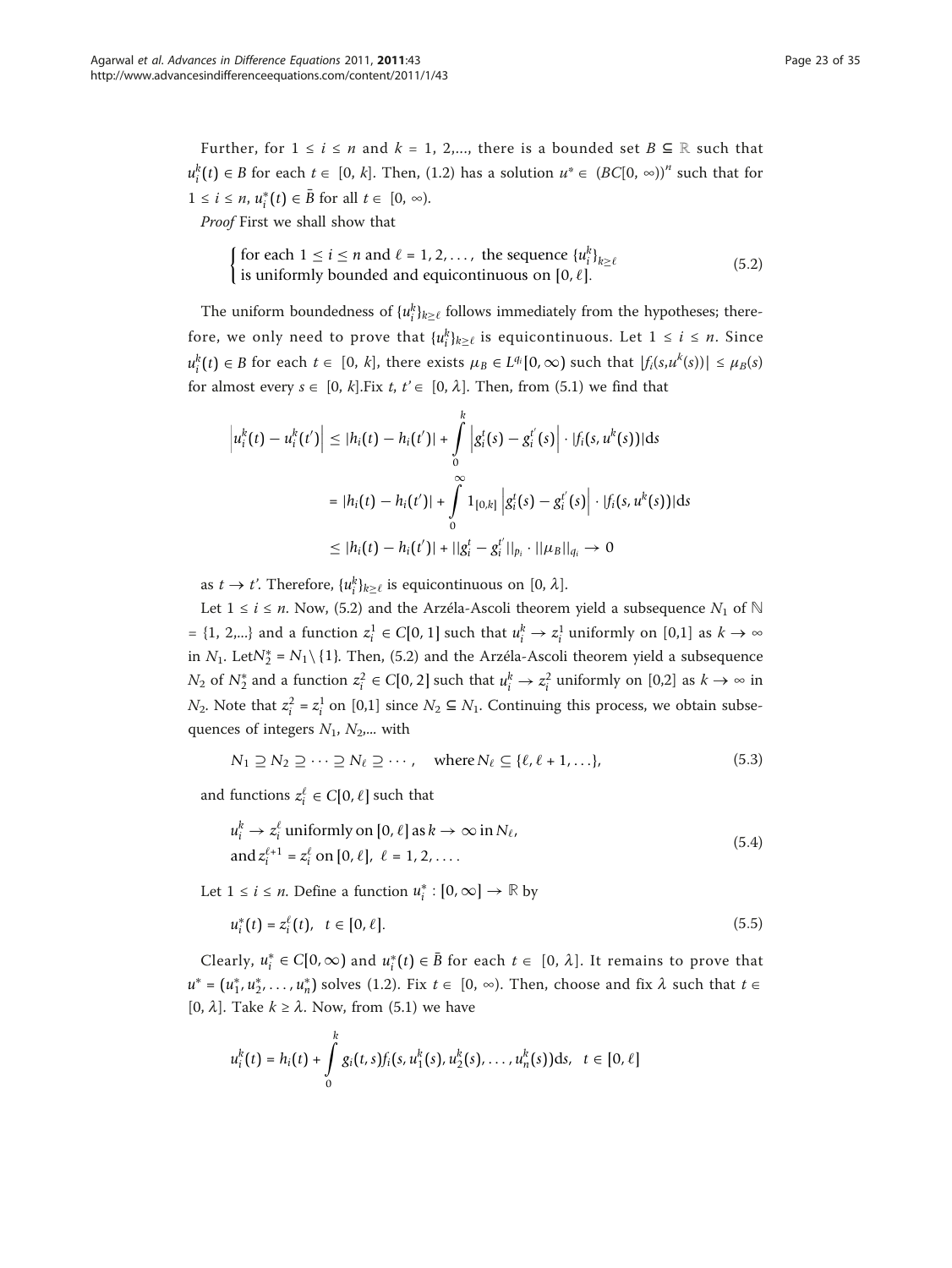or equivalently

$$
u_i^k(t) - h_i(t) - \int_0^{\ell} g_i(t,s) f_i(s, u_1^k(s), u_2^k(s), \dots, u_n^k(s)) ds
$$
  
= 
$$
\int_l^k g_i(t,s) f_i(s, u_1^k(s), u_2^k(s), \dots, u_n^k(s)) ds, t \in [0, \ell].
$$
 (5.6)

Since  $f_i$  is a *L*<sup>q<sub>i</sub>-Carathéodory function and  $u_i^k(t) \in B$  for each  $t \in [0, k]$ , there exists</sup>  $\mu_B \in L^{q_i}[0,\infty)$  such that

$$
|g_i(t,s)f_i(s,u_1^k(s),u_2^k(s),\ldots,u_n^k(s))| \leq |g_i^t(s)|\mu_B(s), \quad a.e. s \in [0,k]
$$

and  $|g_i^t| \mu_B \in L^1[0, \infty)$ . Let  $k \to \infty$  ( $k \in N_\ell$ ) in (5.6). Since  $u_i^k \to z_i^\ell$  uniformly on [0,  $\ell$ ], an application of Lebesgue-dominated convergence theorem gives

$$
\left|z_i^{\ell}(t)-h_i(t)-\int\limits_0^{\ell}g_i(t,s)f_i(s,z_1^{\ell}(s),z_2^{\ell}(s),\ldots,z_n^{\ell}(s))\mathrm{d}s\right|\leq \int\limits_l^{\infty}|g_i^t(s)|\mu_B(s)\mathrm{d}s,\ \ t\in[0,\ell]
$$

or equivalently (noting (5.5))

$$
\left|u_i^*(t) - h_i(t) - \int_0^{\ell} g_i(t,s) f_i(s,u_1^*(s),u_2^*(s),\ldots,u_n^*(s))ds\right| \leq \int_l^{\infty} |g_i^t(s)| \mu_B(s)ds, \quad t \in [0,\ell]. \tag{5.7}
$$

Finally, letting  $\ell \to \infty$  in (5.7) and use the fact  $|g_i^t| \mu_B \in L^1[0, \infty)$  to get

$$
u_i^*(t) - h_i(t) - \int_0^\infty g_i(t,s) f_i(s, u_1^*(s), u_2^*(s), \ldots, u_n^*(s)) ds = 0, \quad t \in [0, \infty).
$$

Hence,  $u^* = (u_1^*, u_2^*, \dots, u_n^*)$  is a solution of (1.2). □

It is noted that one of the conditions in Theorem 5.1, namely, (5.1) has a solution in  $(C[0, k])<sup>n</sup>$ , which has already been discussed in Section 3. As such, our subsequent Theorems 5.2-5.5 will make use of Theorem 5.1 and the technique used in Section 3. These results are parallel to Theorems 3.2-3.5 and 4.2-4.5.

**Theorem 5.2** Let (D2)-(D4) and (D6) be satisfied for each  $1 \le i \le n$ . Moreover, suppose the following conditions hold for each  $1 \le i \le n$  and each  $w \in \{1, 2,...\}$ :

 $(C5)_w$  there exist  $B_i > 0$  such that for any  $u \in (C[0, w])^n$ ,

$$
\int\limits_{0}^{w}\bigg[f_i(t,u(t))\int\limits_{0}^{w}g_i(t,s)f_i(s,u(s))\mathrm{d}s\bigg]\mathrm{d}t\leq B_i,
$$

 $(C6)_{w}$  there exist r >0 and  $\alpha_i$  >0 with  $r\alpha_i$  > H<sub>i</sub> (H<sub>i</sub> as in (D6)) such that for any  $u \in$  $(C[0, w])^n$ ,

 $u_i(t) f_i(t, u(t)) \geq r \alpha_i |f_i(t, u(t))|$  *for*  $||u(t)|| r$  *and a.e.*  $t \in [0, w]$ .

Then, (1.2) has at least one solution in  $(BC[0, \infty))^n$ .

*Proof* We shall apply Theorem 5.1. To do so, for  $w = 1$ , 2,..., we shall show that the system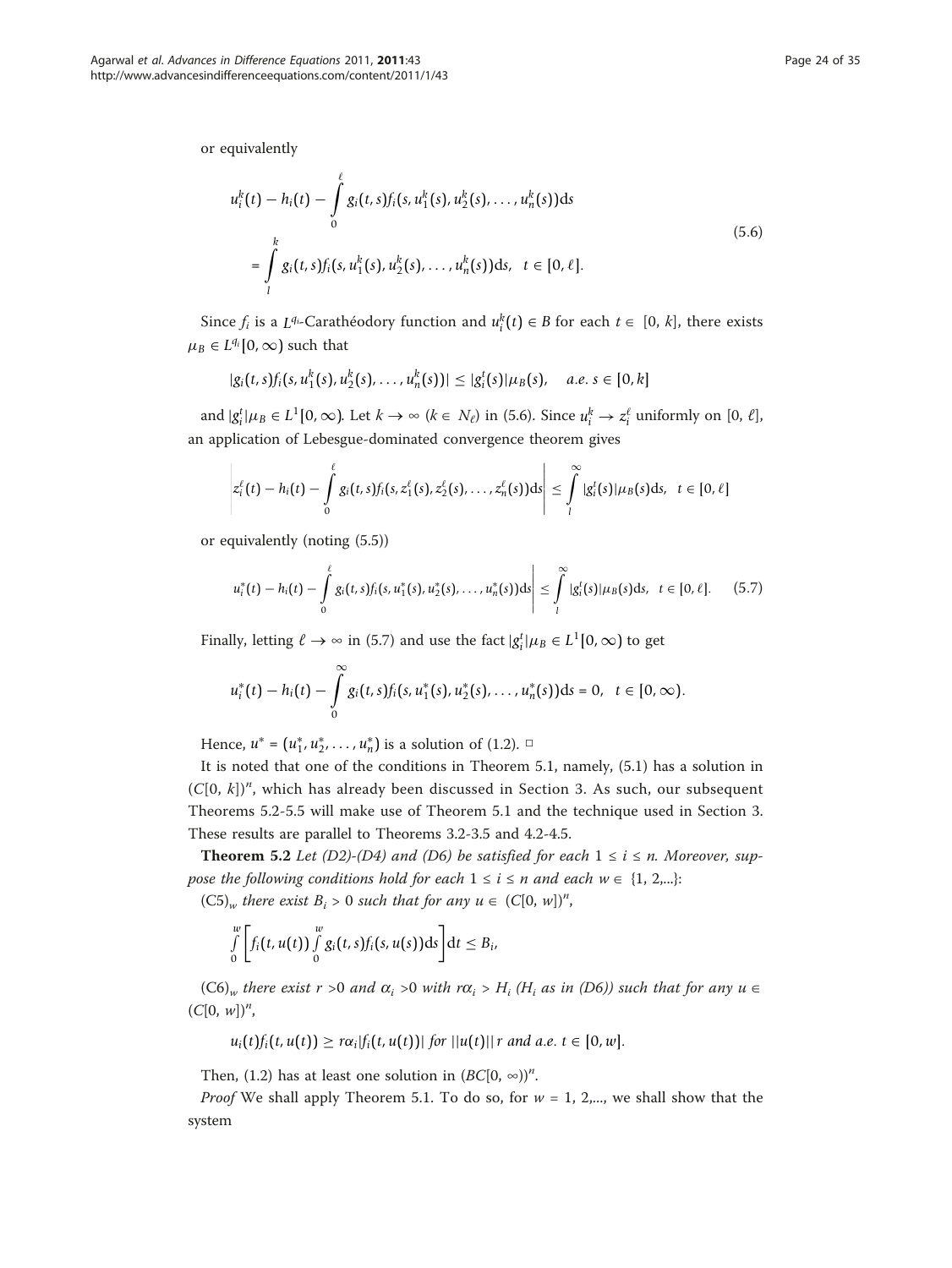$$
u_i(t) = h_i(t) + \int_0^w g_i(t, s) f_i(s, u(s)) \, ds, \quad t \in [0, w], \quad 1 \le i \le n \tag{5.8}
$$

has a solution in  $(C[0, w])^n$ . Obviously, (5.8) is just (1.1) with  $T = w$ . Let  $w \in \{1, 2,...\}$ be fixed.

Let  $u = (u_1, u_2,..., u_n) \in (C[0,w])^n$  be any solution of  $(3.1)_{\lambda}$  (with  $T = w$ ) where  $\lambda \in$ (0, 1). We shall model after the proof of Theorem 3.2 with  $T = w$  and  $H_i$  given in (D6). As in (3.9), define

$$
I = \{t \in [0, w] : ||u(t)|| \le r\} \text{ and } J = \{t \in [0, w] : ||u(t)|| > r\}.
$$

Let  $1 \le i \le n$ . If  $t \in I$ , then by (D2) there exists  $\mu_{r,i} \in L^1[0, \infty)$  such that

$$
\int\limits_I |f_i(t,u(t))|\mathrm{d} t\leq \int\limits_I \mu_{r,i}(t)\mathrm{d} t\leq \int\limits_0^\infty \mu_{r,i}(t)\mathrm{d} t=||\mu_{r,i}||_1
$$

[which is the analog of (3.10)]. Proceeding as in the proof of Theorem 3.2, we then obtain the analog of (3.14) as

$$
\int\limits_J |f_i(t,u(t))|\mathrm{d}t \leq \frac{(H_i+r)||\mu_{r,i}||_1+B_i}{r\alpha_i-H_i} \equiv k_i \quad \text{(independent of }w\text{)}.
$$

Further, the analog of (3.15) appears as

$$
|u_i(t)| \le \sup_{t \in [0,w]} |h_i(t)| + \left( \sup_{t \in [0,w]} \operatorname{ess} \sup_{s \in [0,w]} |g_i(t,s)| \right) (||\mu_{r,i}||_1 + k_i)
$$
  
\n
$$
\le H_i + \left( \sup_{t \in [0,\infty)} \operatorname{ess} \sup_{s \in [0,\infty)} |g_i(t,s)| \right) (||\mu_{r,i}||_1 + k_i) \equiv l_i \quad (\text{independent of } w), \quad t \in [0,w].
$$
\n(5.9)

Hence,  $||u|| \leq \max_{1 \leq i \leq n} l_i = L$  and we conclude from Theorem 3.1 that (5.8) has a solution  $u^*$  in  $(C[0, w])^n$ . Using similar arguments as in getting (5.9), we find  $|u_i^*(t)| \le l_i$  for each  $t \in [0, w]$ . All the conditions of Theorem 5.1 are now satisfied, it follows that (1.2) has at least one solution in  $(BC[0, \infty))^n$ .

The proof of subsequent Theorems 5.3-5.5 will model after the proof of Theorem 5.2, and will employ similar arguments as in the proof of Theorems 3.3-3.5. As such, we shall present the results and omit the proof.

**Theorem 5.3** Let (D2)-(D4) and (D6) be satisfied for each  $1 \le i \le n$ . Moreover, suppose the following conditions hold for each  $1 \le i \le n$  and each  $w \in \{1, 2,...\}$ :

 $(C7)_w$  there exist constants  $a_i \ge 0$  and  $b_i$  such that for any  $u \in (C[0, w])^n$ ,

$$
\int\limits_{0}^{w}\left[f_i(t,u(t))\int\limits_{0}^{w}g_i(t,s)f_i(s,u(s))\mathrm{d}s\right]\,\mathrm{d}t\leq a_i\int\limits_{0}^{w}\left|f_i(t,u(t))\right|\mathrm{d}t+b_i,
$$

 $(C8)_{w}$  there exist  $r > 0$  and  $\alpha_i > 0$  with  $r\alpha_i > H_i + a_i$  (H<sub>i</sub> as in (D6)) such that for any  $u \in (C[0, w])^n$ ,

$$
u_i(t) f_i(t, u(t)) \geq r \alpha_i |f_i(t, u(t))| \text{ for } ||u(t)|| > r \text{ and a.e. } t \in [0, w].
$$

Then, (1.2) has at least one solution in  $(BC[0, \infty))^n$ .

**Theorem 5.4** Let (D2)-(D4) and (D6) be satisfied for each  $1 \le i \le n$ . Moreover, suppose the following conditions hold for each  $1 \le i \le n$  and each  $w \in \{1, 2,...\}$ :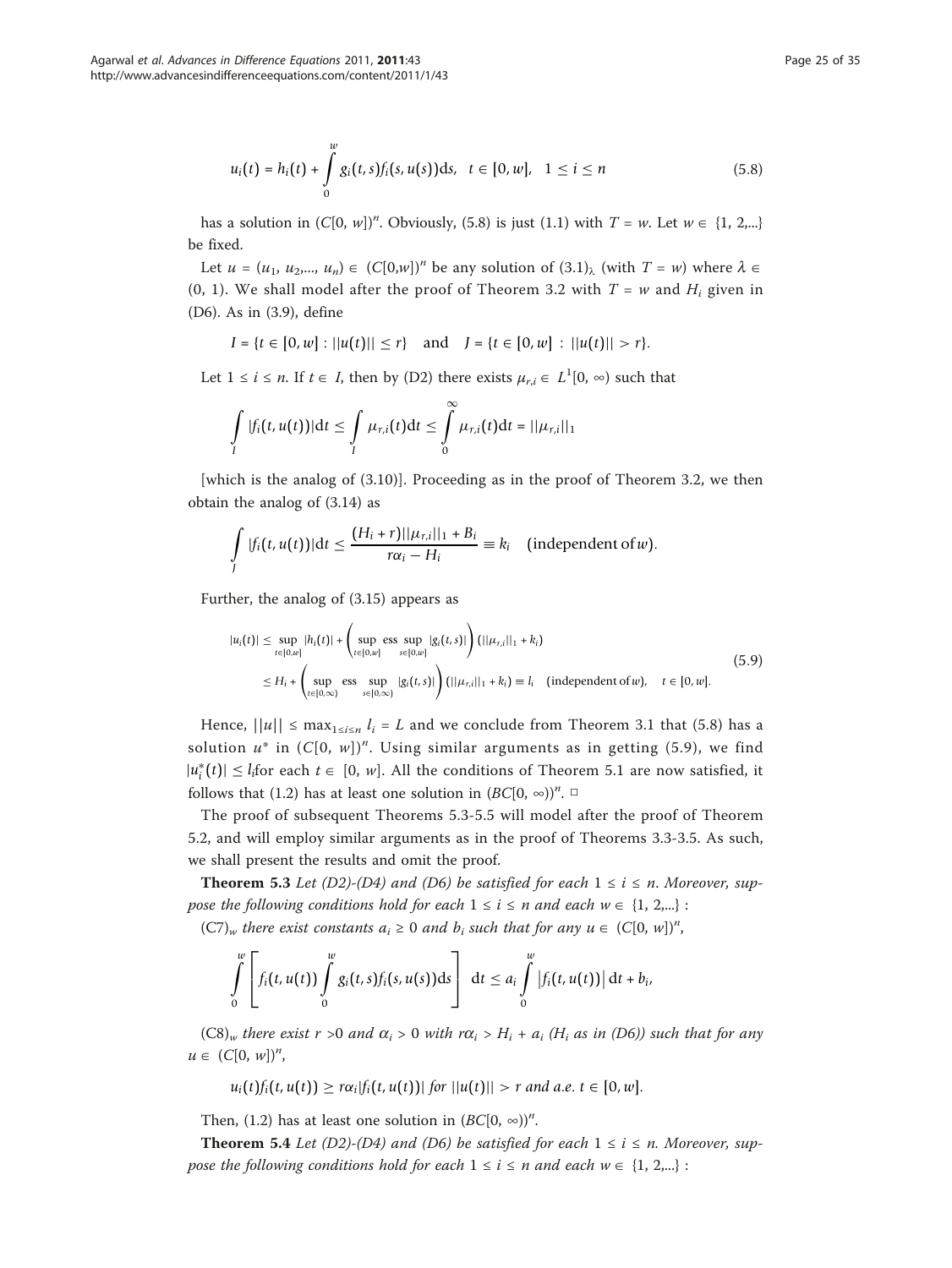$(C9)_w$  there exist constants  $a_i \geq 0$ ,  $0 < \tau_i \leq 1$  and  $b_i$  such that for any  $u \in (C[0, w])^n$ ,

$$
\int\limits_{0}^{w}\left[f_i(t,u(t))\int\limits_{0}^{w}g_i(t,s)f_i(s,u(s))\mathrm{d}s\right]\,\mathrm{d}t\leq a_i\bigg[\int\limits_{0}^{w}\left|f_i(t,u(t))\right|\mathrm{d}t\bigg]^{t_i}+b_i,
$$

 $(C10)<sub>w</sub>$  there exist  $r > 0$  and  $\beta_i > 0$  such that for any  $u \in (C[0, w])<sup>n</sup>$ ,

$$
u_i(t) f_i(t, u(t)) \geq \beta_i ||u(t)|| \cdot ||f_i(t, u(t))|| \text{ for } ||u(t)|| > r \text{ and a.e. } t \in [0, w].
$$

Then, (1.2) has at least one solution in  $(BC[0, \infty))^n$ .

**Theorem 5.5** Let (D2)-(D4) and (D6) be satisfied for each  $1 \le i \le n$ . Moreover, suppose the following conditions hold for each  $1 \le i \le n$  and each  $w \in \{1, 2,...\} : (C10)_{w}$ ,

 $(C11)<sub>w</sub>$  there exist  $r > 0$ ,  $\eta_i > 0$ ,  $\gamma_i > 0$  and  $\phi_i \in L$  $\gamma_i + 1$  $\overline{\gamma_i}$  [0, w] such that for any  $u \in (C[0, \mathcal{V})$ 

 $w$ ])<sup>n</sup>,

$$
||u(t)|| \geq \eta_i |f_i(t, u(t)|^{\gamma_i} + \phi_i(t) \text{ for } ||u(t)|| > r \text{ and a.e. } t \in [0, w],
$$

 $(C12)_w$  there exist  $a_i \geq 0$ ,  $0 < \tau_i < \gamma_i + 1$ ,  $b_i$ , and  $\psi_i \in L$  $\gamma_i + 1$  $\overline{\gamma_i}$  [0, w]<sup>with</sup>  $\psi_i \geq 0$  almost everywhere on  $[0, w]$ , such that for any  $u \in (C[0, w])^n$ ,

$$
\int_{0}^{w} \left[ f_i(t, u(t)) \int_{0}^{w} g_i(t, s) f_i(s, u(s)) \, ds \right] dt \leq a_i \left[ \int_{0}^{w} \psi_i(t) |f_i(t, u(t))| \, dt \right]^{t_i} + b_i.
$$
\n
$$
\gamma_i + 1
$$

Also,  $\varphi_i \in C[0, w],$   $h_i \in L$  $\gamma_i + 1$  $\frac{V_i}{\gamma_i}$  [0, w]<sup>,  $\psi_i \in C[0, w]$  and  $\int_a^w$ </sup> 0  $|g_i(t,s)|$  $\gamma_i$  d*s*  $\in$  C[0, *w*].

Then, (1.2) has at least one solution in  $(BC[0, \infty))^n$ .

We also have a remark similar to Remark 3.1.

*Remark 5.1* In Theorem 5.5 the conditions  $(C10)<sub>w</sub>$  and  $(C11)<sub>w</sub>$  can be replaced by the following, this is evident from the proof.

(C10)<sup>'</sup><sub>*w*</sub> There exist *r* >0 and  $\beta_i$  >0 such that for any  $u \in (C[0, w])^n$ ,

 $u_i(t) f_i(t, u(t)) \geq \beta_i |u_i|_0 \cdot |f_i(t, u(t))|$  for  $||u(t)|| > r$  and *a.e.*  $t \in [0, w]$ ,

where we denote  $|u_i|_0 = \sup_{t \in [0,w]} |u_i(t)|$ .

(C11)<sup>'</sup><sub>*w*</sub>There exist *r* >0,  $\eta_i$  >0,  $\gamma_i$  >0 and  $\phi_i \in L$  $\gamma_i + 1$  $\overline{\gamma_i}$  [0, *w*] such that for any  $u \in (C)$  $[0, w])^n$ ,

$$
|u_i|_0 \geq \eta_i |f_i(t, u(t)|^{\gamma_i} + \phi_i(t) \text{ for } ||u(t)|| > r \text{ and } a.e. t \in [0, w].
$$

# 6 Existence of constant-sign solutions

In this section, we shall establish the existence of constant-sign solutions of the systems (1.1) and (1.2), in  $(C[0, T])^n$ ,  $(C_l[0, \infty))^n$  and  $(BC[0, \infty))^n$ . Once again, we shall employ an argument originated from Brezis and Browder [\[11\]](#page-33-0).

Throughout, let  $\theta_i \in \{-1, 1\}$ ,  $1 \le i \le n$  be fixed. For each  $1 \le j \le n$ , we define

$$
[0,\infty)_j=\begin{cases} [0,\infty), & \theta_j=1\\ (-\infty,0],\, \theta_j=-1. \end{cases}
$$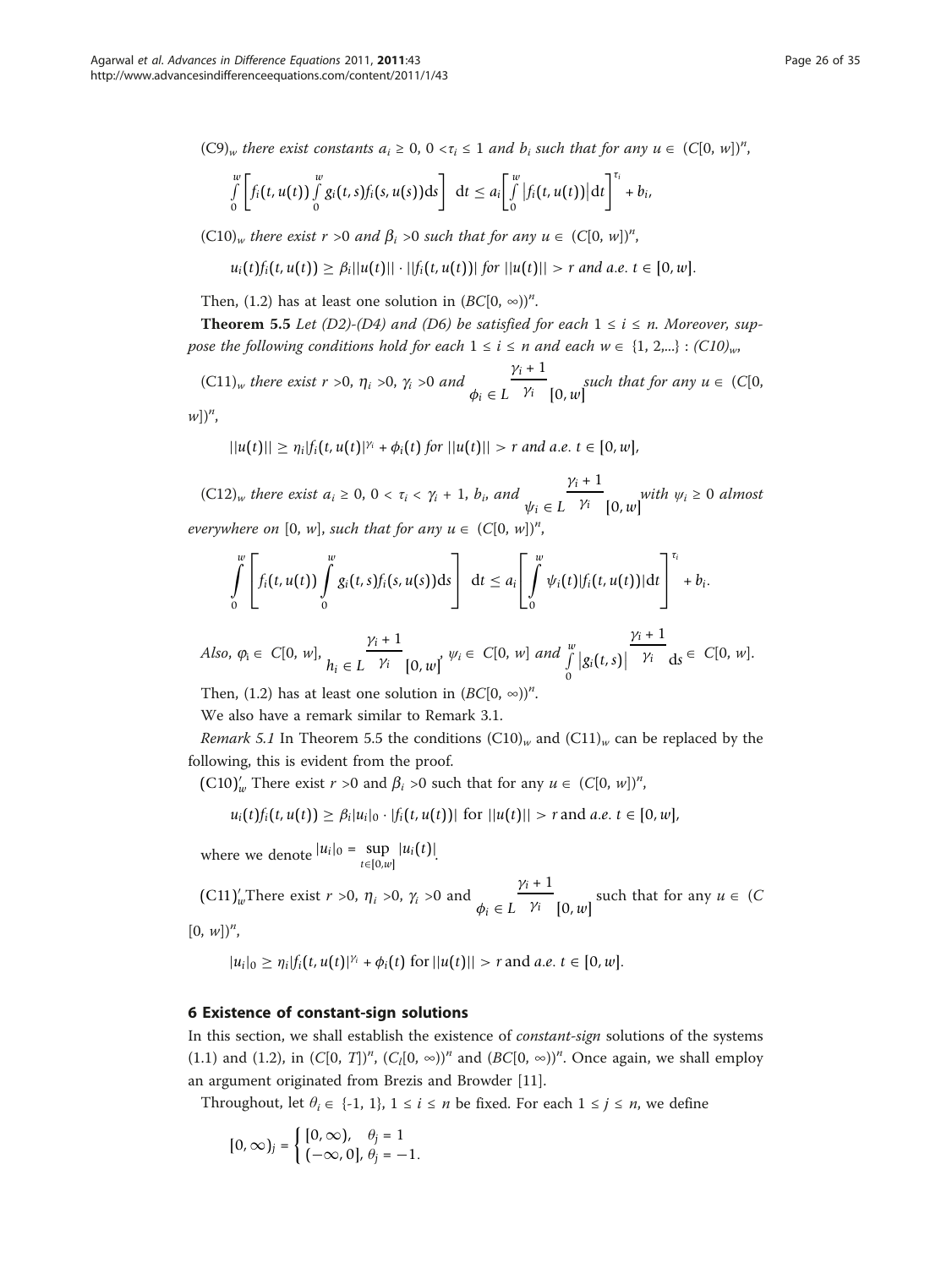Our first result is "parallel" to Theorem 3.2.

**Theorem 6.1** Let the following conditions be satisfied for each  $1 \le i \le n$ : (C1), (C2)-(C4) with  $p_i = \infty$  and  $q_i = 1$ , (C5), (C6) and (E1)-(E3) where

- (E1)  $\theta_i h_i(t) \geq 0$  for  $t \in [0, T]$ ,
- (E2)  $g_i(t, s) \ge 0$  for  $s, t \in [0, T]$ ,
- (E3)  $\theta_i f_i(t, u) \ge 0$  for  $(t, u) \in [0, T] \times \prod_{j=1}^{n} [0, \infty)_j$ .

Then, (1.1) has at least one constant-sign solution in  $(C[0, T])<sup>n</sup>$ .

Proof First, we shall show that the system

$$
u_i(t) = h_i(t) + \int_0^T g_i(t, s) f_i^*(s, u(s)) \, ds, \quad t \in [0, T], \quad 1 \leq i \leq n \tag{6.1}
$$

has a solution in  $(C[0, T])^n$ , where,

$$
f_i^*(t, u_1, \dots, u_n) = f_i(t, v_1, \dots, v_n), \quad t \in [0, T], \quad 1 \le i \le n
$$
 (6.2)

where for  $1 \leq j \leq n$ ,

$$
v_j = \begin{cases} u_j, & \theta_j u_j \geq 0 \\ 0, & \theta_j u_j \leq 0. \end{cases}
$$

Clearly,  $f_i^*(t, u) : [0, T] \times \mathbb{R}^n \to \mathbb{R}$  and  $f_i^*$  satisfies (C2).

We shall employ Theorem 3.1, so let  $u = (u_1, u_2, ..., u_n) \in (C[0, T])^n$  be any solution of

$$
u_i(t) = \lambda \left( h_i(t) + \int\limits_0^T g_i(t,s) f_i^*(s,u(s)) \, ds \right), \quad t \in [0,T], \quad 1 \leq i \leq n \quad (6.3)_\lambda
$$

where  $\lambda \in (0, 1)$ . Using (E1)-(E3), we have for  $t \in [0, T]$  and  $1 \le i \le n$ ,

$$
\theta_i u_i(t) = \lambda \left( \theta_i h_i(t) + \int_0^T g_i(t,s) \theta_i f_i^*(s,u(s)) ds \right) \geq 0.
$$

Hence, *u* is a *constant-sign* solution of  $(6.3)_{\lambda}$ , and it follows that

$$
f_i^*(t, u(t)) = f_i(t, u(t)), \quad t \in [0, T], \quad 1 \le i \le n. \tag{6.4}
$$

Noting (6.4), we see that  $(6.3)$ <sub> $\lambda$ </sub> is the same as  $(3.1)$ <sub> $\lambda$ </sub>. Therefore, using a similar technique as in the proof of Theorem 3.2, we obtain (3.15) and subsequently  $||u|| \le$ max<sub>1≤i≤n</sub>  $l_i \equiv L$ . It now follows from Theorem 3.1 (with  $M = L + 1$ ) that (6.1) has a solution  $u^* \in (C[0, T])^n$ .

Noting (E1)-(E3), we have for  $t \in [0, T]$  and  $1 \le i \le n$ ,

$$
\theta_i u_i^*(t) = \theta_i h_i(t) + \int\limits_0^T g_i(t,s) \theta_i f_i^*(s,u^*(s)) ds \geq 0.
$$

Thus,  $u^*$  is of *constant sign*. From  $(6.2)$ , it is then clear that

$$
f_i^*(t, u^*(t)) = f_i(t, u^*(t)), \quad t \in [0, T], \quad 1 \leq i \leq n.
$$

Hence,  $u^*$  is actually a solution of (1.1). This completes the proof of the theorem.  $\Box$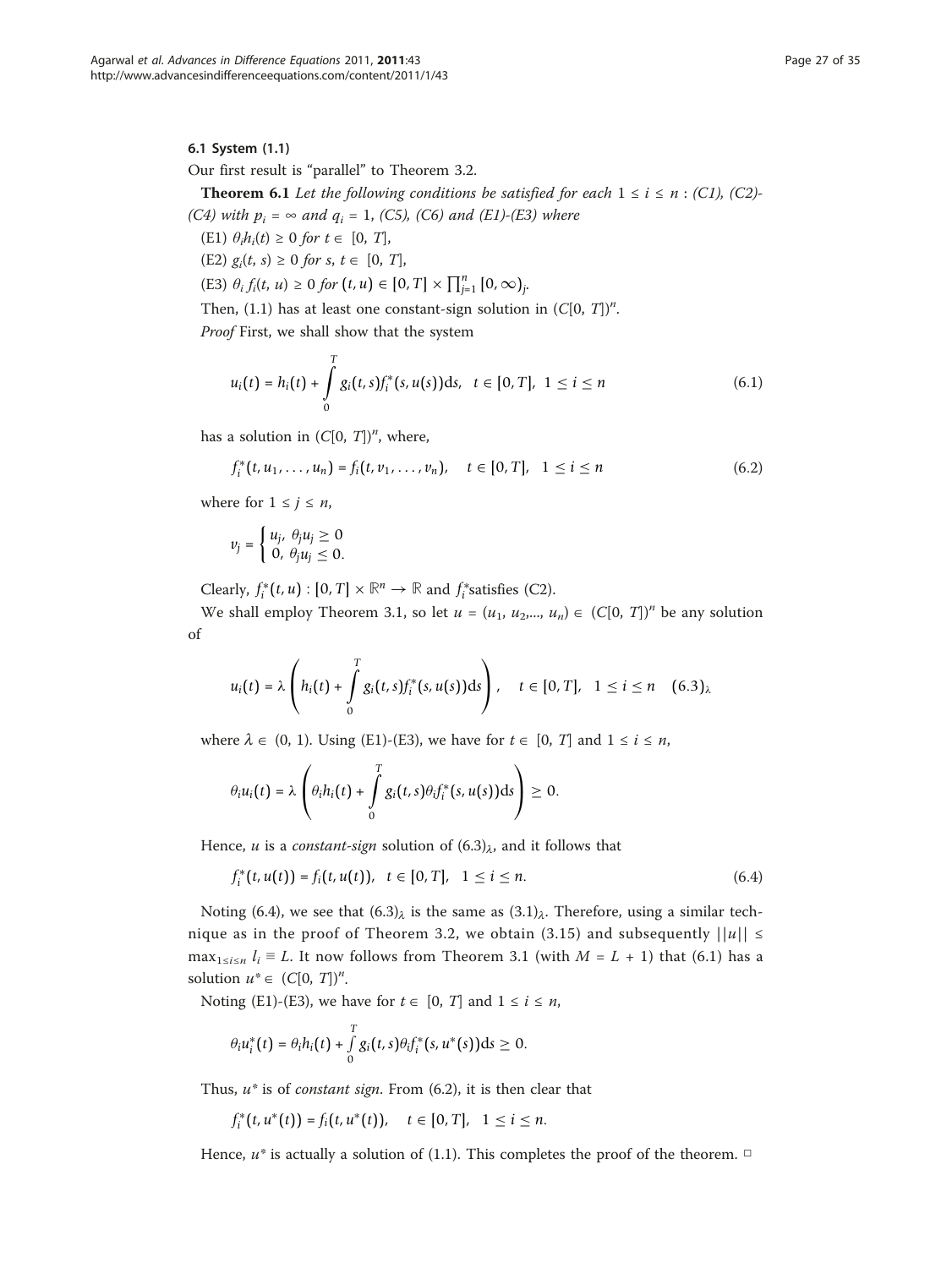Based on the proof of Theorem 6.1, we can develop parallel results to Theorems 3.3- 3.11 as follows.

**Theorem 6.2** Let the following conditions be satisfied for each  $1 \le i \le n$  : (C1), (C2)-(C4) with  $p_i = \infty$  and  $q_i = 1$ , (C7), (C8) and (E1)-(E3). Then, (1.1) has at least one constant-sign solution in  $(C[0, T])^n$ .

**Theorem 6.3** Let the following conditions be satisfied for each  $1 \le i \le n$  : (C1), (C2)-(C4) with  $p_i = \infty$  and  $q_i = 1$ , (C9), (C10) and (E1)-(E3). Then, (1.1) has at least one constant-sign solution in  $(C[0, T])^n$ .

**Theorem 6.4** Let the following conditions be satisfied for each  $1 \le i \le n$  : (C1), (C2)-(C4) with  $p_i = \infty$  and  $q_i = 1$ , (C10)-(C12) and (E1)-(E3). Then, (1.1) has at least one constant-sign solution in  $(C[0, T])^n$ .

**Theorem 6.5** Let the following conditions be satisfied for each  $1 \le i \le n$ : (C1)-(C4),  $(C5)$ ,  $(C10)$ ,  $(C13)$  and  $(E1)$ - $(E3)$ . Then,  $(1.1)$  has at least one constant-sign solution in  $(C[0, T])^n$ .

**Theorem 6.6** Let the following conditions be satisfied for each  $1 \le i \le n$ : (C1)-(C4), (C7), (C10), (C13) and (E1)-(E3). Then,  $(1.1)$  has at least one constant-sign solution in  $(C[0, T])^n$ .

**Theorem 6.7** Let the following conditions be satisfied for each  $1 \le i \le n$  : (C1)-(C4),  $(C10)$ ,  $(C13)$ ,  $(C14)$  and  $(E1)$ - $(E3)$ . Then,  $(1.1)$  has at least one constant-sign solution in  $(C[0, T])^n$ .

**Theorem 6.8** Let the following conditions be satisfied for each  $1 \le i \le n$ : (C1)-(C4),  $(C10)$ ,  $(C13)$ ,  $(C15)$  and  $(E1)$ - $(E3)$ . Then,  $(1.1)$  has at least one constant-sign solution in  $(C[0, T])^n$ .

**Theorem 6.9** Let the following conditions be satisfied for each  $1 \le i \le n$  : (C1)-(C4),  $(C10)$ ,  $(C13)$ ,  $(C16)$  and  $(E1)$ - $(E3)$ . Then,  $(1.1)$  has at least one constant-sign solution in  $(C[0, T])^n$ .

**Theorem 6.10** Let the following conditions be satisfied for each  $1 \le i \le n$  : (C1)-(C4),  $(C10)$ ,  $(C13)$ ,  $(C17)$  and  $(E1)$ - $(E3)$ . Then,  $(1.1)$  has at least one constant-sign solution in  $(C[0, T])^n$ .

Remark 6.1 Similar to Remarks 3.1 and 3.2, in Theorem 6.4 the conditions (C10) and  $(C11)$  can be replaced by  $(C10)'$  and  $(C11)'$ ; whereas in Theorems 6.5-6.10,  $(C10)$  and (C13) can be replaced by (C10)' and (C13)'.

### 6.2 System (1.2)

We shall first obtain the existence of constant-sign solutions of (1.2) in  $(C_l[0, \infty))^n$ . The first result is "parallel" to Theorem 4.2.

**Theorem 6.11** Let the following conditions be satisfied for each  $1 \le i \le n$  : (D1)-(D5),  $(C5)_{\infty}$ ,  $(C6)_{\infty}$  and  $(E1)_{\infty}$ - $(E3)_{\infty}$  where

 $(E1)_{\infty} \theta_i h_i(t) \geq 0$  for  $t \in [0, \infty)$ ,

 $(E2)_{\infty}$   $g_i(t, s) \ge 0$  for  $s, t \in [0, \infty)$ ,

 $(E3)\theta_{if}(t,u) \ge 0$  for  $(t, u) \in [0, \infty) \times \prod_{j=1}^{n} [0, \infty)_{j}$ 

Then, (1.2) has at least one constant-sign solution in  $(C_l[0, \infty))^n$ .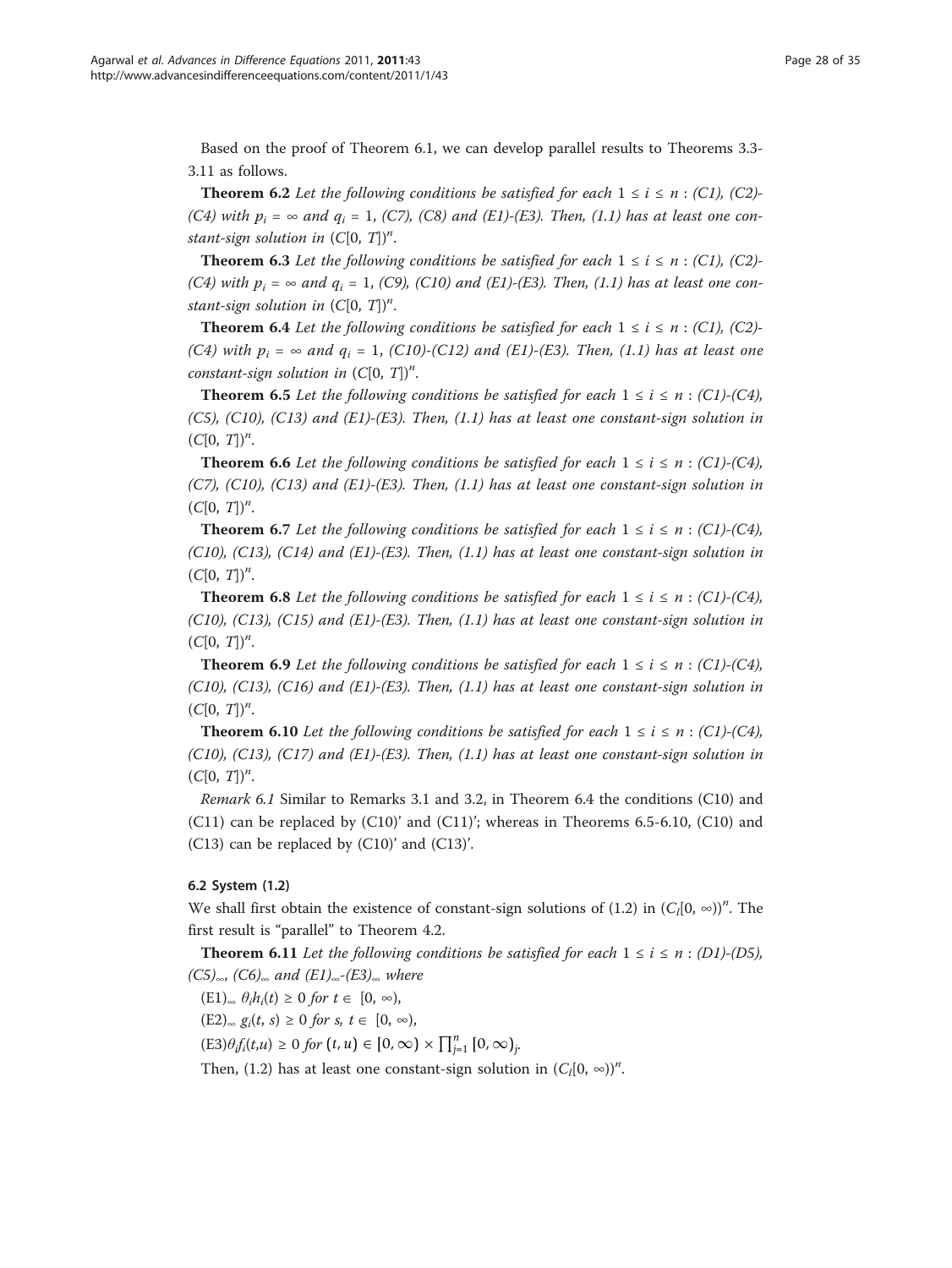Proof First, we shall show that the system

$$
u_i(t) = h_i(t) + \int_0^\infty g_i(t, s) f_i^*(s, u(s)) \, ds, \quad t \in [0, \infty), \quad 1 \leq i \leq n \tag{6.5}
$$

has a solution in  $(C_l[0, \infty))^n$ . Here,

$$
f_i^*(t, u_1, \ldots, u_n) = f_i(t, v_1, \ldots, v_n), \quad t \in [0, \infty), \quad 1 \leq i \leq n
$$
 (6.6)

where

$$
v_j = \begin{cases} u_j, & \theta_j u_j \geq 0 \\ 0, & \theta_j u_j \leq 0. \end{cases}
$$

Clearly,  $f_i^*(t, u) : [0, \infty] \times \mathbb{R}^n \to \mathbb{R}$  and  $f_i^*$  satisfies (D2).

We shall employ Theorem 4.1, so let  $u = (u_1, u_2, ..., u_n) \in (C_i[0, \infty))^n$  be any solution of

$$
u_i(t) = \lambda \left( h_i(t) + \int\limits_0^\infty g_i(t,s) f_i^*(s,u(s)) \, ds \right), \quad t \in [0,\infty), \quad 1 \leq i \leq n \quad (6.7)_\lambda
$$

where  $\lambda \in (0, 1)$ . Then, using a similar technique as in the proof of Theorem 6.1 (and also Theorem 4.2), we can show that (1.2) has a constant-sign solution  $u^* \in (C_l)$  $[0, \infty)$ <sup>n</sup>.  $\Box$ 

Remark 6.2 Similar to Remark 4.1, in Theorem 6.11 the conditions (D2)-(D5) can be replaced by (D2)'-(D5)'.

Based on the proof of Theorem 6.11, we can develop parallel results to Theorems 4.3-4.5 as follows.

**Theorem 6.12** Let the following conditions be satisfied for each  $1 \le i \le n$  : (D1)-(D5),  $(C7)_{\infty}$ ,  $(C8)_{\infty}$  and  $(E1)_{\infty}$ - $(E3)_{\infty}$ . Then,  $(1.2)$  has at least one constant-sign solution in  $(C_1)$  $[0, \infty)$ <sup>n</sup>.

**Theorem 6.13** Let the following conditions be satisfied for each  $1 \le i \le n$  : (D1)-(D5),  $(C9)_{\infty}$ ,  $(C10)_{\infty}$  and  $(E1)_{\infty}$ - $(E3)_{\infty}$ . Then, (1.2) has at least one constant-sign solution in  $(C_l[0, \infty))^n$ .

**Theorem 6.14** Let the following conditions be satisfied for each  $1 \le i \le n$  : (D1)-(D5),  $(C10)_{\infty}$ - $(C12)_{\infty}$  and  $(E1)_{\infty}$ - $(E3)_{\infty}$ . Then,  $(1.2)$  has at least one constant-sign solution in  $(C_l[0, \infty))^n$ .

Remark 6.3 Similar to Remark 4.2, in Theorem 6.14 the conditions  $(C10)_{\infty}$  and (C11)<sub>∞</sub> can be replaced by  $(\text{C10})'_{\infty}$  and  $(\text{C11})'_{\infty}$ .

We shall now obtain the existence of constant-sign solutions of (1.2) in  $(BC[0, \infty))^n$ . The first result is 'parallel' to Theorem 5.1.

**Theorem 6.15** For each  $1 \le i \le n$ , assume  $(D2)'-(D4)'$  and  $(D6)$ . For each  $k = 1, 2,...,$ suppose there exists a constant-sign  $u^k = (u_1^k, u_2^k, \dots, u_n^k) \in (C[0, k])^n$  that satisfies

$$
u_i^k(t) = h_i(t) + \int_0^k g_i(t,s) f_i(s, u_1^k(s), u_2^k(s), \dots, u_n^k(s)) \, ds, \quad t \in [0, k], \quad 1 \leq i \leq n. \tag{6.8}
$$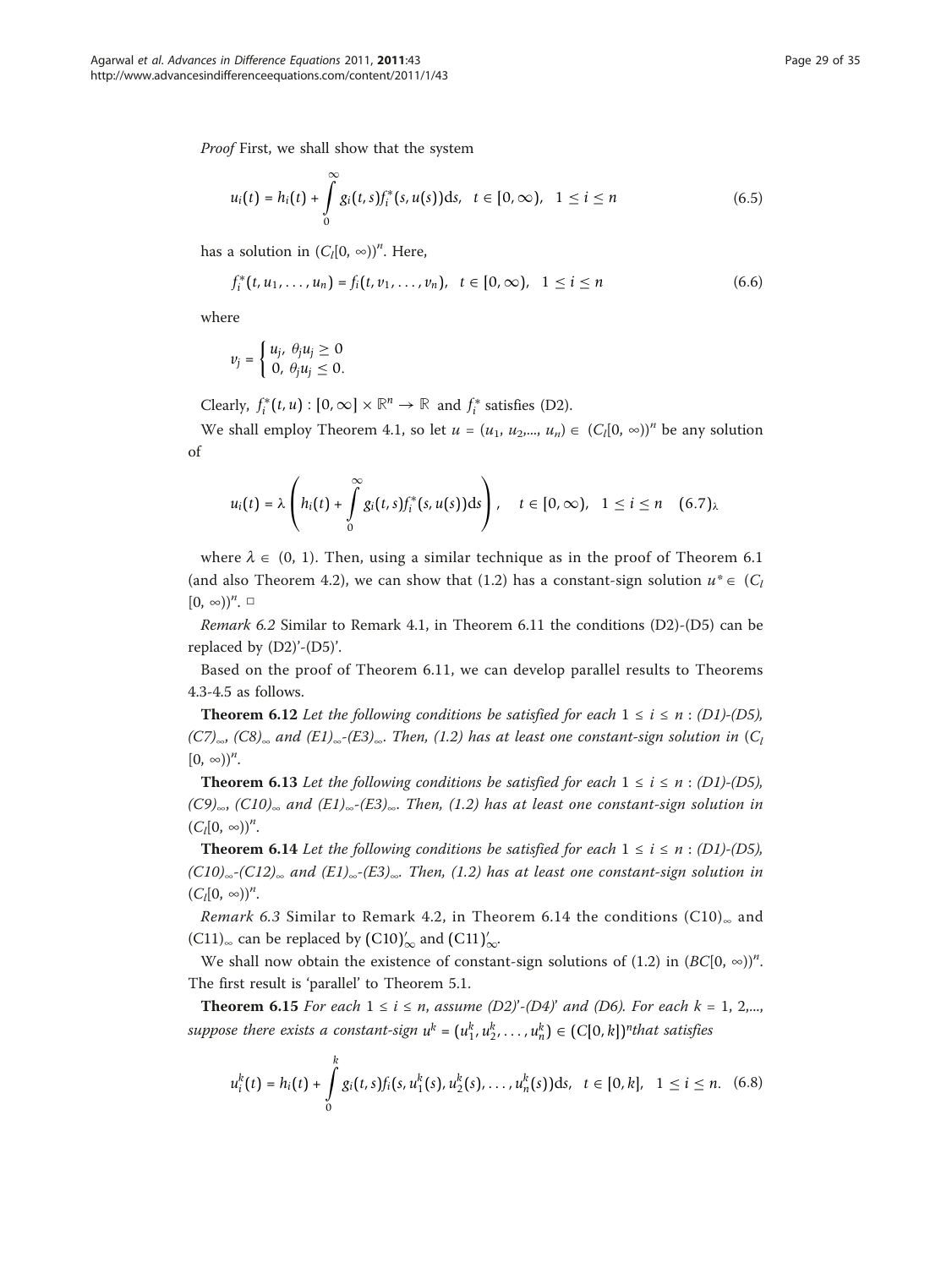Further, for  $1 \le i \le n$  and  $k = 1, 2,...$ , there is a bounded set  $B \subseteq \mathbb{R}$  such that  $u_i^k(t) \in B$ for each  $t \in [0, k]$ . Then, (1.2) has a constant-sign solution  $u^* \in (BC[0, \infty))^n$  $such that for 1 \leq i \leq n, u_i^*(t) \in \overline{B}$  *for all*  $t \in [0, \infty)$ .

Proof Using a similar technique as in the proof of Theorem 5.1, we can show that (5.2) holds. Let  $1 \le i \le n$ . Together with the Arzéla-Ascoli theorem, we obtain subsequences of integers  $N_1$ ,  $N_2$ ,... satisfying (5.3), and functions  $z_i^{\ell} \in C[0, \ell]$  such that (5.4) holds. Define a function  $u_i^*: [0, \infty) \to \mathbb{R}$  by (5.5), i.e.,

 $u_i^*(t) = z_i^{\ell}(t), \quad t \in [0, \ell].$ 

Since  $\theta_i u_i^k \geq 0$ , we have  $\theta_i z_i^{\ell} \geq 0$  and so  $\theta_i u_i^* \geq 0$ . Hence,  $u_i^*$  is of constant sign. The rest of the proof is the same as that of Theorem 5.1. □

The next result is "parallel" to Theorem 5.2.

**Theorem 6.16** Let (D2)-(D4) and (D6) be satisfied for each  $1 \le i \le n$ . Moreover, suppose the following conditions hold for each  $1 \le i \le n$  and each  $w \in \{1, 2, ...\}$ :  $(C5)_{w}$ ,  $(C6)_w$  and  $(E1)_w$  -  $(E3)_w$  where

 $(E1)<sub>w</sub> \theta_i h_i(t) \ge 0$  for  $t \in [0, w]$ ,

 $(E2)_w g_i(t, s) \ge 0$  for  $s, t \in [0, w],$ 

 $(E3)_{w}$   $\theta_{if}(t,u) \ge 0$  for  $(t, u) \in [0, w] \times \prod_{j=1}^{n} [0, \infty)_{j}$ .

Then, (1.2) has at least one constant-sign solution in  $(BC[0, \infty))^n$ .

*Proof* We shall apply Theorem 6.15. To do so, for  $w = 1$ , 2,..., we shall show that the system (5.8) has a constant-sign solution  $u^*$  in  $(C[0, w])^n$ . The proof of this is similar to that of Theorem 6.1 (with  $T = w$ ) and Theorem 5.2. As in (5.9) we have  $|u_i^*(t)| \leq l_i$ for each  $t \in [0, w]$  and  $1 \le i \le n$ . All the conditions of Theorem 6.15 are now satisfied and the conclusion is immediate. □

Based on the proof of Theorem 6.16, we can develop parallel results to Theorems 5.3-5.5 as follows:

**Theorem 6.17** Let (D2)-(D4) and (D6) be satisfied for each  $1 \le i \le n$ . Moreover, suppose the following conditions hold for each  $1 \le i \le n$  and each  $w \in \{1, 2,...\} : (C7)_{w}$  $(C8)_{w}$  and  $(E1)_{w}$ - $(E3)_{w}$ . Then, (1.2) has at least one constant-sign solution in  $(BC[0, \infty))$ n .

**Theorem 6.18** Let (D2)-(D4) and (D6) be satisfied for each  $1 \le i \le n$ . Moreover, suppose the following conditions hold for each  $1 \le i \le n$  and each  $w \in \{1, 2,...\} : (C9)_{w}$  $(C10)_{w}$  and  $(E1)_{w}$ - $(E3)_{w}$ . Then, (1.2) has at least one constant-sign solution in (BC[0,  $\infty)$ )<sup>n</sup>.

**Theorem 6.19** Let (D2)-(D4) and (D6) be satisfied for each  $1 \le i \le n$ . Moreover, suppose the following conditions hold for each  $1 \le i \le n$  and each  $w \in \{1, 2,...\}$ : (C11)<sub>w</sub>,  $(C12)_w$  and  $(E1)_w$ - $(E3)w$ . Then, (1.2) has at least one constant-sign solution in (BC[0,  $\infty$ ))<sup>n</sup>.

*Remark 6.4* Similar to Remark 5.1, in Theorem 6.19 the conditions  $(C10)_w$  and  $(C11)$  $_{w}$  can be replaced by (C10) $_{w}^{\prime}$  and (C11) $_{w}^{\prime}$ .

### 7 Examples

We shall now illustrate the results obtained through some examples.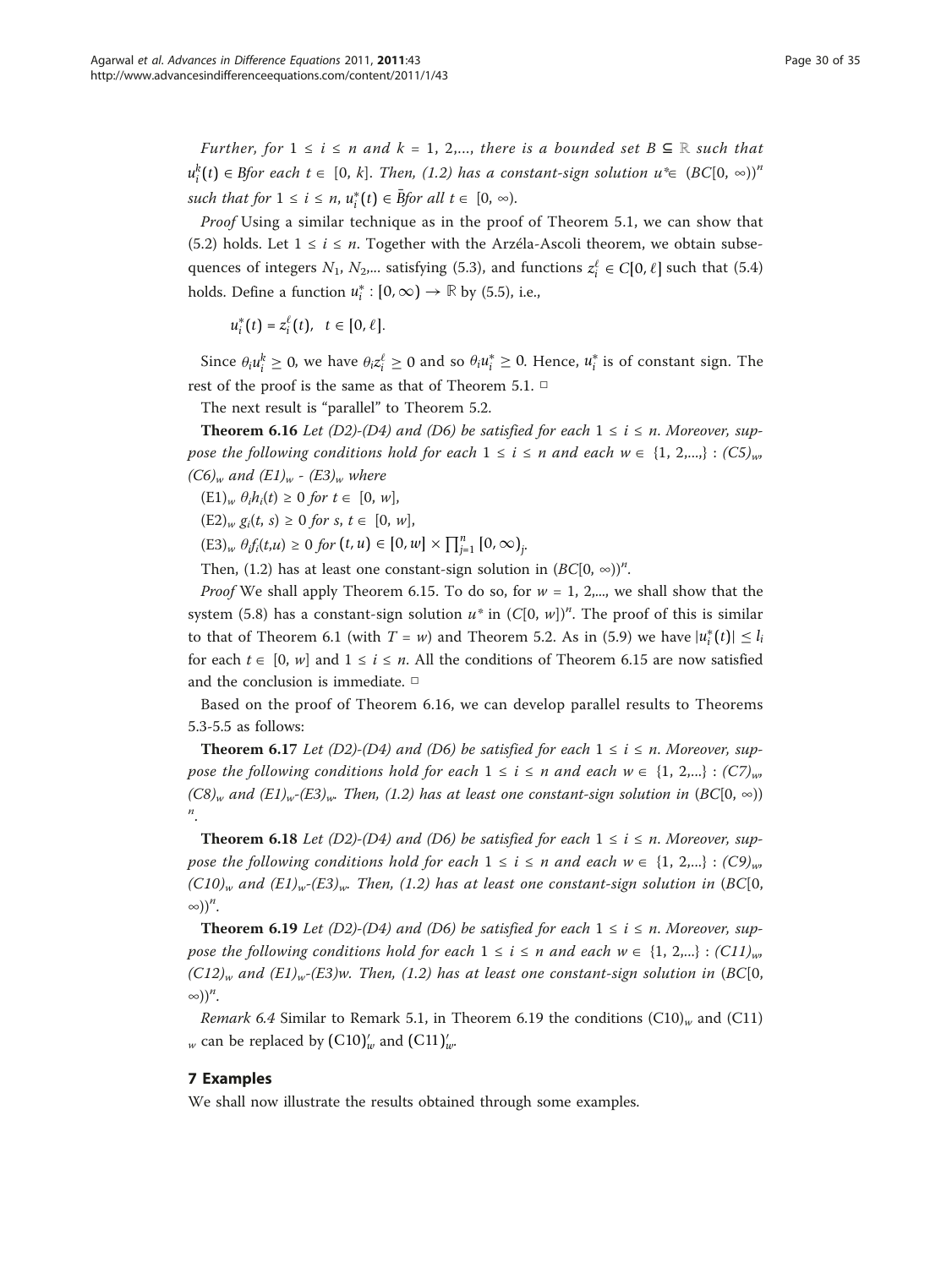*Example 7.1* In system (1.1), consider the following  $f_i$ ,  $1 \le i \le n$ :

$$
f_i(t, u) = \begin{cases} \kappa_i(t, u), u \in P \\ 0, \qquad \text{otherwise.} \end{cases}
$$
 (7.1)

Here,

$$
P = \{u \in (C[0, T])^n : u_1(t), u_2(t), \ldots, u_n(t) > c \text{ for all } t \in [0, T]\}
$$

where  $c > 0$  is a given constant, and  $\kappa_i$  is such that

- (a) the map  $u \alpha f_i(t, u)$  is continuous for almost all  $t \in [0, T]$ ;
- (b) the map  $t \alpha f_i(t, u)$  is measurable for all  $u \in \mathbb{R}^n$ ;
- (c) for any  $r > 0$ , there exists  $\mu_{r,i} \in L^1[0, T]$  such that  $|u| \le r$  implies  $|\kappa_i(t, u)| \le \mu_{r,i}$
- (*t*) for almost all  $t \in [0, T]$ ;
- (d) for any  $u \in P$ ,  $u_i(t)\kappa_i(t, u(t)) \ge 0$  for all  $t \in [0, T]$ .

Next, suppose for each  $1 \le i \le n$ ,

$$
h_i \in C[0, T] \text{ with } H_i \equiv \sup_{t \in [0, T]} |h_i(t)| < c. \tag{7.2}
$$

Clearly, conditions (C1) and (C2) with  $q_i = 1$  are fulfilled. We shall check that condition (C6) is satisfied. Pick  $r > c$  and  $\alpha_i = \frac{c}{r}$ ,  $1 \le i \le n$ . Then, from (7.2) we have  $r\alpha_i = c$  $> H_i$ .

Let  $u \in P$ . Then, from (7.1) we have  $f_i(t, u) = \kappa_i(t, u)$ . Consider  $||u(t)|| > r$  where  $t \in T$ . [0, T]. If  $||u(t)|| = |u_i(t)|$ , then noting (d) we have

$$
u_i(t)f_i(t, u(t)) = |u_i(t)| \cdot |f_i(t, u(t))| = ||u(t)|| \cdot |f_i(t, u(t))|
$$
  
>  $r |f_i(t, u(t))|$   
>  $r \cdot \frac{c}{r} \cdot |f_i(t, u(t))|$   
=  $r \alpha_i |f_i(t, u(t))|$ . (7.3)

If  $||u(t)|| = |u_k(t)|$  for some  $k \neq i$ , then

$$
u_i(t) f_i(t, u(t)) = |u_i(t)| \cdot |f_i(t, u(t))| = r \cdot \frac{|u_i(t)|}{r} \cdot |f_i(t, u(t))|
$$
  
>  $r \cdot \frac{c}{r} \cdot |f_i(t, u(t))|$   
=  $r \alpha_i |f_i(t, u(t))|$ . (7.4)

Therefore, from (7.3) and (7.4) we see that condition (C6) holds for  $u \in P$ .

For  $u \in (C[0, T])^n \backslash P$ , we have  $f_i(t, u) = 0$  and (C6) is trivially true. Hence, we have shown that condition (C6) is satisfied.

The next example considers a convolution kernel  $g_i(t, s)$  which arises in nonlinear diffusion and percolation problems; the particular case when  $n = 1$  has been investigated by Bushell and Okrasiński [[26](#page-34-0)].

*Example 7.2* Consider system (1.1) with (7.1), (7.2), and for  $1 \le i \le n$ ,

$$
g_i(t,s) = (t-s)^{\gamma_i - 1} \tag{7.5}
$$

where  $\gamma_i > 1$ .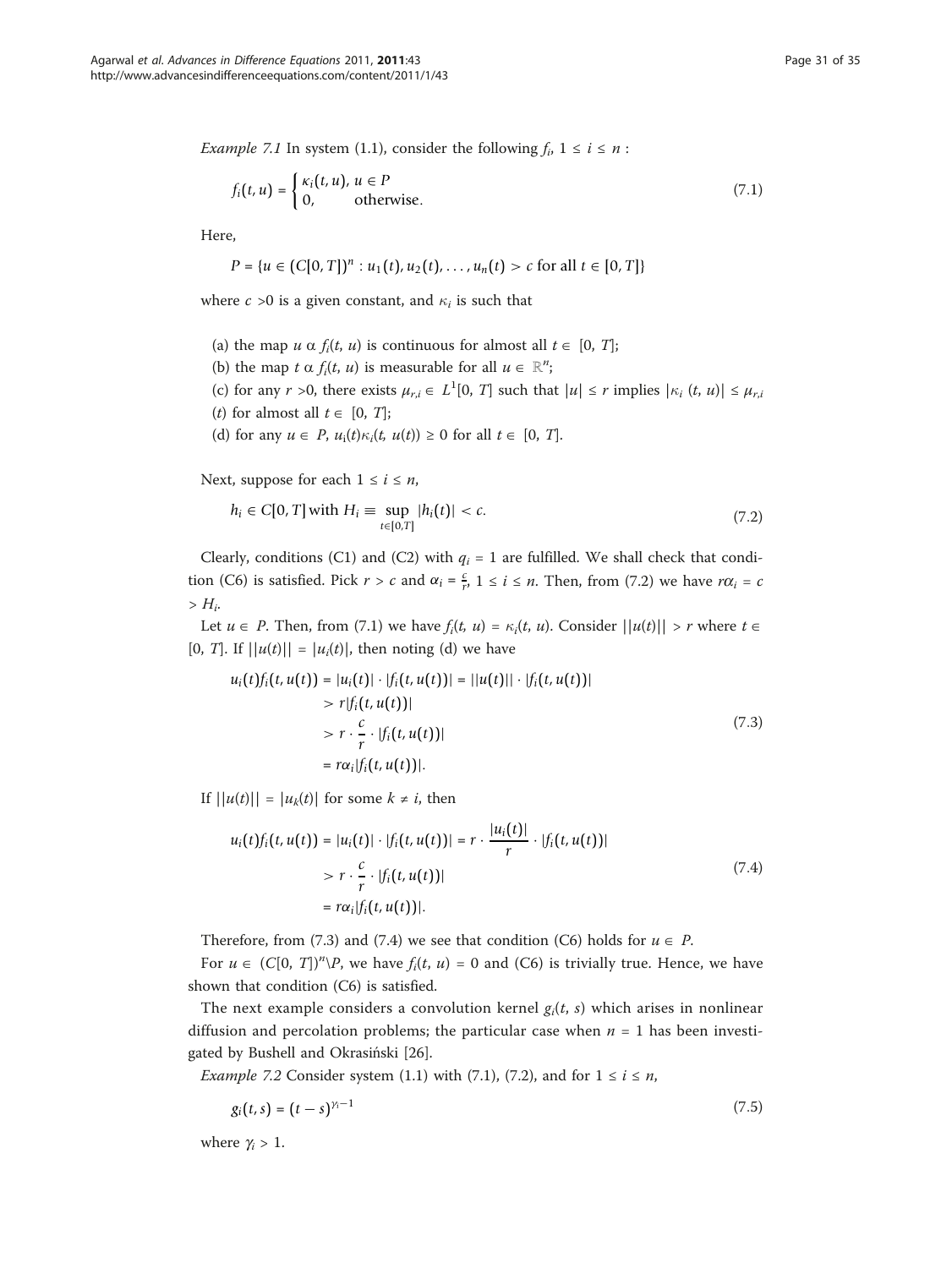Clearly,  $g_i$  satisfies (C3) and (C4) with  $p_i = \infty$ . Next, we shall check condition (C5). For  $u \in P$  (P is given in Example 7.1), we have

$$
\int_{0}^{T} \left[ f_i(t, u(t)) \int_{0}^{T} g_i(t, s) f_i(s, u(s)) ds \right] dt = \int_{0}^{T} \left[ \kappa_i(t, u(t)) \int_{0}^{T} (t - s)^{\gamma_i - 1} \kappa_i(s, u(s)) ds \right] dt
$$
\n
$$
\leq T^{\gamma_i - 1} \int_{0}^{T} \left[ \kappa_i(t, u(t)) \int_{0}^{T} \kappa_i(s, u(s)) ds \right] dt
$$
\n
$$
\leq B_i
$$
\n(7.6)

since  $\kappa_i(t, u)$  satisfies (c) (note (c) is stated in Example 7.1). This shows that condition (C5) holds for  $u \in P$ . For  $u \in (C[0, T])^n \backslash P$ , we have  $f_i(t, u) = 0$  and (C5) is trivially true. Therefore, condition (C5) is satisfied.

It now follows from Theorem 3.2 that the system  $(1.1)$  with  $(7.1)$ ,  $(7.2)$  and  $(7.5)$  has at least one solution in  $(C[0, T])^n$ .

The next example considers an  $g_i(t, s)$  of which the particular case when  $n = 1$  originates from the well known Emden differential equation.

*Example 7.3* Consider system (1.1) with (7.1), (7.2), and for  $1 \le i \le n$ ,

$$
g_i(t,s) = (t-s)s^{\gamma_i} \tag{7.7}
$$

where  $\gamma_i \geq 0$ .

Clearly,  $g_i$  satisfies (C3) and (C4) with  $p_i = \infty$ . Next, we see that condition (C5) is satisfied. In fact, for  $u \in P$ , corresponding to (7.6) we have

$$
\int_{0}^{T} \left[ f_i(t, u(t)) \int_{0}^{T} g_i(t, s) f_i(s, u(s)) \, ds \right] dt = \int_{0}^{T} \left[ \kappa_i(t, u(t)) \int_{0}^{T} (t - s) s^{\gamma_i} \kappa_i(s, u(s)) \, ds \right] dt
$$
\n
$$
\leq T^{\gamma_i + 1} \int_{0}^{T} \left[ \kappa_i(t, u(t)) \int_{0}^{T} \kappa_i(s, u(s)) \, ds \right] dt \tag{7.8}
$$
\n
$$
\leq B_i.
$$

Hence, by Theorem 3.2 the system (1.1) with (7.1), (7.2) and (7.7) has at least one solution in  $(C[0, T])^n$ .

Our next example illustrates the existence of a *positive* solution in  $(C[0, T])^n$ , this is the particular case of constant-sign solution usually considered in the literature.

*Example 7.4* Let  $\theta_i = 1$ ,  $1 \le i \le n$ . Consider system (1.1) with (7.1), (7.2), and for  $1 \le$  $i \leq n$ ,

$$
h_i(t) \geq 0, \quad t \in [0, T]. \tag{7.9}
$$

Clearly, condition (E1) is met, and noting (d) in Example 7.1 condition (E3) is also fulfilled. Moreover, both  $g_i(t, s)$  in (7.5) and (7.7) satisfy condition (E2). From Examples 7.1-7.3, we see that all the conditions of Theorem 6.1 are met. Hence, we conclude that

the system (1.1) with (7.1), (7.2), (7.9) and (7.5).

and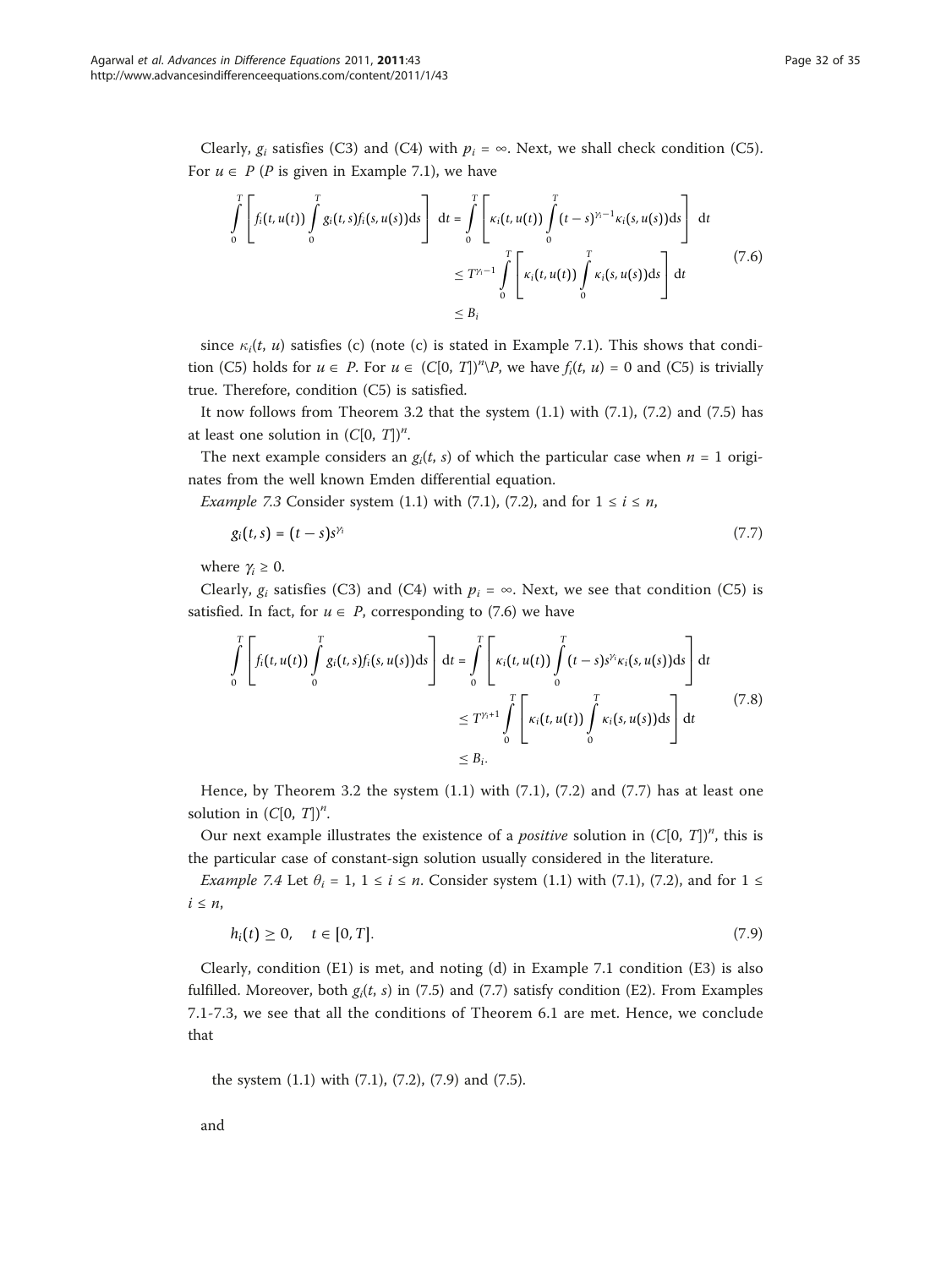the system (1.1) with (7.1), (7.2), (7.9) and (7.7).

each of which has at least one *positive* solution in  $(C[0, T])^n$ . *Example 7.5* In system (1.2), consider the following  $f_i$ ,  $1 \le i \le n$ :

$$
f_i(t, u) = \begin{cases} \kappa_i(t, u), u \in P_{\infty} \\ 0, \qquad \text{otherwise.} \end{cases}
$$
 (7.10)

Here,

$$
P_{\infty} = \{u \in (C_l[0,\infty))^n : u_1(t), u_2(t), \ldots, u_n(t) > c \text{ for all } t \in [0,\infty)\}\
$$

where  $c > 0$  is a given constant, and  $\kappa_i$  is such that

(a)<sub>∞</sub> the map *u*  $\alpha$  *f<sub>i</sub>*(*t*, *u*) is continuous for almost all *t* ∈ [0, ∞); (b)<sub>∞</sub> the map  $t \alpha f_i(t, u)$  is measurable for all  $u \in \mathbb{R}^n$ ;<br>(c) for any  $u \in \Omega$ , then exists  $u = L^{10}$  and  $v$  $(c)_{\infty}$  for any  $r > 0$ , there exists  $\mu_{ri} \in L^1[0, \infty)$  such that  $|u| \le r$  implies  $|\kappa_i(t, u)| \le$  $\mu_{r,i}(t)$  for almost all  $t \in [0, \infty);$ (d)<sub>∞</sub> for any  $u \in P_{\infty}$ ,  $u_i(t) \kappa_i(t, u(t)) \ge 0$  for all  $t \in [0, \infty)$ .

Next, suppose for each  $1 \le i \le n$ ,

$$
h_i \in C_l[0,\infty) \text{ with } H_i \equiv \sup_{t \in [0,\infty)} |h_i(t)| < c. \tag{7.11}
$$

Clearly, conditions (D1) and (D2) are satisfied. Moreover, using a similar technique as in Example 7.1, we see that condition  $(C6)_{\infty}$  is satisfied.

*Example 7.6* Consider system (1.2) with (7.10), (7.11), and for  $1 \le i \le n$ ,

$$
g_i(t,s) = \frac{1}{s+1} + \frac{1}{(1+t)^{\gamma_i}}
$$
\n(7.12)

where  $\gamma_i \geq 1$ .

Clearly,  $g_i$  satisfies (D3), (D4) and (D5) (take  $\tilde{g}_i(s) = \frac{1}{s+1}$ ). Next, we shall check condition (C5)∞. For  $u \in P_{\infty}$  ( $P_{\infty}$  is given in Example 7.5), we have

$$
\int_{0}^{\infty} \left[ f_i(t, u(t)) \int_{0}^{\infty} g_i(t, s) f_i(s, u(s)) ds \right] dt
$$
\n
$$
= \int_{0}^{\infty} \left[ \kappa_i(t, u(t)) \int_{0}^{\infty} \left( \frac{1}{s+1} + \frac{1}{(1+t)^{\gamma i}} \right) \kappa_i(s, u(s)) ds \right] dt \tag{7.13}
$$
\n
$$
\leq 2 \int_{0}^{\infty} \left[ \kappa_i(t, u(t)) \int_{0}^{\infty} \kappa_i(s, u(s)) ds \right] dt \leq B_i
$$

since  $\kappa_i(t, u)$  satisfies (c)<sub>∞</sub> (note (c)<sub>∞</sub> is stated in Example 7.5). This shows that condition  $(C5)_{\infty}$  holds for  $u \in P_{\infty}$ . For  $u \in (C_i[0, \infty))^n \setminus P_{\infty}$ , we have  $f_i(t, u) = 0$  and  $(C5)_{\infty}$ is trivially true. Hence, condition  $(C5)_{\infty}$  is satisfied.

We can now conclude from Theorem 4.2 that the system (1.2) with (7.10), (7.11) and (7.12) has at least one solution in  $(C_l[0, \infty))^n$ .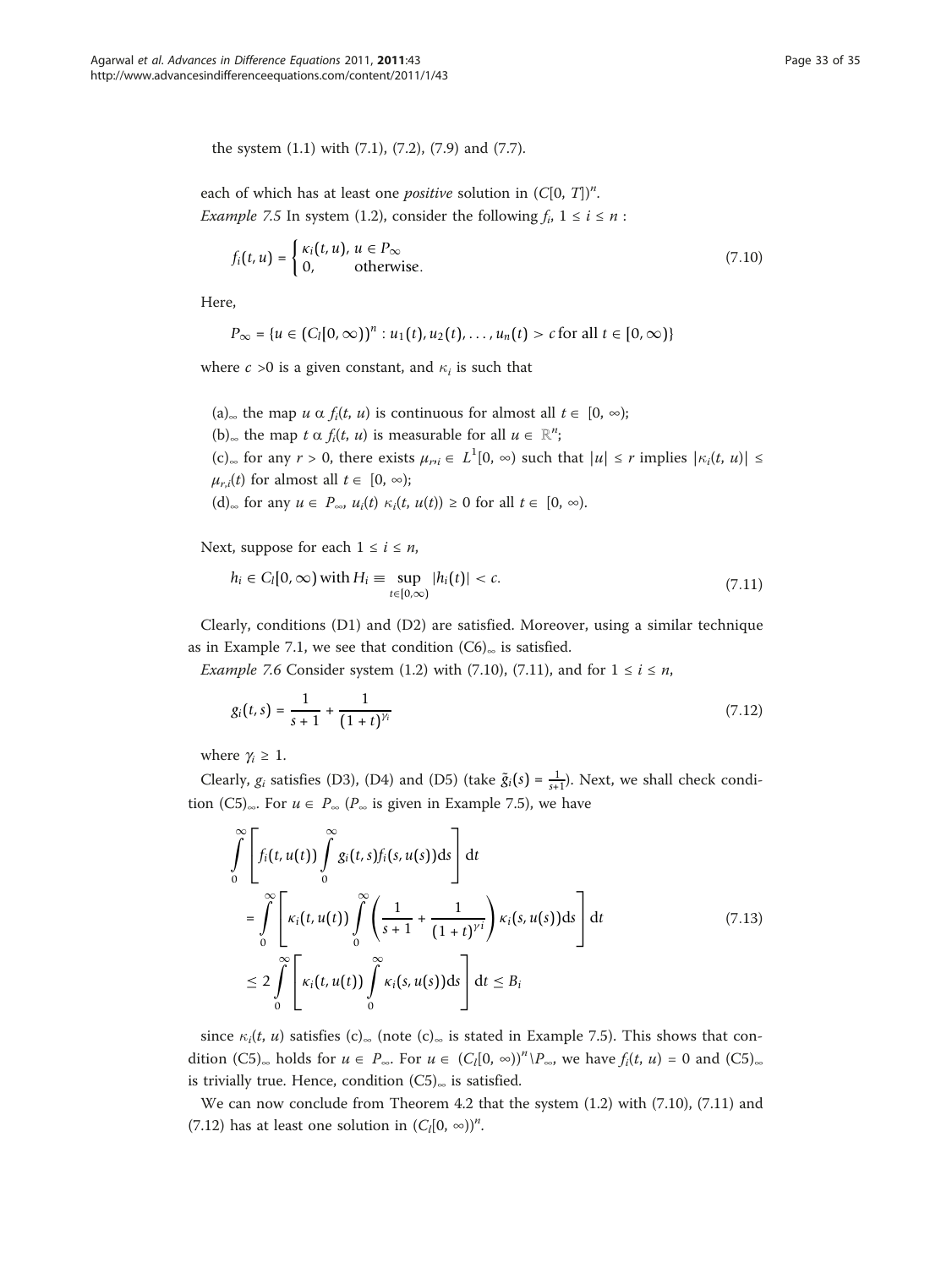<span id="page-33-0"></span>The next example shows the existence of a *positive* solution in  $(C_l[0, \infty))^n$ , this is the special case of constant-sign solution usually considered in the literature.

*Example 7.7* Let  $\theta_i = 1$ ,  $1 \le i \le n$ . Consider system (1.2) with (7.10)-(7.12), and for 1  $\leq i \leq n$ ,

$$
h_i(t) \geq 0, \quad t \in [0, \infty). \tag{7.14}
$$

Clearly, conditions  $(E1)_{\infty}$ - $(E3)_{\infty}$  are satisfied. Noting Examples 7.5 and 7.6, we see that all the conditions of Theorem 6.11 are met. Hence, the system (1.2) with (7.11)- (7.12) has at least one *positive* solution in  $(C_l[0, \infty))^n$ .

#### Acknowledgements

The authors would like to thank the referee for the comments which help to improve the paper.

#### Author details

<sup>1</sup>Department of Mathematics, Texas A&M University - Kingsville, Kingsville, TX 78363, USA <sup>2</sup>Department of Mathematics, Faculty of Science, King Abdulaziz University, 21589 Jeddah, Saudi Arabia <sup>3</sup>Department of Mathematics, National University of Ireland, Galway, Ireland <sup>4</sup>School of Electrical and Electronic Engineering, Nanyang Technological University 50 Nanyang Avenue, Singapore 639798, Singapore

#### Authors' contributions

All authors contributed equally to the manuscript and read and approved the final draft.

#### Competing interests

The authors declare that they have no competing interests.

#### Received: 18 March 2011 Accepted: 11 October 2011 Published: 11 October 2011

#### References

- 1. Erbe, LH, Hu, S, Wang, H: Multiple positive solutions of some boundary value problems. J Math Anal Appl. 184, 640–648 (1994). doi:10.1006/jmaa.1994.1227
- Erbe, LH, Wang, H: On the existence of positive solutions of ordinary differential equations. Proc Am Math Soc. 120, 743–748 (1994). doi:10.1090/S0002-9939-1994-1204373-9
- 3. Lian, W, Wong, F, Yeh, C: On the existence of positive solutions of nonlinear second order differential equations. Proc Am Math Soc. 124, 1117–1126 (1996). doi:10.1090/S0002-9939-96-03403-X
- 4. Agarwal, RP, Meehan, M, O'Regan, D: Nonlinear Integral Equations and Inclusions. Nova Science Publishers, Huntington, NY (2001)
- 5. O'Regan, D, Meehan, M: Existence Theory for Nonlinear Integral and Integrodifferential Equations. Kluwer, Dordrecht (1998)
- 6. Agarwal, RP, O'Regan, D, Wong, PJY: Constant-sign solutions of a system of Fredholm integral equations. Acta Appl Math. 80, 57–94 (2004)
- 7. Agarwal, RP, O'Regan, D, Wong, PJY: Eigenvalues of a system of Fredholm integral equations. Math Comput Modell. 39, 1113–1150 (2004). doi:10.1016/S0895-7177(04)90536-5
- 8. Agarwal, RP, O'Regan, D, Wong, PJY: Triple solutions of constant sign for a system of Fredholm integral equations. Cubo. 6, 1–45 (2004)
- 9. Agarwal, RP, O'Regan, D, Wong, PJY: Constant-sign solutions of a system of integral equations: The semipositone and singular case. Asymptotic Anal. 43, 47–74 (2005)
- 10. Agarwal, RP, O'Regan, D, Wong, PJY: Constant-sign solutions of a system of integral equations with integrable singularities. J Integral Equ Appl. 19, 117–142 (2007). doi:10.1216/jiea/1182525211
- 11. Brezis, H, Browder, FE: Existence theorems for nonlinear integral equations of Hammerstein type. Bull Am Math Soc. 81, 73–78 (1975). doi:10.1090/S0002-9904-1975-13641-X
- 12. Agarwal, RP, O'Regan, D, Wong, PJY: Positive Solutions of Differential, Difference and Integral Equations. Kluwer Academic Publishers, Dordrecht (1999)
- 13. Anselone, PM, Lee, JW: Nonlinear integral equations on the half line. J Integral Equ Appl. 4, 1–14 (1992). doi:10.1216/ jiea/1181075663
- 14. Anselone, PM, Sloan, IH: Integral equations on the half line. J Integral Equ. 9, 3–23 (1985)
- 15. Bushell, PJ: On a class of Volterra and Fredholm non-linear integral equations. Math Proc Cambridge Philos Soc. 79, 329–335 (1976). doi:10.1017/S0305004100052324
- 16. Corduneanu, C: Integral Equations and Applications. Cambridge University Press, New York (1990)
- 17. Krasnosel'skii, MA: Topological Methods in the Theory of Nonlinear Integral Equations. Pergamon Press, Oxford (1964)
- 18. Meehan, M, O'Regan, D: Existence theory for nonlinear Fredholm and Volterra integral equations on half-open intervals. Nonlinear Anal. 35, 355–387 (1999). doi:10.1016/S0362-546X(97)00719-0
- 19. Nashed, MZ, Wong, JSW: Some variants of a fixed point theorem of Krasnosel'skii and applications to nonlinear integral equations. J Math Mech. 18, 767–777 (1969)
- 20. O'Regan, D: Existence results for nonlinear integral equations. J Math Anal Appl. 192, 705–726 (1995). doi:10.1006/ jmaa.1995.1199